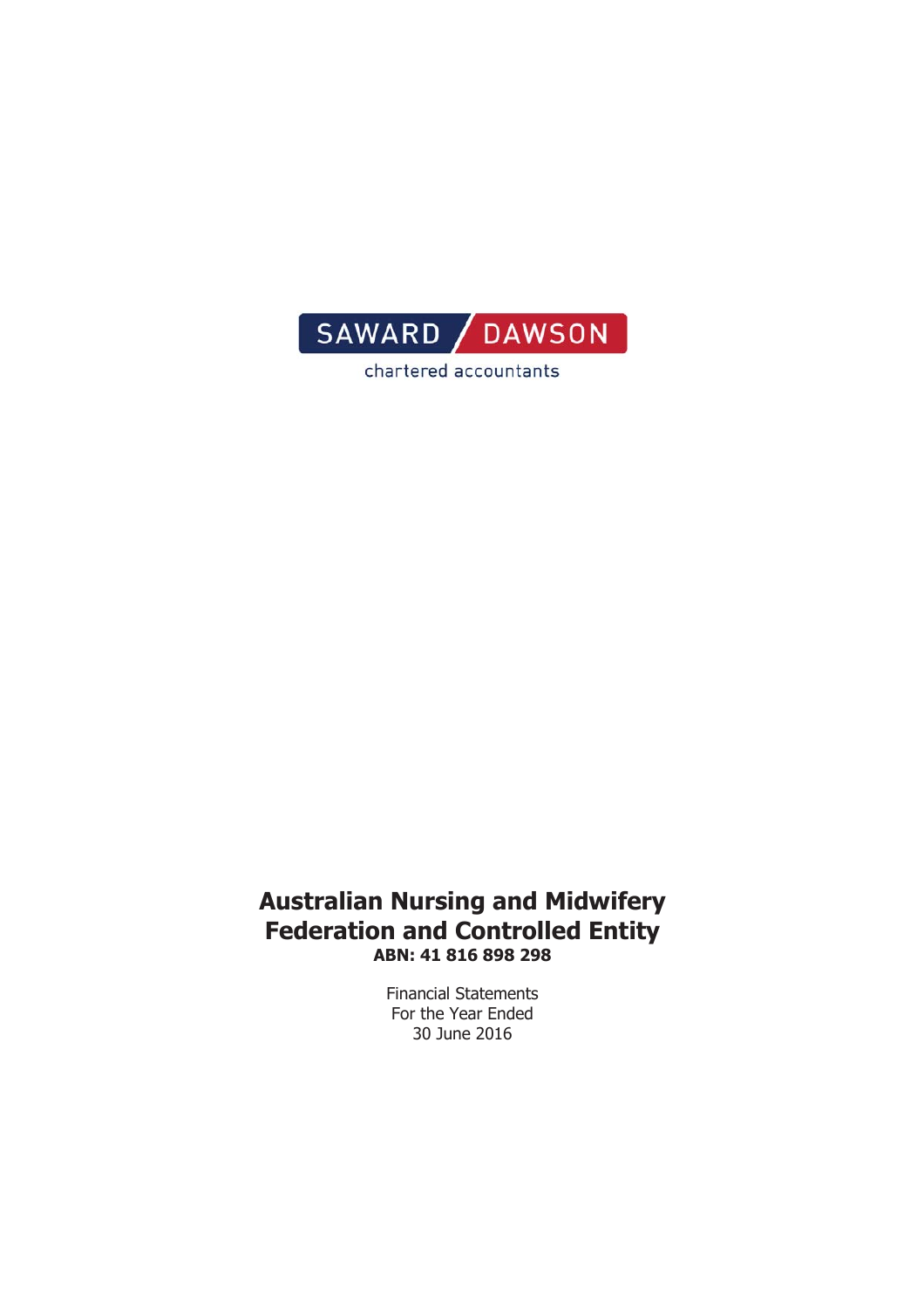# **ABN: 41 816 898 298**

# **Financial Report**

**For the Year Ended 30 June 2016**

| <b>Financial Statements</b>                                             |    |
|-------------------------------------------------------------------------|----|
| Certificate by Prescribed Designated Officer                            |    |
| <b>Operating Report</b>                                                 |    |
| Consolidated Statement of Profit or Loss and Other Comprehensive Income |    |
| <b>Consolidated Statement of Financial Position</b>                     | 5  |
| Consolidated Statement of Changes in Equity                             | 6  |
| <b>Consolidated Statement of Cash Flows</b>                             |    |
| Notes to the Financial Statements                                       |    |
| Statement by the Federal Council                                        | 43 |
| Independent Audit Report                                                | 44 |

**Page**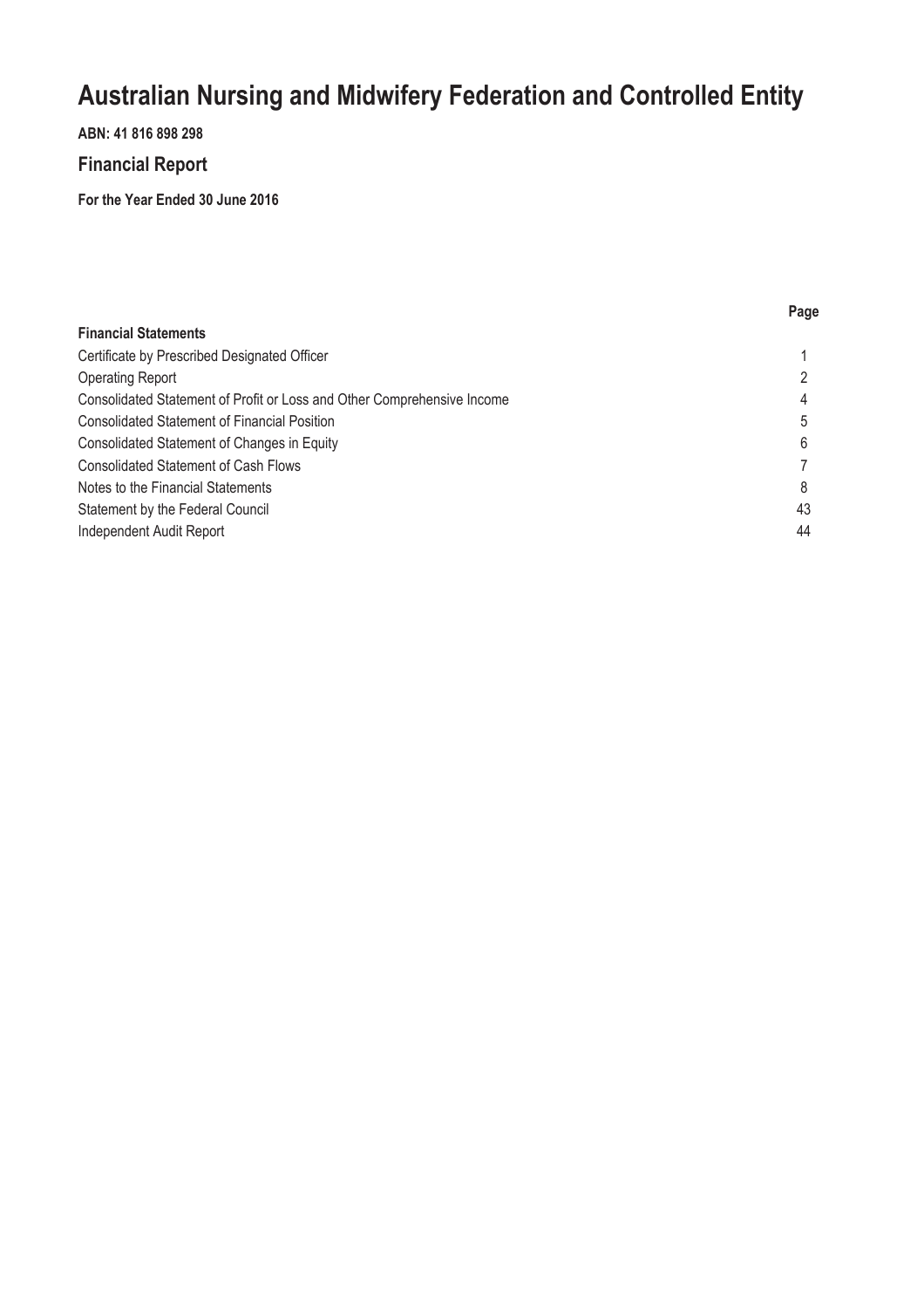ABN: 41 816 898 298

# **Certificate by Prescribed Designated Officer**

For the Year Ended 30 June 2016

I, Lee Thomas being the Federal Secretary of the Australian Nursing and Midwifery Federation and Controlled Entity certify:

- that the documents lodged herewith are copies of the full report for the Australian Nursing and Midwifery Federation and  $\bullet$ Controlled Entity for the year ended 30 June 2016 referred to in s.268 of the Fair Work (Registered Organisations) Act 2009; and
- that the full report was provided to members of the reporting unit on  $29/9/2016$ ; and  $\bullet$
- that the full report was presented to a meeting of the Federal Council of the reporting unit on  $25/8/2016$  in accordance with s.266 of the Fair Work (Registered Organisations) Act 2009.

Federal Secretary: 11 Married

Lee Thomas

Dated:  $29/9/2016$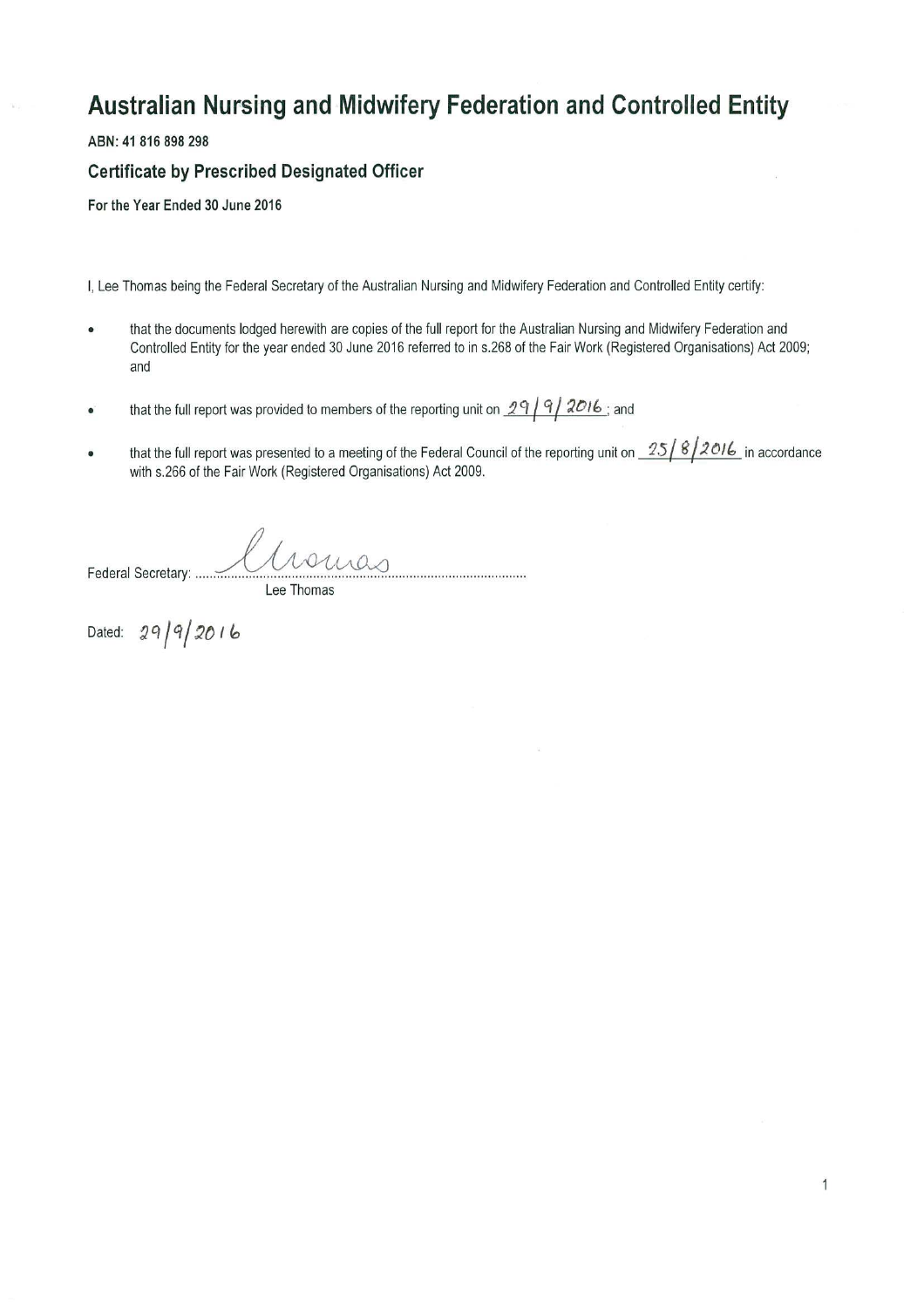ABN: 41 816 898 298

# **Operating Report**

The Federal Council presents its report, together with the financial statements of the Group, being the Australian Nursing and Midwifery Federation (the Federation) and its controlled entities, for the financial year ended 30 June 2016.

## Names of Federal Council members and period positions held during the financial year

The names of the Federal Council members throughout the year and at the date of this report are:

| Sally-Anne Jones      | Federal President (Commenced 1 April 2015. Term finishes 31 March 2017)      |
|-----------------------|------------------------------------------------------------------------------|
| Maree Burgess         | Federal Vice President (Commenced 1 April 2015. Term finishes 31 March 2017) |
| Lee Thomas            | <b>Federal Secretary</b>                                                     |
| Annie Butler          | <b>Assistant Federal Secretary</b>                                           |
| Jenny Miragaya        | Secretary, ANMF Australian Capital Territory Branch                          |
| Athalene Rosborough   | President, ANMF Australian Capital Territory Branch                          |
| <b>Brett Holmes</b>   | Secretary, ANMF New South Wales Branch                                       |
| Coral Levett          | President, ANMF New South Wales Branch                                       |
| Yvonne Falckh         | Secretary, ANMF Northern Territory Branch                                    |
| Jan Hercus            | Acting President, ANMF Northern Territory Branch (from 3 March 2015)         |
| Elizabeth Mohle       | Secretary, ANMF QNU Branch                                                   |
| Sally-Anne Jones      | President, ANMF QNU Branch                                                   |
| Elizabeth Dabars      | Secretary, ANMF South Australian Branch                                      |
| Marisa Bell           | President, ANMF South Australian Branch                                      |
| Neroli Ellis          | Secretary, ANMF Tasmanian Branch                                             |
| <b>Emily Shepherd</b> | President, ANMF Tasmanian Branch (on leave from 27 June 2016)                |
| James Lloyd           | Acting President, ANMF Tasmanian Branch (from 27 June 2016)                  |
| Lisa Fitzpatrick      | Secretary, ANMF Victorian Branch                                             |
| Maree Burgess         | President, ANMF Victorian Branch                                             |
| Mark Olson            | Secretary, ANMF Western Australian Branch                                    |
| Patricia Fowler       | President, ANMF Western Australian Branch                                    |

## Review of principal activities, the results of those activities and any significant changes in the nature of those activities during the year

The principal activity of the Federation during the financial year was the industrial, professional and political representation of nurses, midwives and assistants in nursing.

The results of the principal activities are as follows:

- Increase in total members from 248,538 to 258,982 for the year, including honorary members.
- Review of Industrial Requlation, Modern Awards and professional services to Branches and members.
- Continued support and involvement with Coalition of National Nursing and Midwifery Organisations, including secretariat, policy development and submissions,
- Provision of Continuous Professional Development services for members.
- Coordination of and provision of Secretariat services to the National Aged Care Alliance and National Enrolled Nurses Association of Australia (an ANMF special interest group and controlled entity consolidated with the Federation); and
- Involvement with projects, national submissions and strengthening relationships with peak nursing and midwifery organisations and other relevant bodies.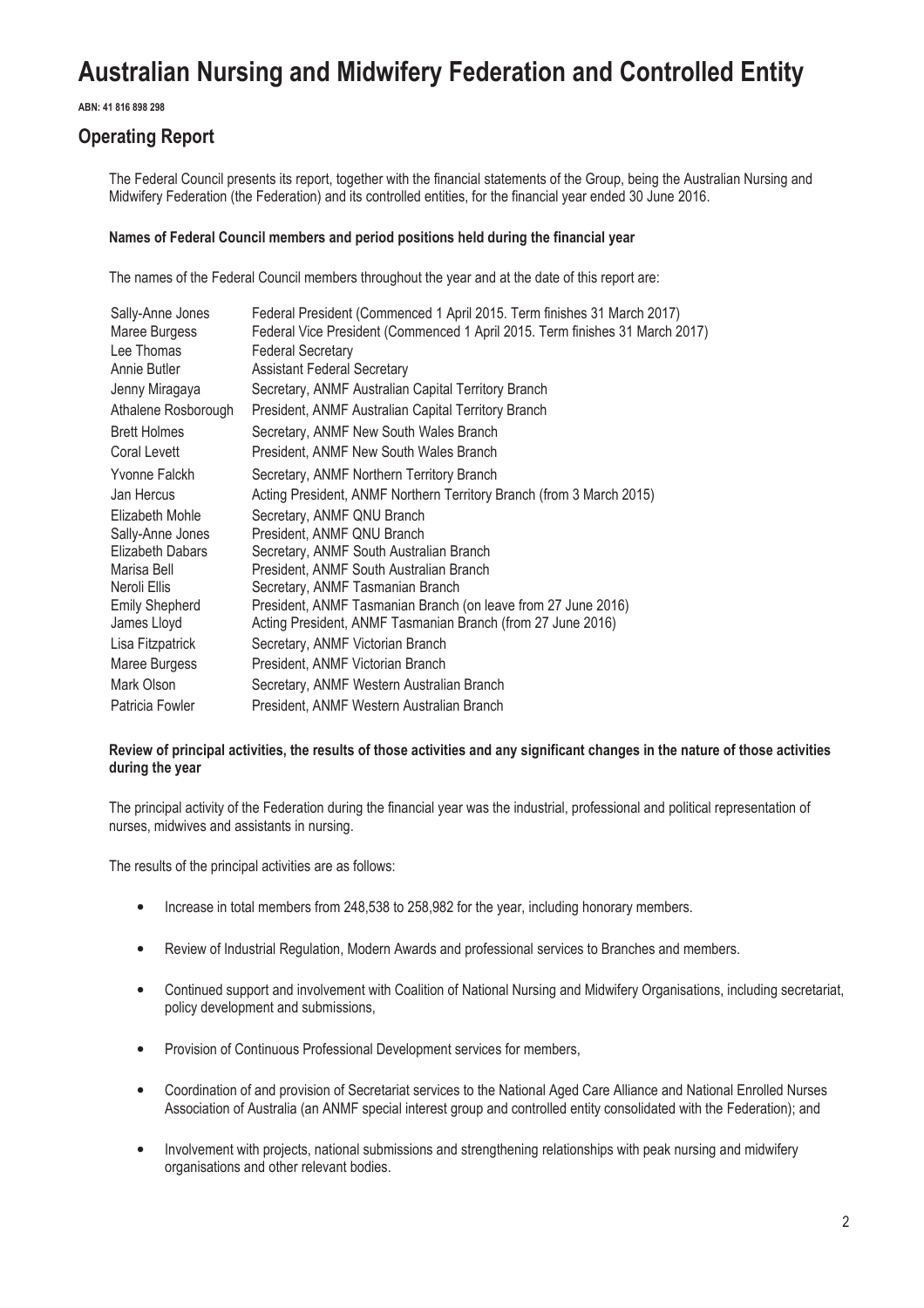ABN: 41 816 898 298

# **Operating Report**

#### Significant changes in financial affairs

No significant change in the financial affairs occurred during the year.

#### Right of members to resign

Members retain the right to resign from the Australian Nursing and Midwifery Federation in accordance with section 10 of the Federal rules and section 174 of the Fair Work (Registered Organisations) Act 2009.

#### Officers &employees who are nominated by the ANMF as superannuation fund trustee(s) or director of a company that is a superannuation fund trustee.

| Name                | Entity                   | Principal activity of the entity | <b>ANMF</b> position                          |
|---------------------|--------------------------|----------------------------------|-----------------------------------------------|
| <b>Brett Holmes</b> | <b>HESTA Super Fund</b>  | Industry Superannuation Fund     | <b>NSW Branch Secretary</b>                   |
| Lisa Fitzpatrick    | <b>First State Super</b> | Industry Superannuation Fund     | ANMF Vic Branch Secretary                     |
| Paula (PIP) Carew`  | <b>HESTA</b>             | Industry Superannuation Fund     | <b>ANMF Vic Branch Assistant</b><br>Secretary |

#### **Number of members**

The number of members (including Branch members) at the end of the financial year was 258,982 (2015: 248,538).

#### **Number of employees**

The total number of full time equivalent employees employed with the Australian Nursing and Midwifery Federation Federal Office at the end of the financial year was 23 (2015: 22).

Signed in accordance with a resolution of the Federal Council:

Federal Secretary: 1100000

Lee Thomas

Dated this  $29$  and day of  $9$  and  $9$  and  $2016$ 

 $\overline{3}$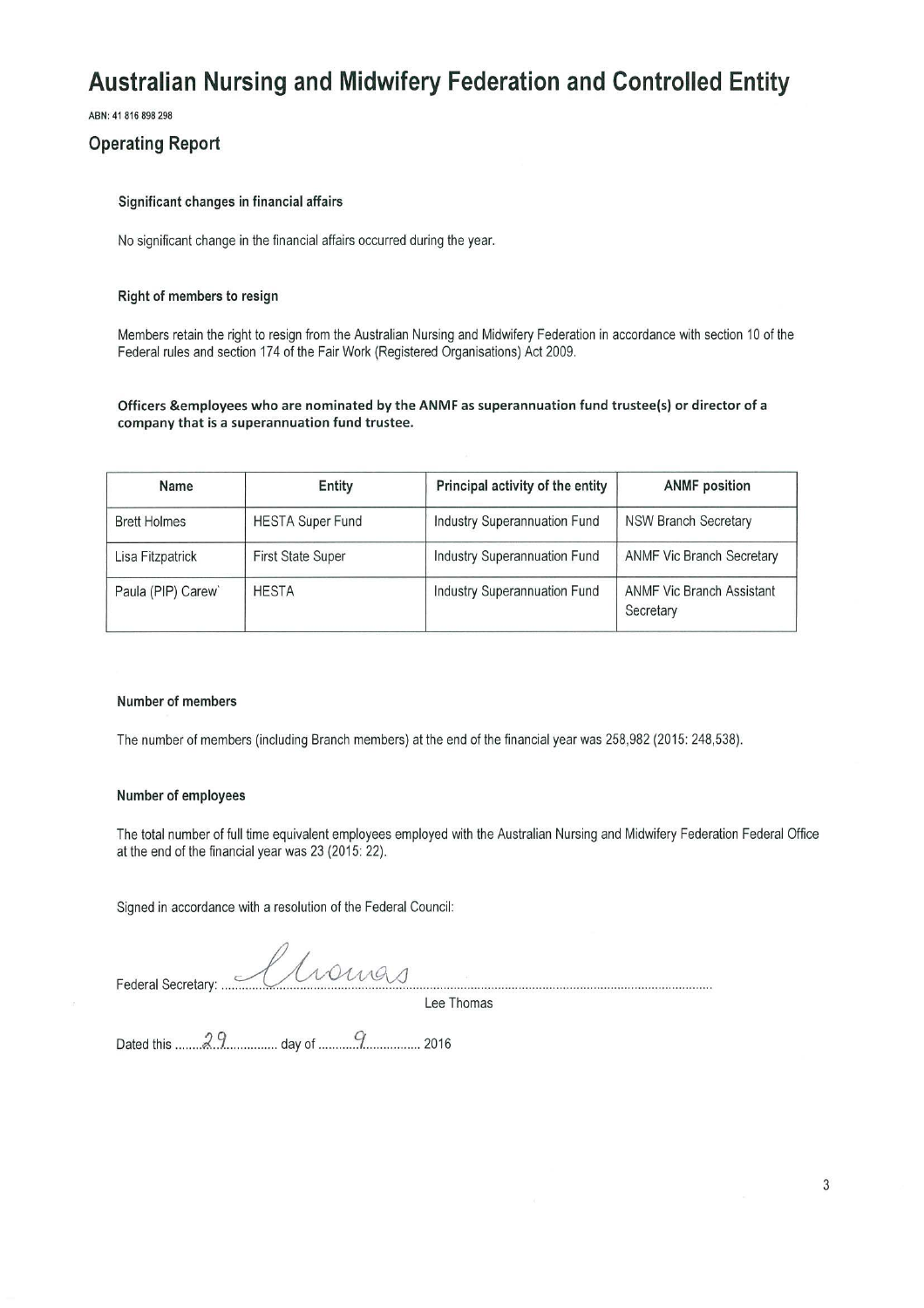# **ABN: 41 816 898 298**

# **Consolidated Statement of Profit or Loss and Other Comprehensive Income**

# **For the Year Ended 30 June 2016**

|                                                                                                                                   |             | 2016        | 2015          |
|-----------------------------------------------------------------------------------------------------------------------------------|-------------|-------------|---------------|
|                                                                                                                                   | <b>Note</b> | \$          | \$            |
| Revenue                                                                                                                           | 2           | 7,809,227   | 7,450,227     |
| Employee benefits expense                                                                                                         | 3(a)        | (3,300,419) | (3, 111, 552) |
| Administration and management fees                                                                                                |             | (315, 262)  | (268, 276)    |
| Campaign expenses                                                                                                                 |             | (134, 863)  | (17, 735)     |
| Postage expenses                                                                                                                  |             | (872, 249)  | (811, 691)    |
| Australian Nursing and Midwifery Journal production expenses                                                                      |             | (609, 850)  | (688, 423)    |
| Affiliation fees                                                                                                                  | 3(b)        | (891, 144)  | (681,061)     |
| Consultancy expenses                                                                                                              |             | (121, 548)  | (142, 615)    |
| Travel expenses                                                                                                                   |             | (174, 329)  | (181, 867)    |
| Legal expenses                                                                                                                    | 3(c)        | (78, 846)   | (11, 280)     |
| Depreciation expenses                                                                                                             | 3(f)        | (116, 422)  | (148, 958)    |
| Doubtful debts expenses/reversal                                                                                                  |             | (427)       | 65,055        |
| Website expenses                                                                                                                  |             | (12, 874)   | (67, 584)     |
| Conference expenses                                                                                                               |             | (276, 403)  | (19,960)      |
| Accounting and audit fees                                                                                                         |             | (42, 110)   | (45,650)      |
| Occupancy expenses                                                                                                                |             | (133, 074)  | (138, 697)    |
| Finance costs                                                                                                                     |             | (2,696)     | (26, 442)     |
| Meeting expenses                                                                                                                  |             | (77, 227)   | (86, 178)     |
| Grants and donations                                                                                                              | 3(d)        | (7,500)     | (22, 529)     |
| Levies                                                                                                                            | 3(e)        | (330, 518)  | (321, 200)    |
| Insurance                                                                                                                         |             | (37, 372)   | (38, 355)     |
| Project expenses                                                                                                                  |             | (379, 108)  | (147, 375)    |
| <b>Continuing Professional Education expenses</b>                                                                                 |             | (112, 042)  | (135, 891)    |
| National Aged Care Alliance expenses                                                                                              |             | (90, 785)   | (73, 962)     |
| South Pacific Nurses Forum expenses                                                                                               |             |             | (19,700)      |
| Other expenses                                                                                                                    |             | (23, 141)   | (28, 535)     |
| Surplus/(deficit) for the year                                                                                                    |             | (330, 982)  | 279,766       |
| Other comprehensive income:<br>Items that will be reclassified subsequently to profit or loss when<br>specific conditions are met |             |             |               |
| Items that will not be reclassified subsequently to profit or loss<br>- Net gain on revaluation of land and building              |             | 1,753,850   |               |
| Other comprehensive income for the year                                                                                           |             | 1,753,850   |               |
| Total comprehensive income for the year                                                                                           |             | 1,422,868   | 279,766       |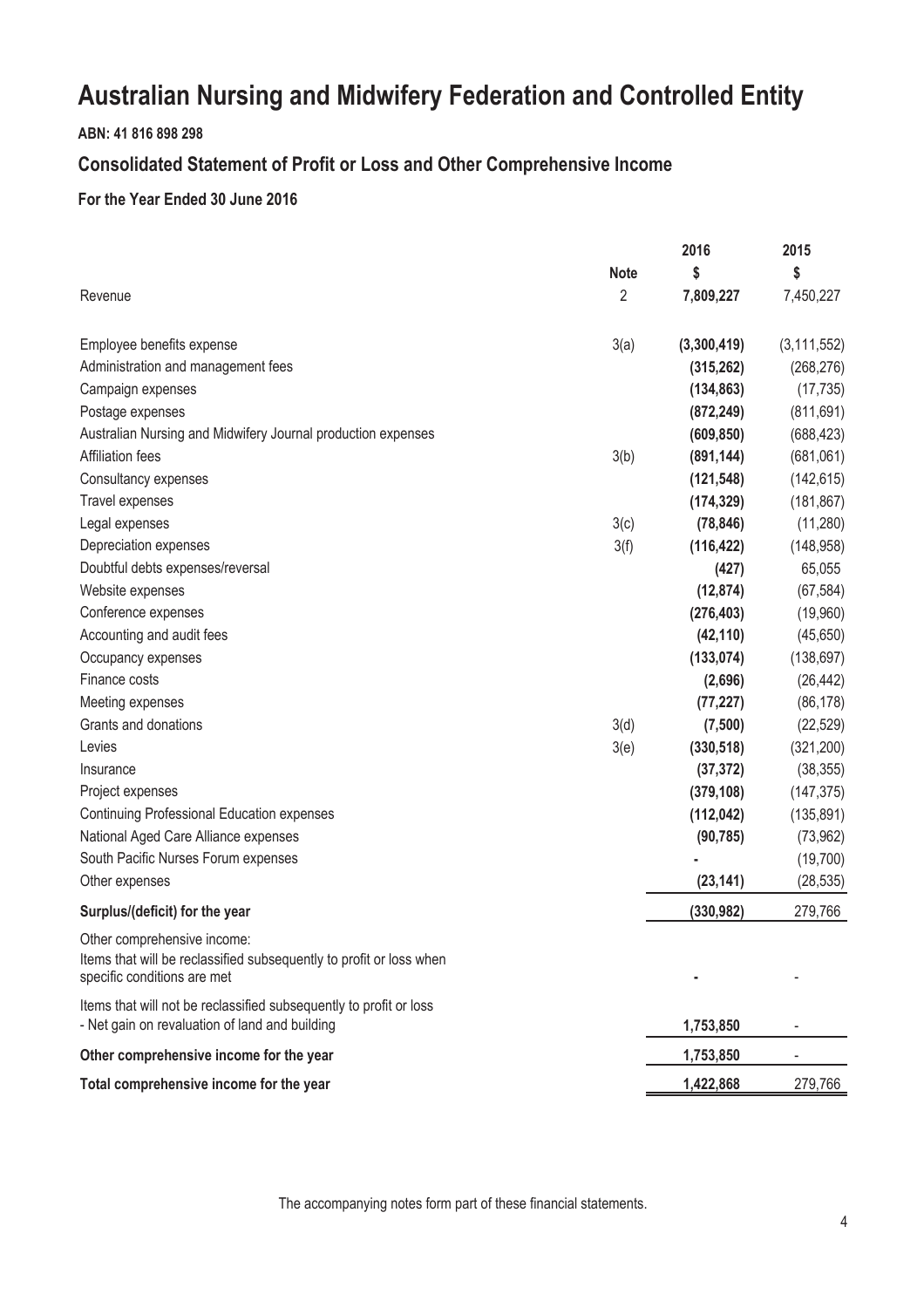**ABN: 41 816 898 298**

# **Consolidated Statement of Financial Position**

**As at 30 June 2016**

|                                                  |             | 2016      | 2015      |
|--------------------------------------------------|-------------|-----------|-----------|
|                                                  | <b>Note</b> | \$        | \$        |
| <b>ASSETS</b>                                    |             |           |           |
| <b>CURRENT ASSETS</b>                            |             |           |           |
| Cash and cash equivalents                        | 4           | 843,423   | 1,225,709 |
| Trade and other receivables                      | 5           | 279,883   | 622,668   |
| Other financial assets                           | 6           | 31,796    | 31,044    |
| Other assets                                     | 7           | 92,182    | 86,752    |
| TOTAL CURRENT ASSETS                             |             | 1,247,284 | 1,966,173 |
| <b>NON-CURRENT ASSETS</b>                        |             |           |           |
| Property, plant and equipment                    | 8           | 3,319,091 | 1,617,109 |
| TOTAL NON-CURRENT ASSETS                         |             | 3,319,091 | 1,617,109 |
| <b>TOTAL ASSETS</b>                              |             | 4,566,375 | 3,583,282 |
| <b>LIABILITIES</b><br><b>CURRENT LIABILITIES</b> |             |           |           |
| Trade and other payables                         | 9           | 401,500   | 573,320   |
| Short-term provisions                            | 11          | 903,844   | 843,851   |
| Other liabilities                                | 12          | 34,217    | 171,348   |
| <b>TOTAL CURRENT LIABILITIES</b>                 |             | 1,339,561 | 1,588,519 |
| NON-CURRENT LIABILITIES                          |             |           |           |
| Borrowings                                       | 10          | 10,041    | 200,796   |
| Long-term provisions                             | 11          | 45,394    | 45,456    |
| TOTAL NON-CURRENT LIABILITIES                    |             | 55,435    | 246,252   |
| <b>TOTAL LIABILITIES</b>                         |             | 1,394,996 | 1,834,771 |
| <b>NET ASSETS</b>                                |             | 3,171,379 | 1,748,511 |
|                                                  |             |           |           |
| <b>EQUITY</b>                                    |             |           |           |
| Retained earnings                                |             | 1,417,529 | 1,748,511 |
| Asset revaluation reserve                        |             | 1,753,850 |           |
| <b>TOTAL EQUITY</b>                              |             | 3,171,379 | 1,748,511 |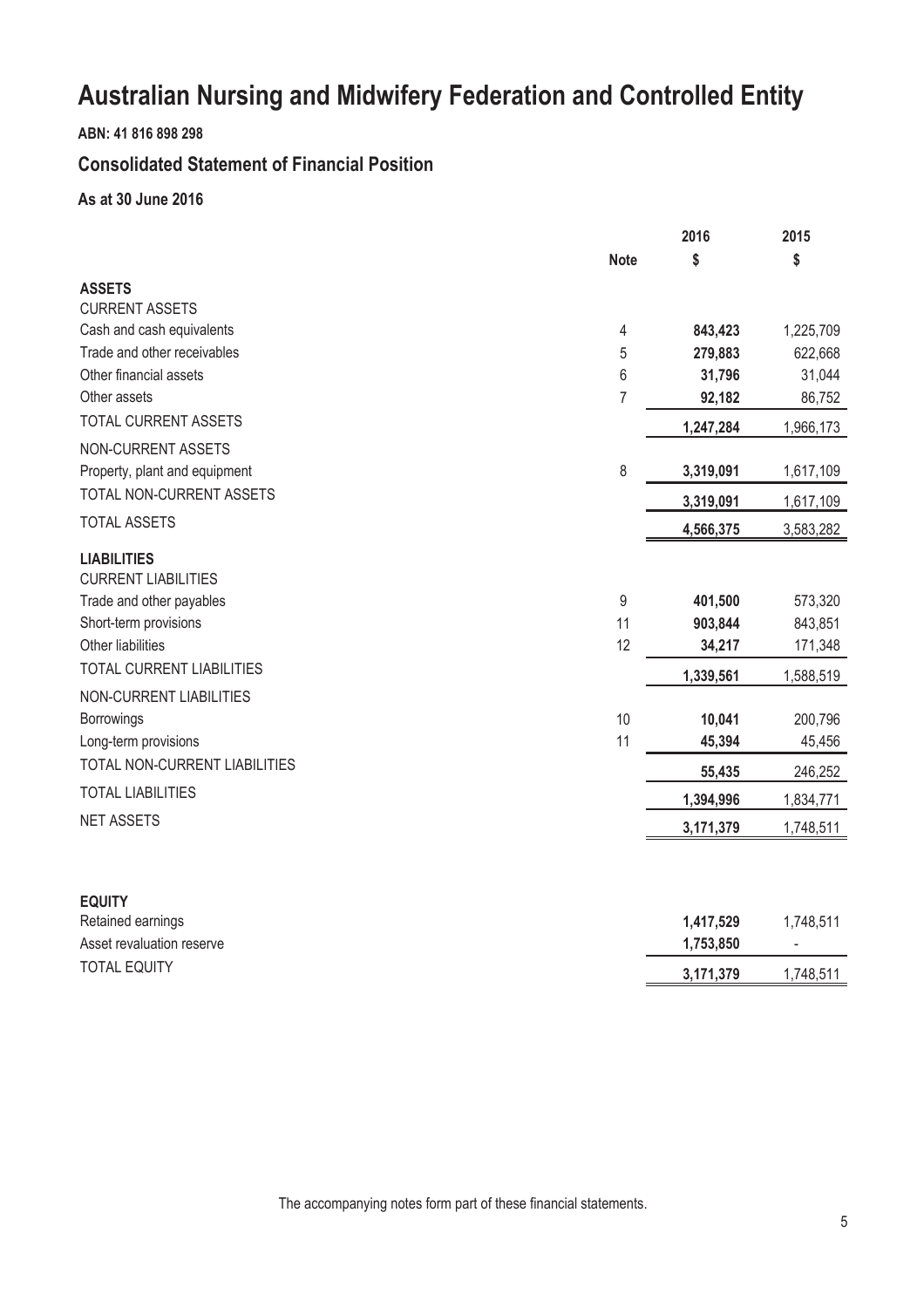**ABN: 41 816 898 298**

# **Consolidated Statement of Changes in Equity**

# **For the Year Ended 30 June 2016**

# **2016**

|                         | <b>Asset</b><br><b>Revaluation</b><br><b>Retained</b><br>Earnings<br><b>Reserve</b> |           | <b>Total</b> |
|-------------------------|-------------------------------------------------------------------------------------|-----------|--------------|
|                         |                                                                                     | S         | S            |
| Balance at 1 July 2015  | 1,748,511                                                                           | ٠         | 1,748,511    |
| Deficit for the year    | (330, 982)                                                                          | ٠         | (330, 982)   |
| Revaluation increment   |                                                                                     | 1,753,850 | 1,753,850    |
| Balance at 30 June 2016 | 1,417,529                                                                           | 1,753,850 | 3,171,379    |

# **2015**

|                         | <b>Retained</b><br>Earnings | <b>Asset</b><br><b>Revaluation</b><br><b>Reserve</b> | Total<br>S |
|-------------------------|-----------------------------|------------------------------------------------------|------------|
| Balance at 1 July 2014  | 1,468,745                   | $\overline{\phantom{0}}$                             | 1,468,745  |
| Surplus for the year    | 279,766                     | $\overline{\phantom{a}}$                             | 279,766    |
| Balance at 30 June 2015 | 1,748,511                   |                                                      | 1,748,511  |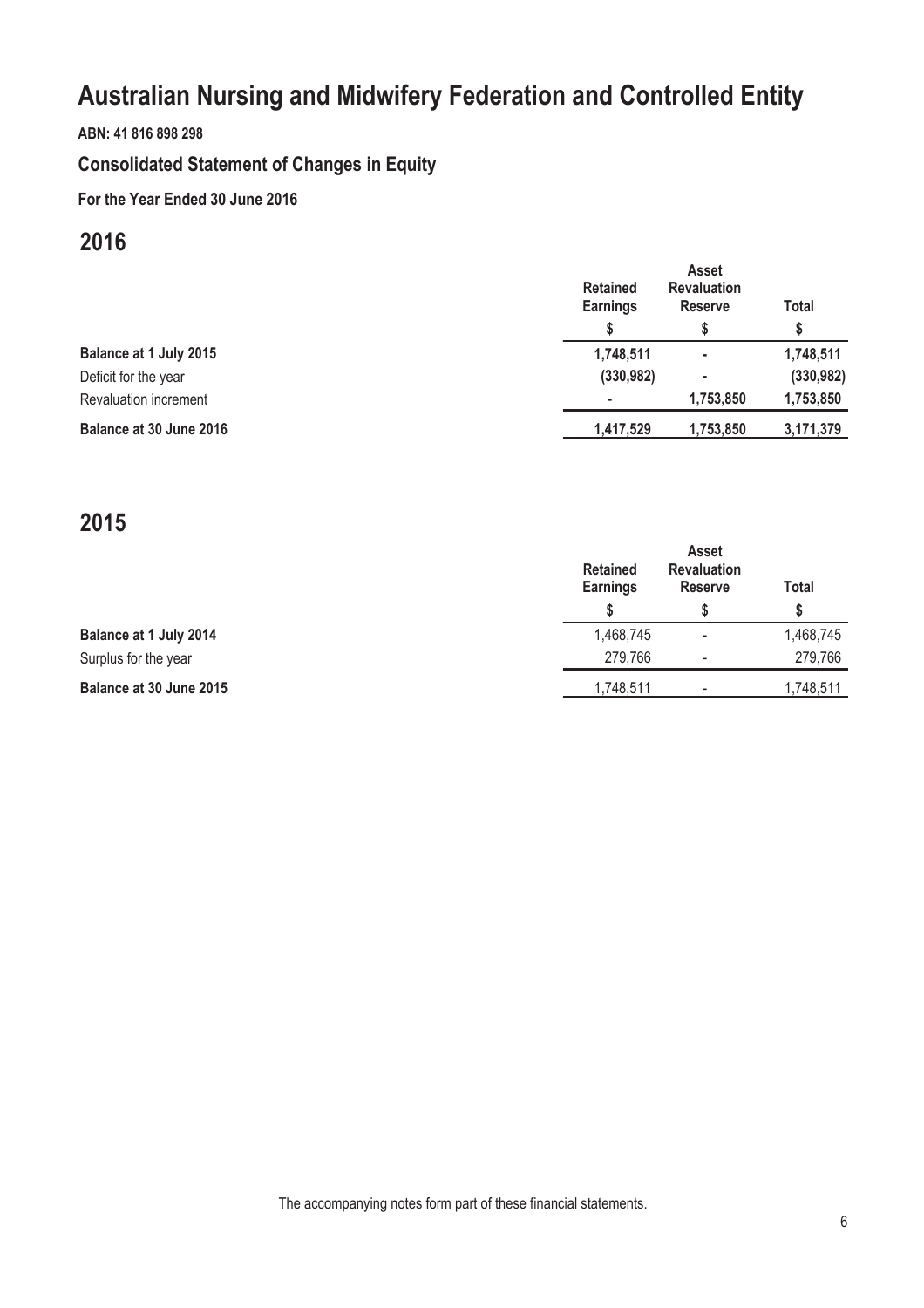# **ABN: 41 816 898 298**

# **Consolidated Statement of Cash Flows**

**For the Year Ended 30 June 2016**

|                                                           |             | 2016        | 2015        |
|-----------------------------------------------------------|-------------|-------------|-------------|
|                                                           | <b>Note</b> | \$          | \$          |
| <b>CASH FLOWS FROM OPERATING ACTIVITIES:</b>              |             |             |             |
| Receipts from members, branches and others                |             | 8,742,687   | 7,587,092   |
| Grants received                                           |             | 52,000      | 189,588     |
| Interest received                                         |             | 9,295       | 23,404      |
| Payments to suppliers and employees                       |             | (8,927,511) | (7,856,210) |
| Finance costs                                             |             | (2,696)     | (26, 442)   |
| Net cash provided by (used in) operating activities       | 14(a)       | (126, 225)  | (82, 568)   |
|                                                           |             |             |             |
| <b>CASH FLOWS FROM INVESTING ACTIVITIES:</b>              |             |             |             |
| Redemption (placement) of term deposits                   |             | (752)       | 21,769      |
| Acquisition of property, plant and equipment              |             | (64, 554)   | (92,025)    |
| Proceeds from sale of property, plant and equipment       |             |             | 20,000      |
| Net cash used by investing activities                     |             | (65, 306)   | (50, 256)   |
|                                                           |             |             |             |
| <b>CASH FLOWS FROM FINANCING ACTIVITIES:</b>              |             |             |             |
| Repayment of borrowings                                   |             | (190, 755)  | (603, 691)  |
| Net cash used by financing activities                     |             | (190, 755)  | (603, 691)  |
|                                                           |             |             |             |
| Net increase (decrease) in cash and cash equivalents held |             | (382, 286)  | (736, 515)  |
| Cash and cash equivalents at beginning of year            |             | 1,225,709   | 1,962,224   |
| Cash and cash equivalents at end of financial year        | 4           | 843,423     | 1,225,709   |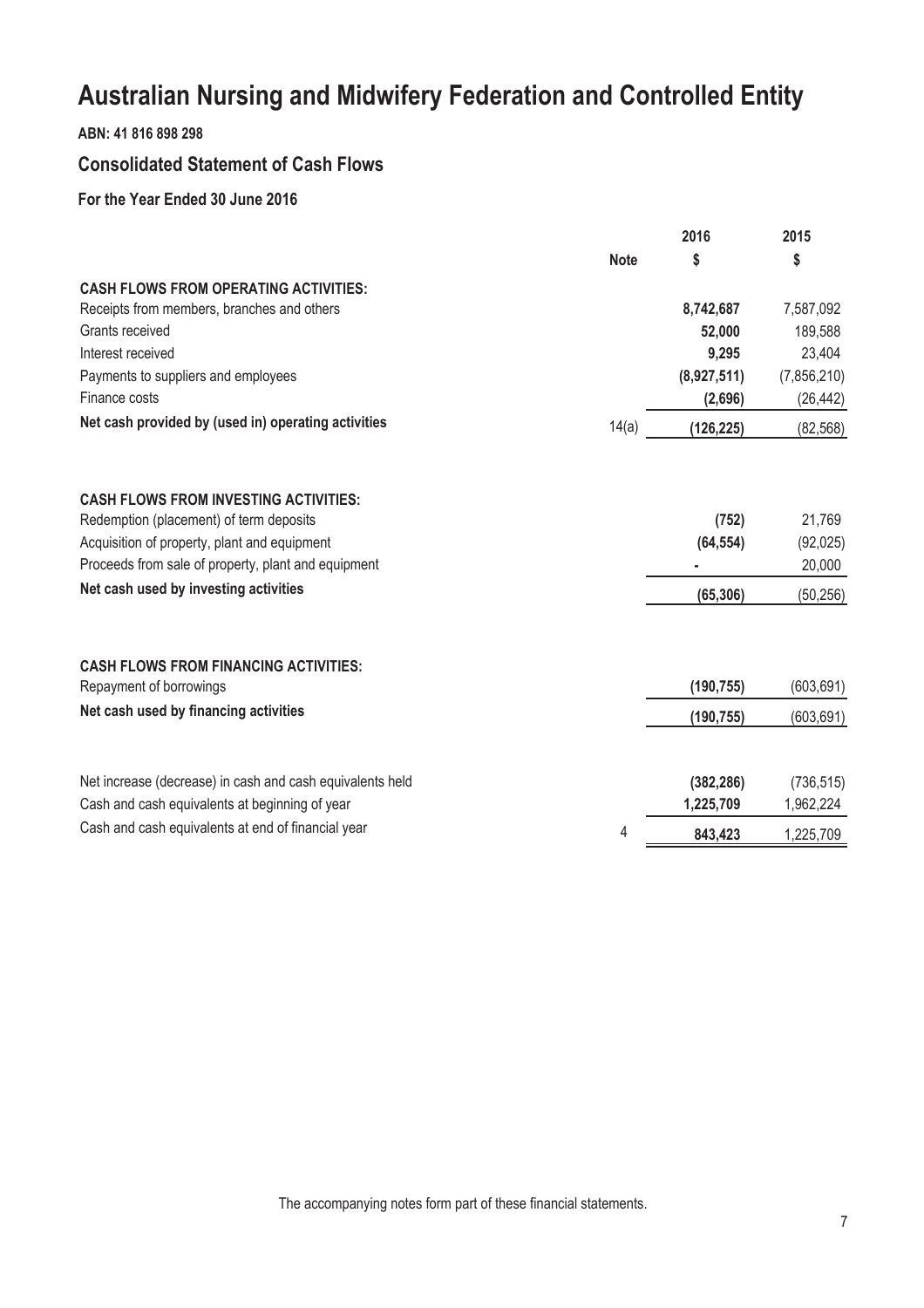# **ABN: 41 816 898 298**

# **Notes to the Financial Statements**

## **For the Year Ended 30 June 2016**

The financial report includes the consolidated financial statements and notes of Australian Nursing and Midwifery Federation and Controlled Entity (the Group), incorporated and domiciled in Australia.

#### **1 Summary of Significant Accounting Policies**

#### **(a) Basis of preparation**

The financial statements are general purpose financial statements and have been prepared in accordance with Australian Accounting Standards and Interpretations issued by the Australian Accounting Standards Board (AASB) that apply for the reporting period and the Fair Work (Registered Organisation) Act 2009. For the purpose of preparing the general purpose financial statements, the Australian Nursing and Midwifery Federation and Controlled Entity is a not-for-profit entity for financial reporting purposes under Australian Accounting Standards.

The financial statements have been prepared on an accrual basis and in accordance with the historical cost, except for certain assets and liabilities measured at fair value, as explained in the accounting policies below. Historical cost is generally based on the fair values of the consideration given in exchange for assets. The financial statements are presented in Australian dollars.

The financial statements were authorised for issue on the same date the statement by the Federal Council was signed.

#### **(b) Comparative figures**

When required by Accounting Standards, comparative figures have been adjusted to conform to changes in presentation for the current financial year.

#### **(c) Principles of Consolidation**

The consolidated financial statements comprise the financial statements of the federal office and its controlled entity as of 30 June 2016. The Parent controls an entity if it is exposed, or has rights, to variable returns from its involvement with the controlled entity and has the ability to affect those returns through its power over the controlled entity. The controlled entity has a reporting date of 30 June.

All transactions and balances between Group entities are eliminated on consolidation, including unrealised gains and losses on transactions between Group entities. Amounts reported in the financial statements of controlled entity has been adjusted where necessary to ensure consistency with the accounting policies adopted by the Group.

Australian Nursing and Midwifery Federation (the Federal office) is the parent entity, which exercises control over the National Enrolled Nurse Association (NENA). All intra-group transactions, balances, income and expenses are eliminated in full on consolidation.

Further disclosure is contained in Note 19 to the financial statements.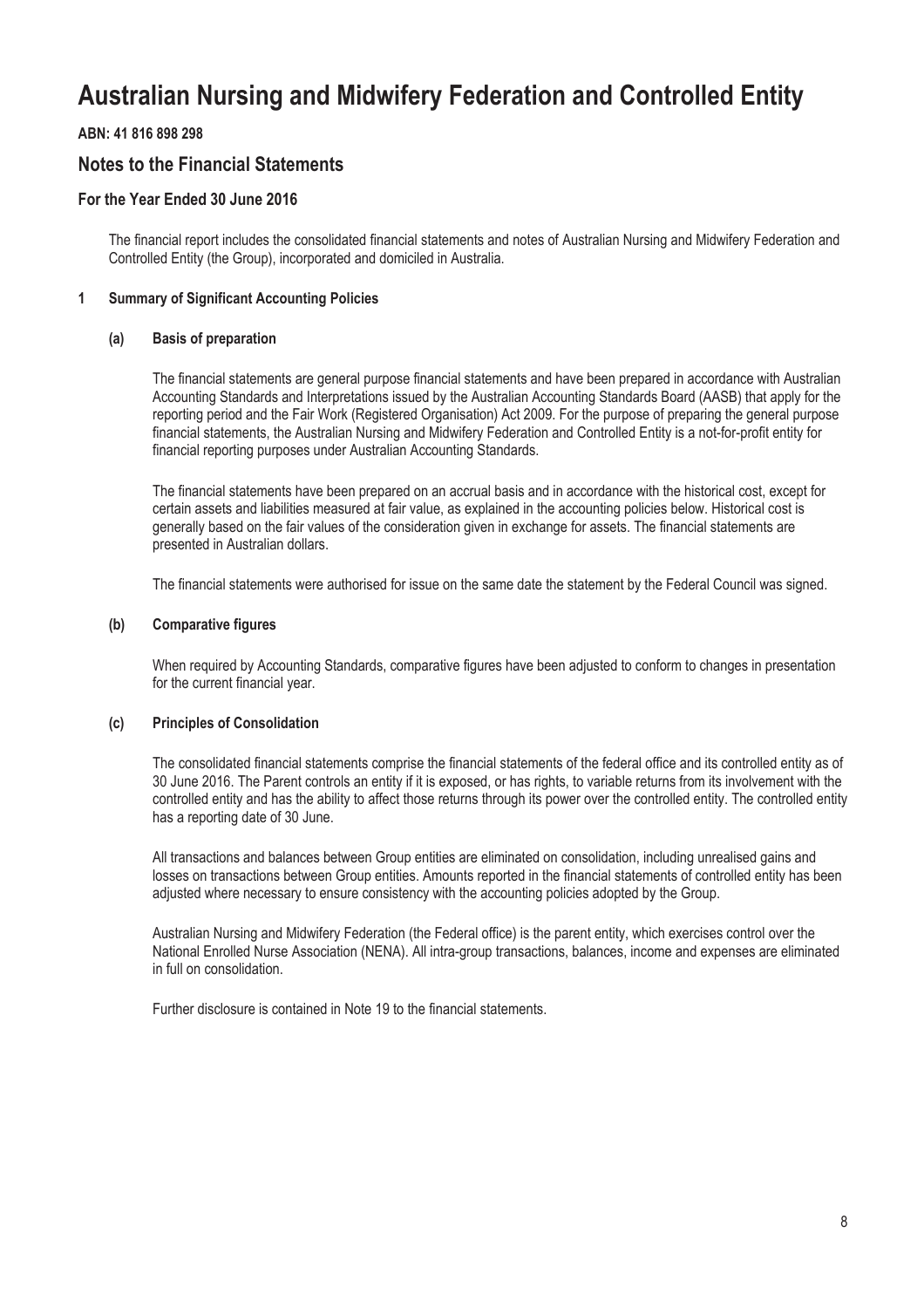# **ABN: 41 816 898 298**

# **Notes to the Financial Statements**

# **For the Year Ended 30 June 2016**

## **1 Summary of Significant Accounting Policies Continued**

## **(d) Property, plant and equipment**

## **Property**

Freehold land and buildings are carried at their fair value (being the amount for which an asset could be exchanged between knowledgable, willing parties in an arm's length transaction), based on periodic valuations by external independent valuers, less accumulated depreciation for buildings.

Increases in the carrying amount arising on revaluation of land and buildings are credited to a revaluation surplus in equity. Decreases that offset previous increases of the same asset are recognised against revaluation surplus directly in equity. All other decreases are recognised in profit or loss.

Any accumulated depreciation at the date of revaluation is eliminated against the gross carrying amount of the asset and the net amount is restated to the revalued amount of the asset.

#### **Plant and equipment**

Plant and equipment are measured on the cost basis and are therefore carried at cost less accumulated depreciation and any accumulated impairment losses.

The carrying amount of plant and equipment is reviewed annually by councillors to ensure it is not in excess of the recoverable amount from these assets. The recoverable amount is assessed on the basis of depreciated replacement cost.

#### **Depreciation**

The depreciable amount of all fixed assets including buildings and capitalised leased assets, but excluding freehold land, is depreciated on a straight-line basis over the asset's useful life to the Group commencing from the time the asset is held ready for use. Leasehold improvements are depreciated over the shorter of either the unexpired period of the lease or the estimated useful lives of the improvements. Land is not depreciated.

The depreciation rates used for each class of depreciable assets are:

| <b>Class of Fixed Asset</b> | <b>Depreciation Rate</b> |
|-----------------------------|--------------------------|
| <b>Buildings</b>            | 2%                       |
| <b>Plant and Equipment</b>  | 15%-33%                  |
| <b>Motor Vehicles</b>       | 20%                      |
| <b>Fitouts</b>              | 10%                      |

The residual values of assets, depreciation methods and useful lives are reviewed, and adjusted if appropriate, at the end of each reporting period.

The carrying amount of each asset is written down immediately to its recoverable amount if the asset's carrying amount is greater than its estimated recoverable amount.

Gains and losses on disposals are determined by comparing proceeds with the carrying amount. These gains or losses are included in the statement of profit or loss.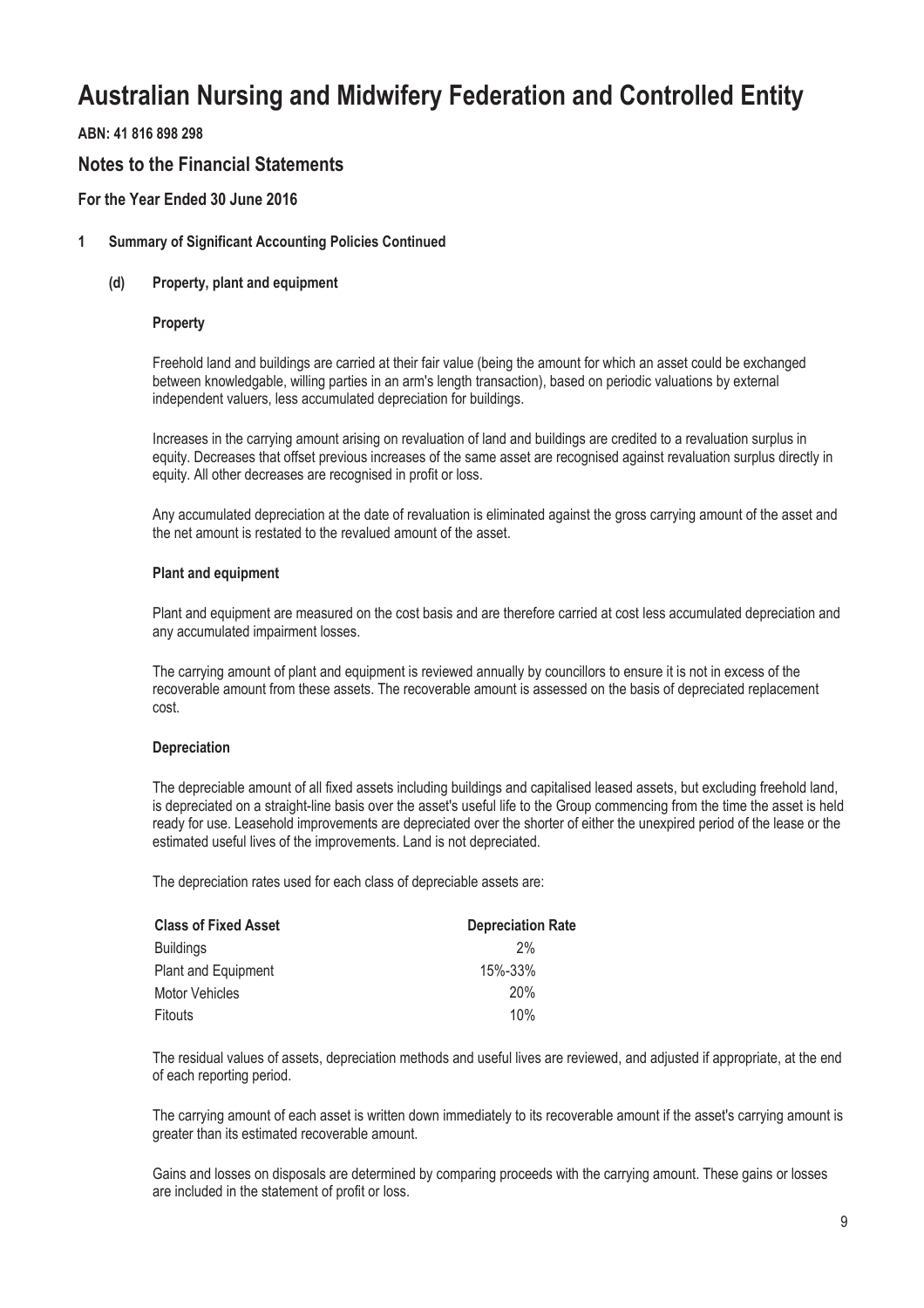**ABN: 41 816 898 298**

# **Notes to the Financial Statements**

# **For the Year Ended 30 June 2016**

## **1 Summary of Significant Accounting Policies Continued**

#### **(e) Financial instruments**

#### **Initial recognition and measurement**

Financial assets and financial liabilities are recognised when the Group becomes a party to the contractual provisions of the instrument. For financial assets, this is the equivalent to the date that the Australian Nursing and Midwifery Federation commits itself to either the purchase or sale of the asset (i.e. trade date accounting is adopted).

Financial instruments are initially measured at fair value plus transactions costs, except where the instrument is classified 'at fair value through profit or loss' in which case transaction costs are expensed to profit or loss immediately.

#### **Classification and subsequent measurement**

Financial instruments are subsequently measured at either fair value, amortised cost using the effective interest rate method, or cost. *Fair value* represents the amount for which an asset could be exchanged or a liability settled, between knowledgeable, willing parties in an arm's length transaction. Where available, quoted prices in an active market are used to determine fair value. In other circumstances, valuation techniques are adopted.

*Amortised cost* is calculated as the amount at which the financial asset or financial liability is measured at initial recognition; less principal repayments; plus or minus the cumulative amortisation of the difference, if any, between the amounts initially recognised and the maturity amount calculated using the *effective interest method*; less any reduction for impairment.

The *effective interest method* is used to allocate interest income or interest expense over the relevant period and is equivalent to the rate that exactly discounts estimated future cash payments or receipts (including fees, transaction costs and other premiums or discounts) through the expected life (or when this cannot be reliably predicted, the contractual term) of the financial instrument to the net carrying amount of the financial asset or financial liability. Revisions to expected future net cash flows will necessitate an adjustment to the carrying value with a consequential recognition of an income or expense in statement of comprehensive income.

The Group does not designate any interests in subsidiaries, associates or joint venture entities as being subject to the requirements of accounting standards specifically applicable to financial instruments.

## *(i) Loans and receivables*

Loans and receivables are non-derivative financial assets with fixed or determinable payments that are not quoted in an active market and are subsequently measured at amortised cost.

Loans and receivables are included in current assets, except for those which are not expected to mature within 12 months after the end of the reporting period. All other loans and receivables are classified as non-current assets.

#### *(ii) Held-to-maturity investments*

Held-to-maturity investments are non-derivative financial assets that have fixed maturities and fixed or determinable payments, and it is the Group's intention to hold these investments to maturity. They are subsequently measured at amortised cost.

Held-to-maturity investments are included in non-current assets, except for those which are expected to be realised within 12 months after the end of the reporting period. (All other investments are classified as current assets).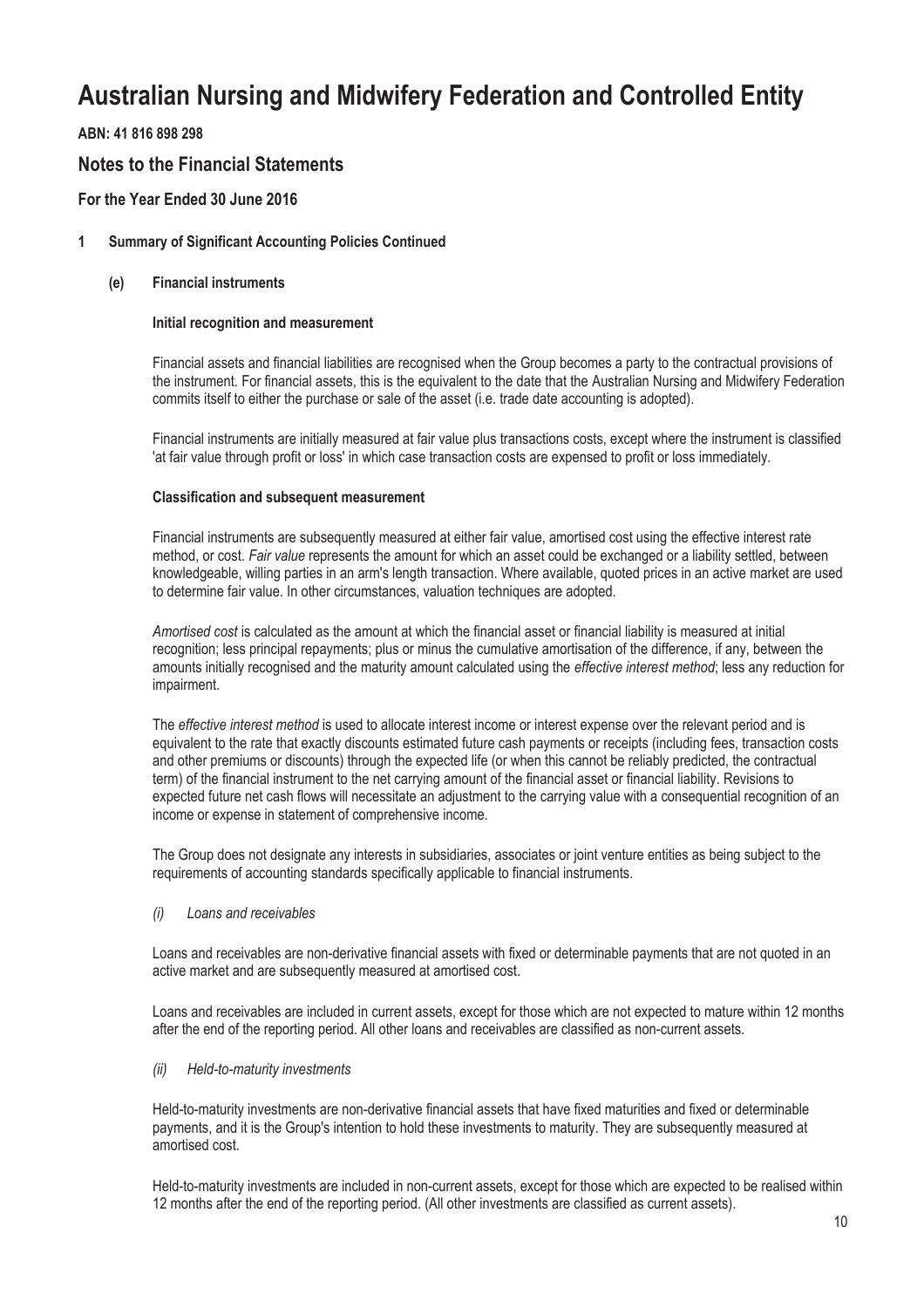# **ABN: 41 816 898 298**

# **Notes to the Financial Statements**

# **For the Year Ended 30 June 2016**

## **1 Summary of Significant Accounting Policies Continued**

## **(e) Financial instruments continued**

## **Initial recognition and measurement continued**

Available-for-sale financial assets are included in non-current assets, except for those which are expected to be disposed of within 12 months after the end of the reporting period, which will be classified as current assets.

## **Financial liabilities**

Non-derivative financial liabilities are subsequently measured at amortised cost.

Financial liabilities are classified as either financial liabilities 'at fair value through profit or loss' or other financial liabilities depending on the purpose for which the liability was acquired. Financial liabilities are recognised and derecognised upon 'trade date'.

## Fair value through profit or loss

Financial liabilities are classified as at fair value through profit or loss when the financial liability is either held for trading or it is designated as at fair value through profit or loss.

A financial liability is classified as held for trading if:

- it has been acquired principally for the purpose of repurchasing it in the near term; or
- ! on initial recognition it is part of a portfolio of identified financial instruments that the reporting unit manages together and has a recent actual pattern of short-term profit-taking; or
- it is a derivative that is not designated and effective as a hedging instrument.

A financial liability other than a financial liability held for trading may be designated as at fair value through profit or loss upon initial recognition if:

- such designation eliminates or significantly reduces a measurement or recognition inconsistency that would otherwise arise; or
- the financial liability forms part of a group of financial assets or financial liabilities or both, which is managed and its performance is evaluated on a fair value basis, in accordance with the reporting units documented risk management or investment strategy, and information about the grouping is provided internally on that basis; or
- it forms part of a contract containing one or more embedded derivatives, and AASB 139 'Financial Instruments: Recognition and Measurement' permits the entire combined contract (asset or liability) to be designated as at fair value through profit or loss.

Financial liabilities at fair value through profit or loss are stated at fair value, with any gains or losses arising on remeasurement recognised in profit or loss. The net gain or loss recognised in profit or loss incorporates any interest paid on the financial liability and is included in the 'other gains and losses' line item in the statement of comprehensive income.

## Other financial liabilities

Other financial liabilities include borrowings and trade and other payables (including finance lease liabilities), are initially measured at fair value, net of transaction costs. Other financial liabilities are subsequently measured at amortised cost using the effective interest rate method, with interest expense recognised on an effective yield basis.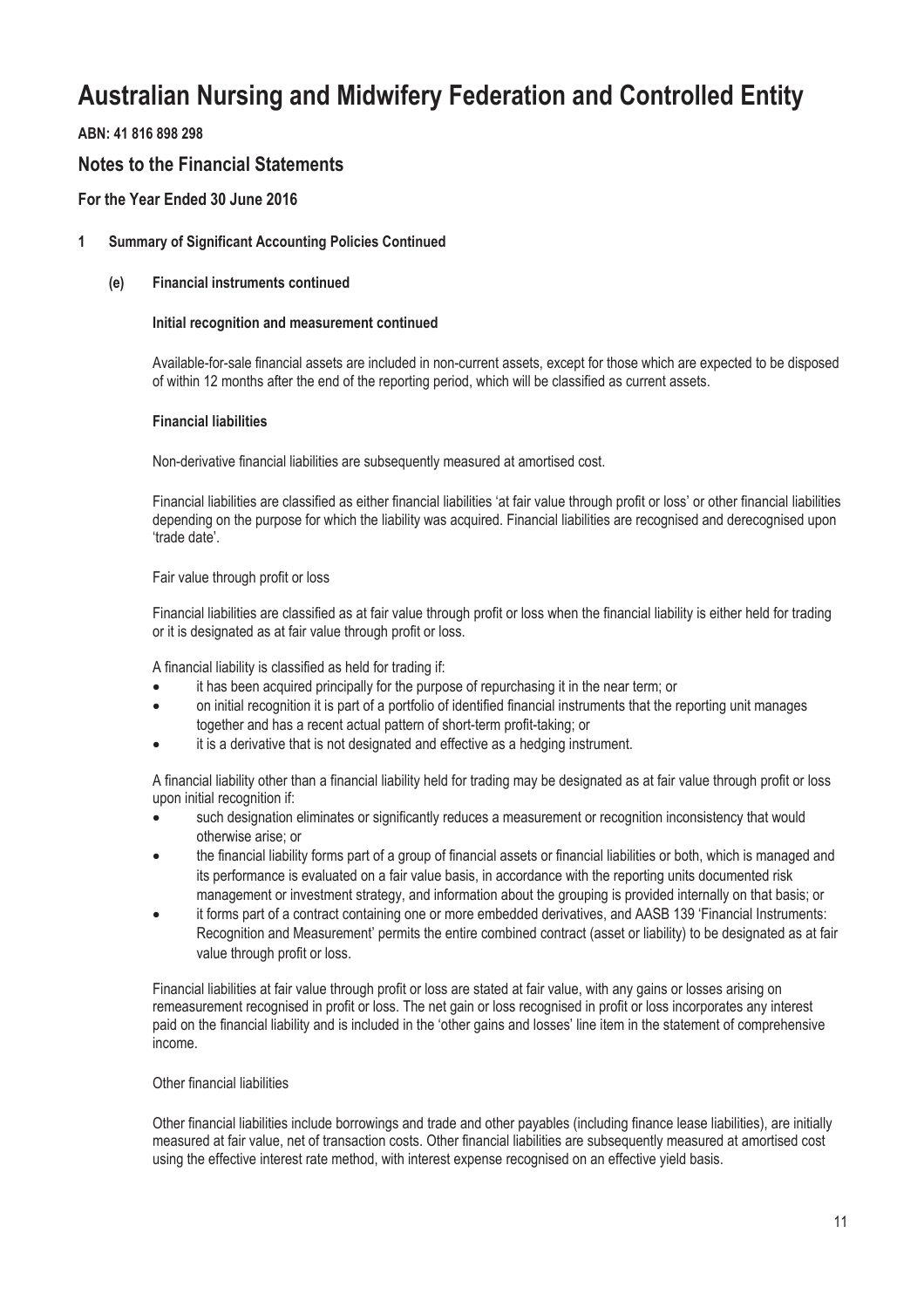# **ABN: 41 816 898 298**

# **Notes to the Financial Statements**

# **For the Year Ended 30 June 2016**

## **1 Summary of Significant Accounting Policies Continued**

## **(e) Financial instruments continued**

#### **Impairment**

At the end of each reporting period, the Group assesses whether there is objective evidence that a financial instrument has been impaired. Impairment losses are recognised in the statement of profit or loss.

#### **Derecognition**

Financial assets are derecognised where the contractual right to receipt of cash flows expires or the asset is transferred to another party whereby the Group no longer has any significant continuing involvement in the risks and benefits associated with the asset. Financial liabilities are derecognised where the related obligations are either discharged, cancelled or expire. The difference between the carrying value of the financial liability extinguished or transferred to another party and the fair value of consideration paid, including the transfer of non-cash assets or liabilities assumed, is recognised in the statement of profit or loss.

#### **(f) Cash and cash equivalents**

Cash and cash equivalents includes cash on hand, deposits held at-call with banks, other short-term highly liquid investments with original maturity of three months or less, and bank overdrafts. Bank overdrafts are presented within current liabilities on the consolidated statement of financial position.

#### **(g) Employee benefits**

#### Short-term employee benefits

Short-term employee benefits are benefits, other than termination benefits, that are expected to be settled wholly within twelve months after the end of the period in which the employees render the related service. Examples of such benefits include wages and salaries and non-monetary benefits. Short-term employee benefits are measured at the undiscounted amounts expected to be paid when the liabilities are settled.

#### Long-term employee benefits

The Group's liabilities for annual leave and long service leave are included in other long term benefits as they are not expected to be settled wholly within twelve months after the end of the period in which the employees render the related service. They are measured at the present value of anticipated future wage and salary levels, experience of employee departures and periods of service, and are discounted at rates determined by reference to market yields at the end of the reporting period on high quality corporate bonds. Changes in measurement of the liability are recognised in profit and loss.

The Group presents employee benefit obligations as current liabilities in the statement of financial position if the Group does not have an unconditional right to defer settlement for at least twelve months after the reporting period, irrespective of when the actual settlement is expected to take place.

#### **(h) Income tax**

The Group is exempt from income tax under Div 50.1 of the *Income Tax Assessment Act 1997* however still has obligations for Fringe Benefit Tax (FBT) and the Goods and Services Tax (GST).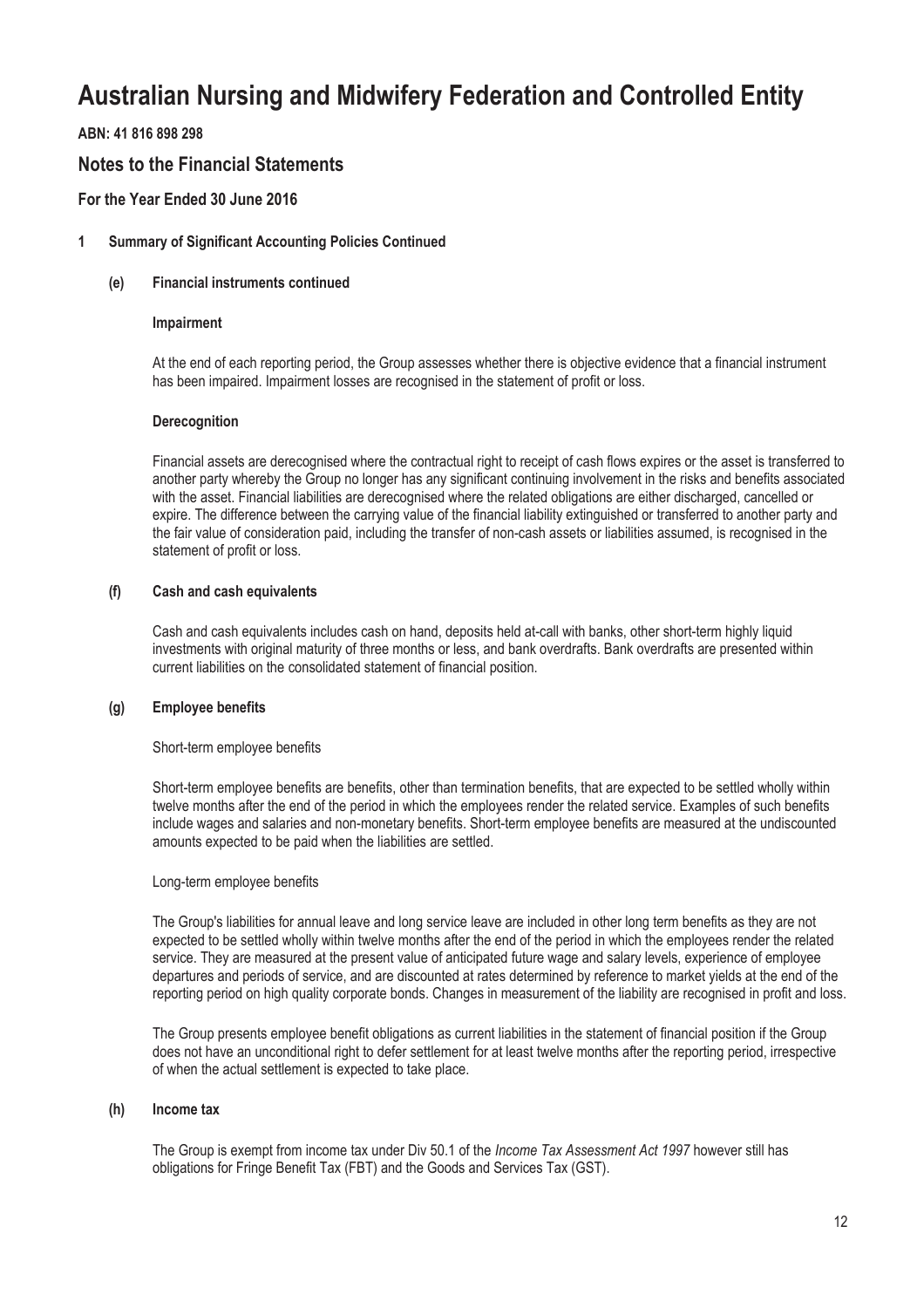**ABN: 41 816 898 298**

# **Notes to the Financial Statements**

# **For the Year Ended 30 June 2016**

## **1 Summary of Significant Accounting Policies Continued**

## **(i) Goods and Services Tax (GST)**

Revenue, expenses and assets are recognised net of the amount of goods and services tax (GST), except where the amount of GST incurred is not recoverable from the Australian Taxation Office (ATO).

Receivables and payable are stated inclusive of GST.

The net amount of GST recoverable from, or payable to, the ATO is included as part of receivables or payables in the consolidated statement of financial position.

Cash flows in the consolidated statement of cash flows are included on a gross basis and the GST component of cash flows arising from investing and financing activities which is recoverable from, or payable to, the taxation authority is classified as operating cash flows.

#### **(j) Leases**

Leases are classified as finance leases whenever the terms of the lease transfer substantially all the risks and rewards of ownership to the lessee. All other leases are classified as operating leases.

Where an asset is acquired by means of a finance lease, the asset is capitalised at either the fair value of the lease property or, if lower, the present value of minimum lease payments at the inception of the contract and a liability is recognised at the same time and for the same amount.

The discount rate used is the interest rate implicit in the lease. Leased assets are amortised over the period of the lease. Lease payments are allocated between the principal component and the interest expense.

Operating lease payments are expensed on a straight-line basis which is representative of the pattern of benefits derived from the leased assets.

#### **(k) Revenue**

Revenue is measured at the fair value of the consideration received or receivable.

Revenue from the rendering of a service is recognised upon the delivery of the service to the customer.

Revenue from the sale of goods is recognised at the point of delivery as this corresponds to the transfer of significant risks and rewards of ownership of the goods and the cessation of all involvement in those goods.

Donations are recognised as revenue when received.

Interest revenue is recognised using the effective interest rate method, which for floating rate financial assets, is the rate inherent in the instrument.

Capitation fees are to be recognised on an accrual basis and recorded as revenue in the year to which it relates.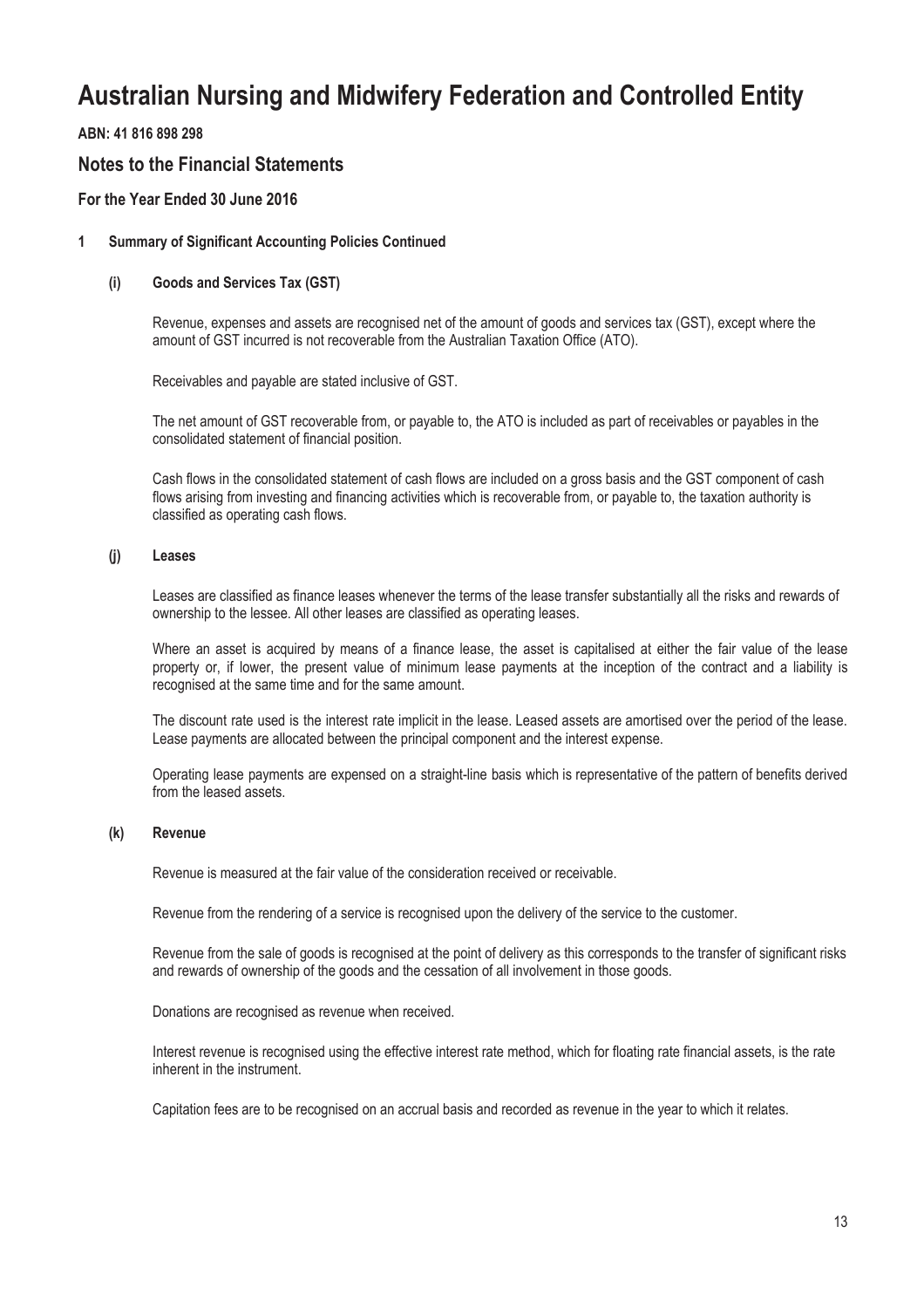**ABN: 41 816 898 298**

# **Notes to the Financial Statements**

# **For the Year Ended 30 June 2016**

## **1 Summary of Significant Accounting Policies Continued**

## **(l) Government Grant**

Government grant is recognised in the profit or loss when the entity obtains control of the grant and it is probable that the economic benefits gained from the grant will flow to the entity and the amount of the grant or sponsorship can be measured reliably.

If conditions are attached to the grant which must be satisfied before it is eligible to receive the contribution, the recognition of the grant as revenue will be deferred until those conditions are satisfied.

## **(m) ANMF Branches**

The Australian Nursing and Midwifery Federation (ANMF) is the federal body that co-operates with the Branches in response to national issues of importance to nurses, midwives and assistants in nursing. ANMF Branches respond to issues at a State and Territory level and actively represent the industrial, professional and political interests of members at the local level.

There is an ANMF Branch in each State and Territory in Australia. They all have separate reporting responsibilities.

The following Branches operate and conduct all of their business as a Branch of the Federation:

- ANMF Australian Capital Territory Branch
- ANMF Northern Territory Branch
- ANMF Victorian Branch
- ANMF Tasmanian Branch

The following Branches operate in conjunction with State Registered Trade Unions which are incorporated under relevant State Industrial Legislation:

- ANMF Western Australian Branch in conjunction with Australian Nursing Federation Industrial Union of Workers Perth
- ANMF South Australian Branch in conjunction with ANMF (SA Branch)
- ANMF New South Wales Branch in conjunction with NSW Nurses and Midwives' Association
- ANMF QNU Branch in conjunction with Queensland Nurses Union

ANMF Branches are considered as reporting units under the Federation as per the Fair Work (Registered Organisations) Act 2009 (the Act). However the activities of these Branches are not consolidated into the Federal Office's accounts as the Federal Office does not have beneficial control. The Branches have their own accounting processes, are required to be audited separately and have their own reporting obligations under the Act.

#### **(n) Contingent assets and liabilities**

Contingent liabilities and contingent assets are not recognised in the Statement of Financial Position but are reported in the relevant notes. They may arise from uncertainty as to the existence of a liability or asset or represent an existing liability or asset in respect of which the amount cannot be reliably measured. Contingent assets are disclosed when settlement is probable but not virtually certain, and contingent liabilities are disclosed when settlement is greater than remote.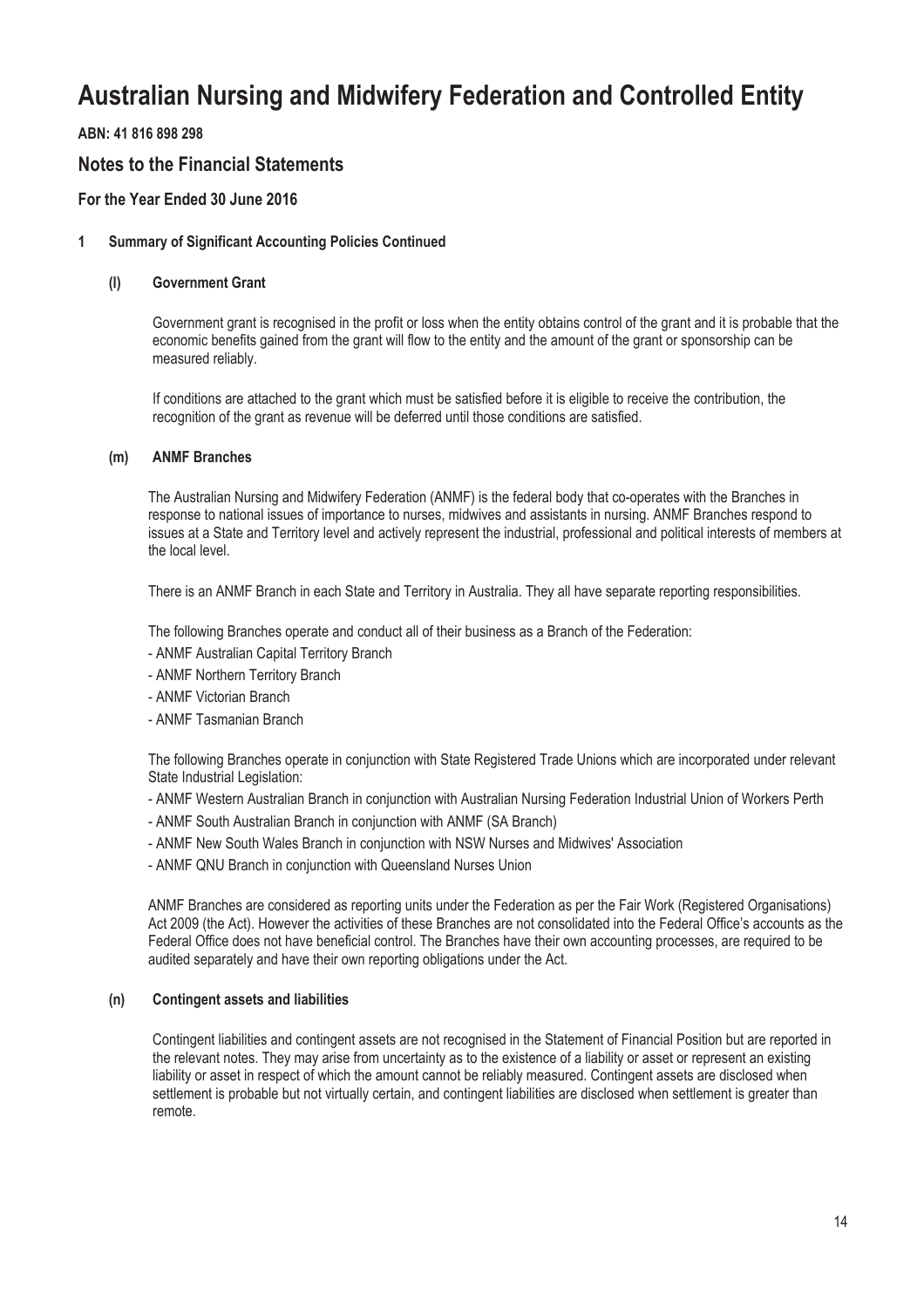**ABN: 41 816 898 298**

# **Notes to the Financial Statements**

# **For the Year Ended 30 June 2016**

## **1 Summary of Significant Accounting Policies Continued**

## **(o) Critical accounting estimates and judgments**

The Federal Council evaluate estimates and judgments incorporated into the financial statements based on historical knowledge and best available current information. Estimates assume a reasonable expectation of future events and are based on current trends and economic data, obtained both externally and within the Group.

#### **(i) Key estimates - impairment**

The Federal Council assesses impairment at the end of each reporting year by evaluating conditions specific to the Group that may be indicative of impairment triggers. Recoverable amounts of relevant assets are reassessed using value-in-use calculations which incorporate various key assumptions.

## **(ii) Key judgment - Useful lives of property, plant and equipment**

Property, plant and equipment are depreciated over their useful life and the depreciation rates are assessed when the assets are acquired or when there is a significant change that affects the remaining useful life of the asset.

#### **(iii) Key judgments - provision for impairment of receivables**

The value of the provision for impairment of receivables is estimated by considering the ageing of receivables, communication with the debtors and prior history.

#### **(p) Change in accounting policy**

The Group changed its accounting policy relating to measurement of freehold land and building from the cost model to fair value model.

The aggregate effect of the change in accounting policy on the annual financial statements for the year ended 30 June 2016 is the upwards revaluation of land and buildings based on an independent external valuation resulting an increase in asset revaluation reserve in equity.

## **(q) Future Australian Accounting Standards Requirements**

The AASB has issued a number of new and amended Accounting Standards and Interpretations that have mandatory application dates for future reporting periods, some of which are relevant to the group. The group has decided not to early adopt any of the new and amended pronouncements. The group's assessment of the new and amended pronouncements that are relevant to the group but applicable in future reporting periods is set out below:

AASB 15: Revenue from Contracts with Customers (applicable for annual reporting periods commencing on or after 1 January 2017)

When effective, this Standard will replace the current accounting requirements applicable to revenue with a single, principles-based model. Except for a limited number of exceptions, including leases, the new revenue model in AASB 15 will apply to all contracts with customers as well as non-monetary exchanges between entities in the same line of business to facilitate sales to customers and potential customers.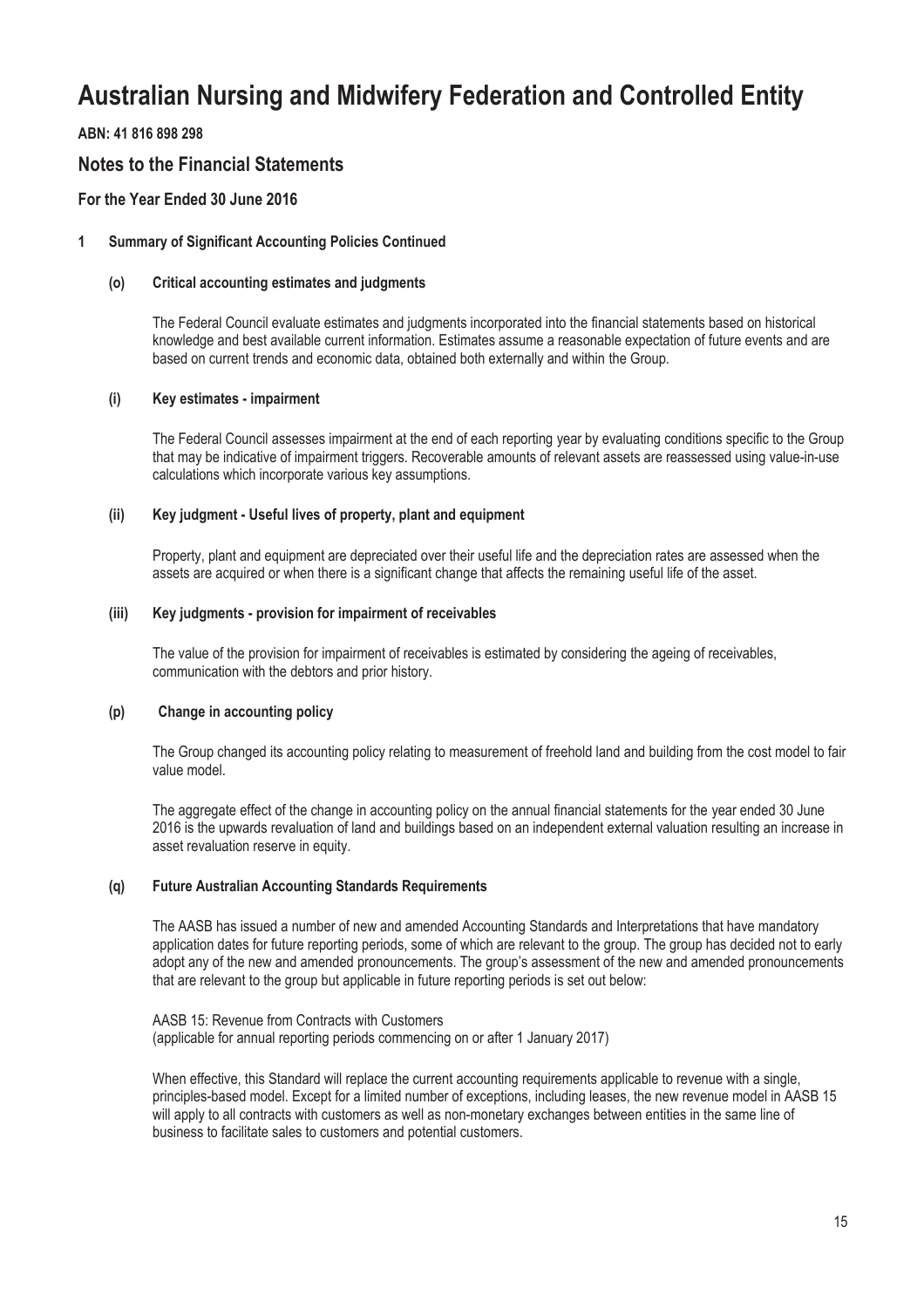**ABN: 41 816 898 298**

# **Notes to the Financial Statements**

# **For the Year Ended 30 June 2016**

## **1 Summary of Significant Accounting Policies Continued**

## **(q) Future Australian Accounting Standards Requirements continued**

The core principle of the Standard is that an entity will recognise revenue to depict the transfer of promised goods or services to customers in an amount that reflects the consideration to which the entity expects to be entitled in exchange for the goods or services. To achieve this objective, AASB 15 provides the following five-step process:

- identify the contract(s) with a customer;
- identify the performance obligations in the contract(s);
- determine the transaction price;
- allocate the transaction price to the performance obligations in the contract(s); and
- recognise revenue when (or as) the performance obligations are satisfied.

This Standard will require retrospective restatement, as well as enhanced disclosures regarding revenue.

The Federal Council anticipate that the adoption of AASB 15 will not have a significant impact on the group's financial statements.

AASB 16: Leases (applicable for annual reporting periods commencing on or after 1 January 2019)

AASB 16 introduces a single lessee accounting model and requires a lessee to recognise assets and liabilities for all leases with a term of more than 12 months, unless the underlying asset is of low value. A lessee is required to recognise a right-of-use asset representing its right to use the underlying leased asset and a lease liability representing its obligations to make lease payments.

A lessee measures right-of-use assets similarly to other non-financial assets (such as property, plant and equipment) and lease liabilities similarly to other financial liabilities. As a consequence, a lessee recognises depreciation of the right-ofuse asset and interest on the lease liability, and also classifies cash repayments of the lease liability into a principal portion and an interest portion and presents them in the statement of cash flows applying AASB 107 Statement of Cash Flows.

Assets and liabilities arising from a lease are initially measured on a present value basis. The measurement includes noncancellable lease payments (including inflation-linked payments), and also includes payments to be made in optional periods if the lessee is reasonably certain to exercise an option to extend the lease, or not to exercise an option to terminate the lease.

The Federal Council anticipate that the adoption of AASB 16 will not have a significant impact on the group's financial statements.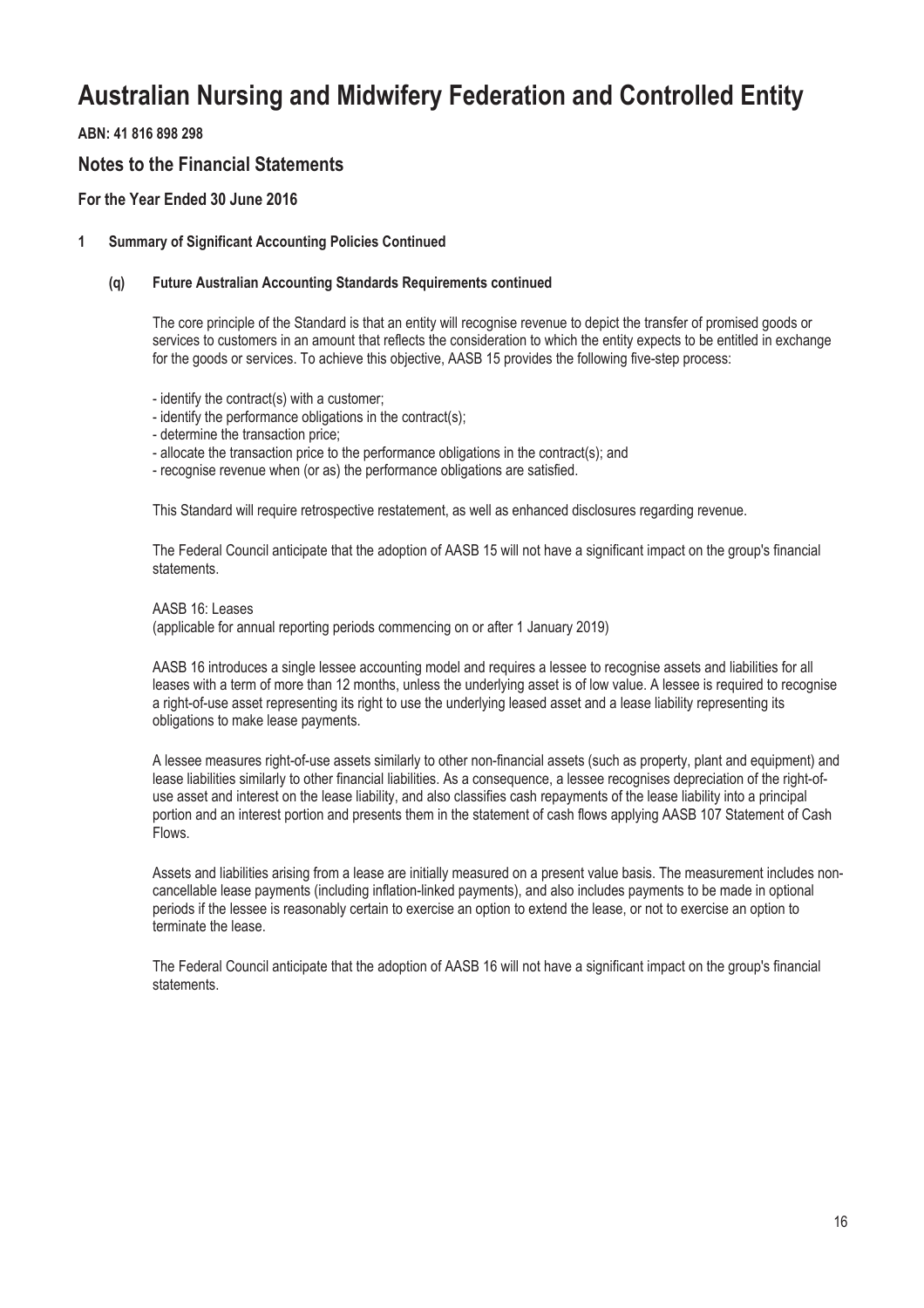# **ABN: 41 816 898 298**

# **Notes to the Financial Statements**

**For the Year Ended 30 June 2016**

| $\mathbf{2}$ | <b>Revenue and Other Income</b>                               |             |           |           |
|--------------|---------------------------------------------------------------|-------------|-----------|-----------|
|              |                                                               |             | 2016      | 2015      |
|              |                                                               | <b>Note</b> | \$        | \$        |
|              | <b>Revenue</b>                                                |             |           |           |
|              | - NENA membership subscription                                |             | 4,400     | 3,100     |
|              | - Capitation fees                                             | 2(a)        | 4,762,578 | 4,494,210 |
|              | - Australian Nursing and Midwifery Journal subscription fees  | 2(b)        | 1,548,492 | 1,671,316 |
|              | - Aged Care Skills Mix Project                                |             | 52,669    |           |
|              | - Grants and donations                                        | 2(c)        | 52,000    | 189,587   |
|              | - Australian Nursing and Midwifery Journal advertising income |             | 412,142   | 496,880   |
|              | - Biennial National Conference Income                         | 2(d)        | 227,087   |           |
|              | - Continuing Professional Education income                    |             | 226,465   | 225,959   |
|              | - ACTU levy - Branch contribution                             | 2(e)        | 247,891   | 126,716   |
|              | - Interest income                                             |             | 9,295     | 23,405    |
|              | - Advanced Practice Nurse Study                               | 2(f)        | 45,002    | 44,030    |
|              | - Conference Income                                           |             | 6,350     |           |
|              | - Other income                                                |             | 214,856   | 175,024   |
|              |                                                               |             | 7,809,227 | 7,450,227 |

| <b>ANMF Australian Capital Territory Branch</b> | 50,735    | 45.587    |
|-------------------------------------------------|-----------|-----------|
| <b>ANMF New South Wales Branch</b>              | 1,246,092 | 1,186,141 |
| <b>ANMF Northern Territory Branch</b>           | 54,808    | 53,818    |
| <b>ANMF South Australian Branch</b>             | 363,862   | 337,901   |
| ANMF QNU Branch                                 | 974,942   | 915,673   |
| ANMF Tasmania Branch                            | 139,722   | 131,036   |
| <b>ANMF Victorian Branch</b>                    | 1,388,069 | 1,300,319 |
| <b>ANMF Western Australian Branch</b>           | 544,348   | 523,735   |
| Total capitation fee income                     | 4,762,578 | 4,494,210 |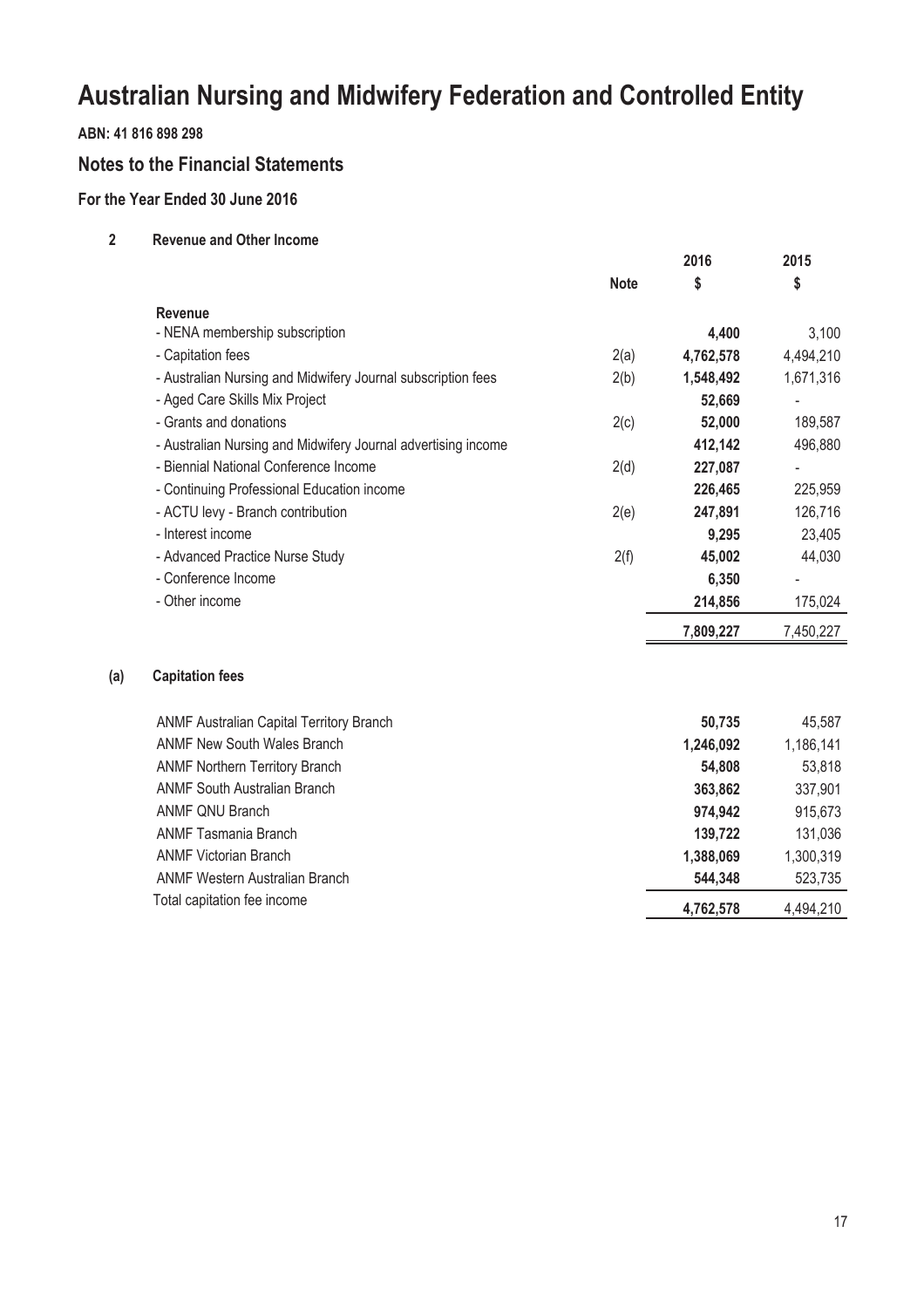# **ABN: 41 816 898 298**

# **Notes to the Financial Statements**

# **For the Year Ended 30 June 2016**

|  |  | Revenue and Other Income continued |  |
|--|--|------------------------------------|--|
|--|--|------------------------------------|--|

# **(b) Australian Nursing and Midwifery Journal subscription fees**

|     |                                                                  | 2016      | 2015      |
|-----|------------------------------------------------------------------|-----------|-----------|
|     |                                                                  | \$        | \$        |
|     | <b>ANMF Australian Capital Territory Branch</b>                  | 41,355    | 41,378    |
|     | <b>ANMF New South Wales Branch</b>                               | 704       | 715       |
|     | <b>ANMF Northern Territory Branch</b>                            | 39,392    | 41,284    |
|     | <b>ANMF South Australian Branch</b>                              | 293,051   | 293,748   |
|     | <b>ANMF Tasmania Branch</b>                                      | 103,887   | 108,753   |
|     | <b>ANMF Victorian Branch</b>                                     | 1,039,452 | 1,154,480 |
|     | Non-reporting units                                              | 30,651    | 30,958    |
|     | Total Australian Nursing and Midwifery Journal subscription fees | 1,548,492 | 1,671,316 |
| (c) | <b>Grants and donations</b>                                      |           |           |
|     | Grants                                                           | 52,000    | 189,587   |
|     | Donations                                                        |           |           |
|     | <b>Total</b>                                                     | 52,000    | 189,587   |
| (d) | <b>Biennial National Conference income</b>                       |           |           |
|     | ANMF Australian Capital Territory Branch                         | 2,112     |           |
|     | <b>ANMF New South Wales Branch</b>                               | 53,234    |           |
|     | <b>ANMF Northern Territory Branch</b>                            | 2,865     |           |
|     | <b>ANMF South Australian Branch</b>                              | 15,420    |           |
|     | <b>ANMF QNU Branch</b>                                           | 40,968    |           |
|     | <b>ANMF Tasmanian Branch</b>                                     | 5,728     |           |
|     | <b>ANMF Victorian Branch</b>                                     | 57,576    |           |
|     | <b>ANMF Western Australian Branch</b>                            | 23,116    |           |
|     | Sponsorship from other non-reporting units                       | 26,068    | ä,        |
|     | <b>Total</b>                                                     | 227,087   |           |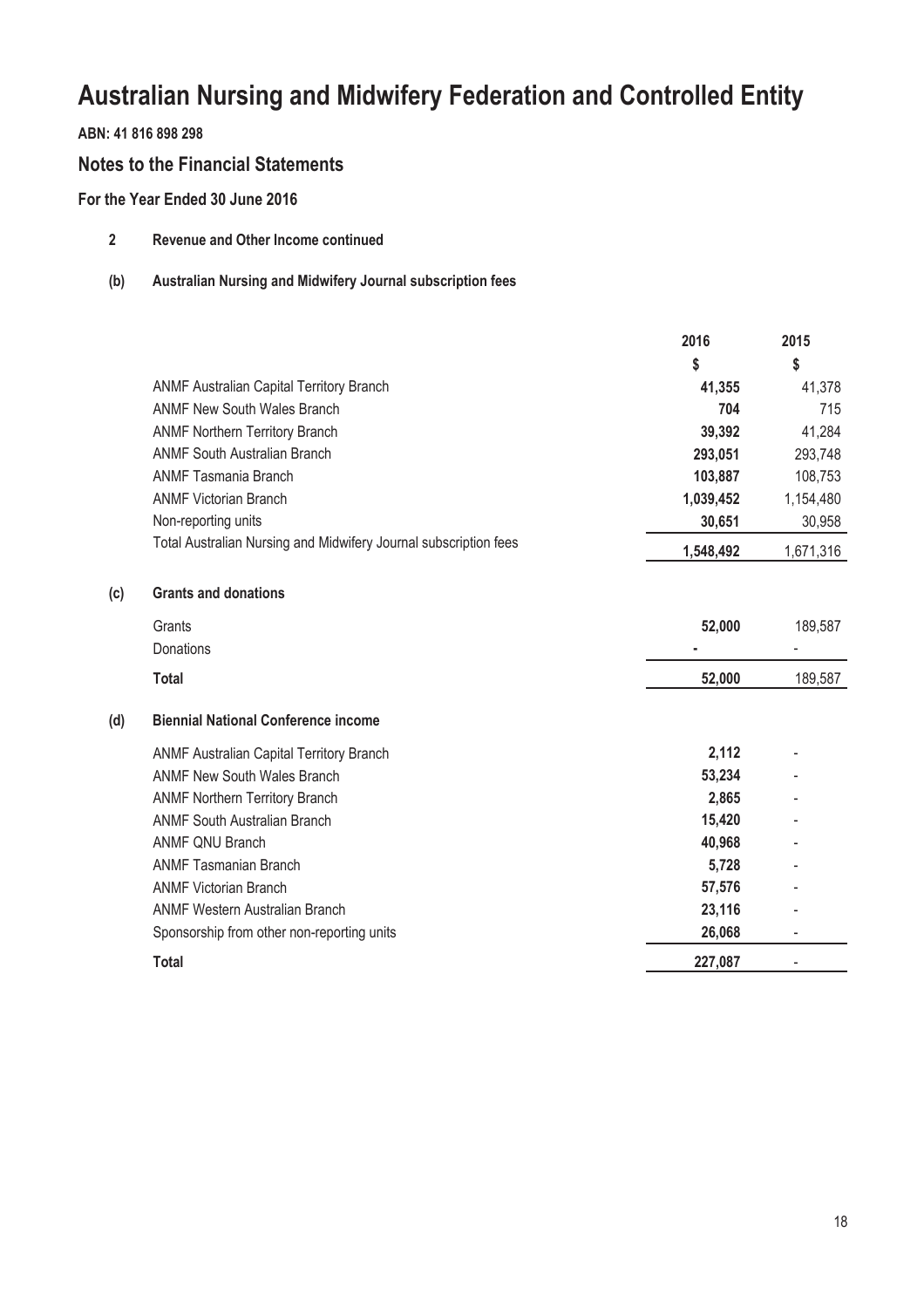# **ABN: 41 816 898 298**

# **Notes to the Financial Statements**

# **For the Year Ended 30 June 2016**

| 2<br>Revenue and Other Income continued |  |
|-----------------------------------------|--|
|-----------------------------------------|--|

**(e) ACTU levy - Branch contribution**

|     |                                                 | 2016    | 2015    |
|-----|-------------------------------------------------|---------|---------|
|     |                                                 | \$      | \$      |
|     | <b>ANMF Australian Capital Territory Branch</b> | 3,495   | 3,257   |
|     | <b>ANMF Northern Territory Branch</b>           | 3,725   | 3,780   |
|     | <b>ANMF South Australian Branch</b>             | 25,982  | 24,983  |
|     | <b>ANMF QNU Branch</b>                          | 69,803  |         |
|     | <b>ANMF Tasmanian Branch</b>                    | 9,822   |         |
|     | <b>ANMF Victorian Branch</b>                    | 97,976  | 94,696  |
|     | <b>ANMF Western Australian Branch</b>           | 37,088  |         |
|     | <b>Total</b>                                    | 247,891 | 126,716 |
| (f) | <b>Advanced Practice Nurse Study</b>            |         |         |
|     | <b>ANMF Australian Capital Territory Branch</b> | 464     | 590     |
|     | <b>ANMF New South Wales Branch</b>              | 11,878  |         |
|     | <b>ANMF Northern Territory Branch</b>           | 494     | 685     |
|     | <b>ANMF South Australian Branch</b>             | 3,460   | 4,539   |
|     | <b>ANMF QNU Branch</b>                          | 9,265   | 12,290  |
|     | <b>ANMF Tasmanian Branch</b>                    | 1,304   | 1,718   |
|     | <b>ANMF Victorian Branch</b>                    | 13,060  | 17,273  |
|     | ANMF Western Australian Branch                  | 5,077   | 6,935   |
|     | <b>Total</b>                                    | 45,002  | 44,030  |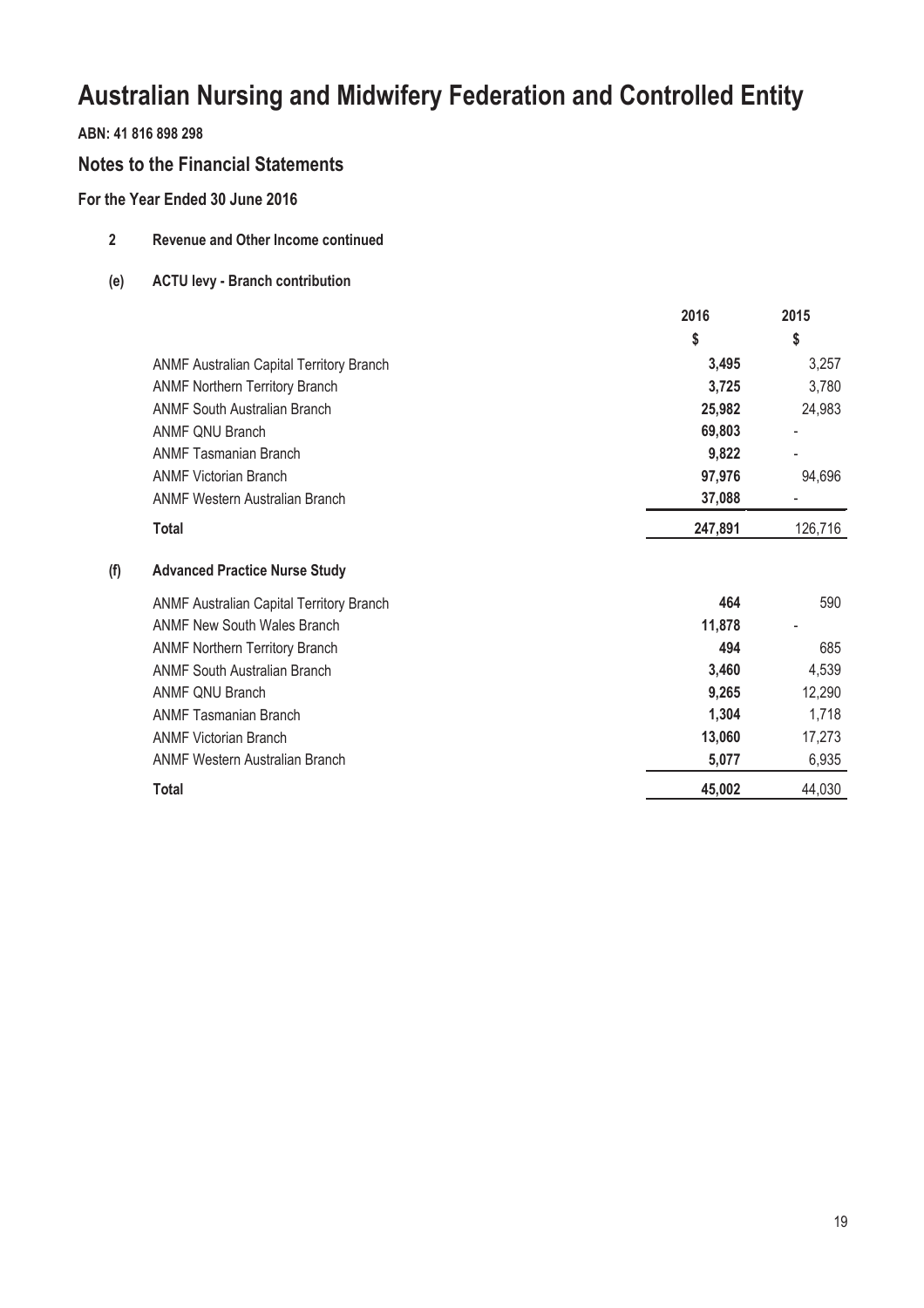# **ABN: 41 816 898 298**

# **Notes to the Financial Statements**

# **For the Year Ended 30 June 2016**

**3 Expenses**

**(b) Affiliation fees**

**(a) Employee expenses**

|                                                                | 2016      | 2015      |
|----------------------------------------------------------------|-----------|-----------|
|                                                                | \$        | \$        |
| Holders of office:                                             |           |           |
| Wages and salaries                                             | 290,103   | 345,500   |
| Superannuation                                                 | 56,078    | 52,794    |
| Leave and other entitlements                                   | 82,144    | 50,940    |
| Separation and redundancies                                    |           |           |
| Other employee expenses                                        | 7,585     | 3,160     |
| Subtotal employee expenses holders of office                   | 435,910   | 452,394   |
| Employees other than office holders:                           |           |           |
| Wages and salaries                                             | 1,833,340 | 2,092,317 |
| Superannuation                                                 | 343,053   | 310,246   |
| Leave and other entitlements                                   | 503,849   | 83,373    |
| Separation and redundancies                                    |           |           |
| Other employee expenses                                        | 24,225    | 25,133    |
| Subtotal employee expenses employees other than office holders | 2,704,467 | 2,511,069 |
| Other employee related expenses                                |           |           |
| Payroll Tax                                                    | 152,275   | 139,390   |
| <b>Staff amenities</b>                                         | 7,767     | 8,699     |
|                                                                | 160,042   | 148,089   |
| <b>Total employee expenses</b>                                 | 3,300,419 | 3,111,552 |
| <b>Affiliation fees</b>                                        |           |           |
| Australian Council of Trade Unions                             | 777,469   | 584,730   |
| <b>NSW Nurses and Midwives' Association</b>                    | 29,743    |           |
| <b>APHEDA Union Aid Abroad</b>                                 |           | 2,054     |
| Australian College of Nursing (ICN)                            | 83,932    | 94,277    |
| <b>Total</b>                                                   | 891,144   | 681,061   |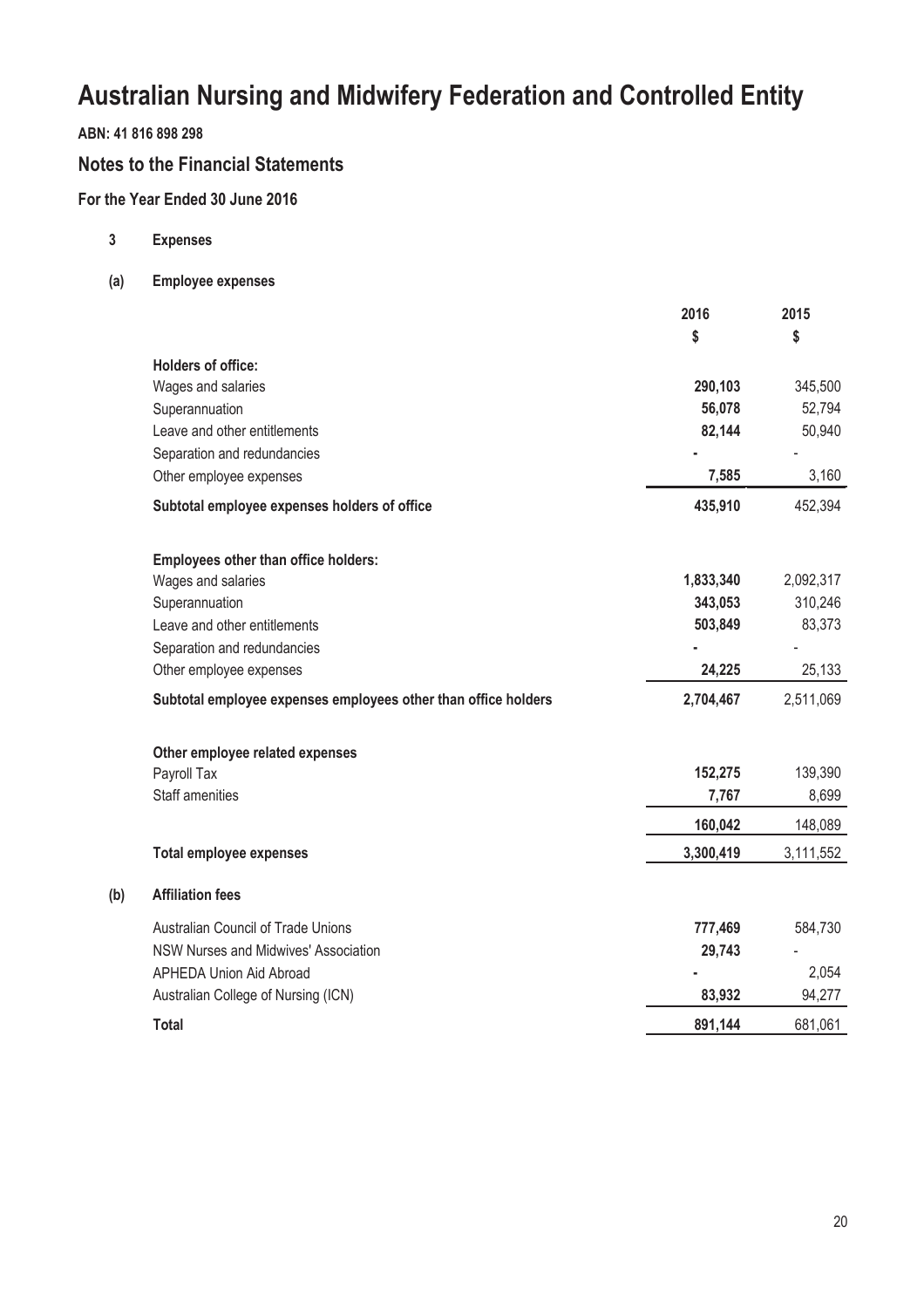# **ABN: 41 816 898 298**

**(d)** 

(e)

# **Notes to the Financial Statements**

# **For the Year Ended 30 June 2016**

- **3 Expenses continued**
- **(c) Legal expenses**

| <b>Note</b> | \$      |         |
|-------------|---------|---------|
|             |         | \$      |
|             | 71,925  | ٠       |
|             | 6,921   | 11,280  |
|             | 78,846  | 11,280  |
|             |         |         |
|             |         |         |
|             | 1,000   | 500     |
|             | 6,500   | 22,029  |
|             |         |         |
|             | ٠       |         |
|             |         |         |
|             | 7,500   | 22,529  |
|             |         |         |
| (i)         | 330,518 | 321,200 |
|             | 330,518 | 321,200 |
|             |         |         |

(i) This campaigning fund is the collective commitment of Australian unions to campaign at a national, movement-wide level for working Australians, their families and communities.

## **(f) Other expense disclosures**

| Depreciation:                                     |         |         |
|---------------------------------------------------|---------|---------|
| Land and buildings                                | 32,621  | 32,621  |
| Plant and equipment                               | 83,801  | 116,276 |
| Total depreciation                                | 116,422 | 148,897 |
| <b>Other Expenses:</b>                            |         |         |
| Fees/allowances - meetings and conferences        | ۰       |         |
| Consideration to employers for payroll deductions |         | -       |
| Capitation fees                                   |         |         |
| Penalties - via RO Act or RO Regulations          |         |         |
|                                                   |         |         |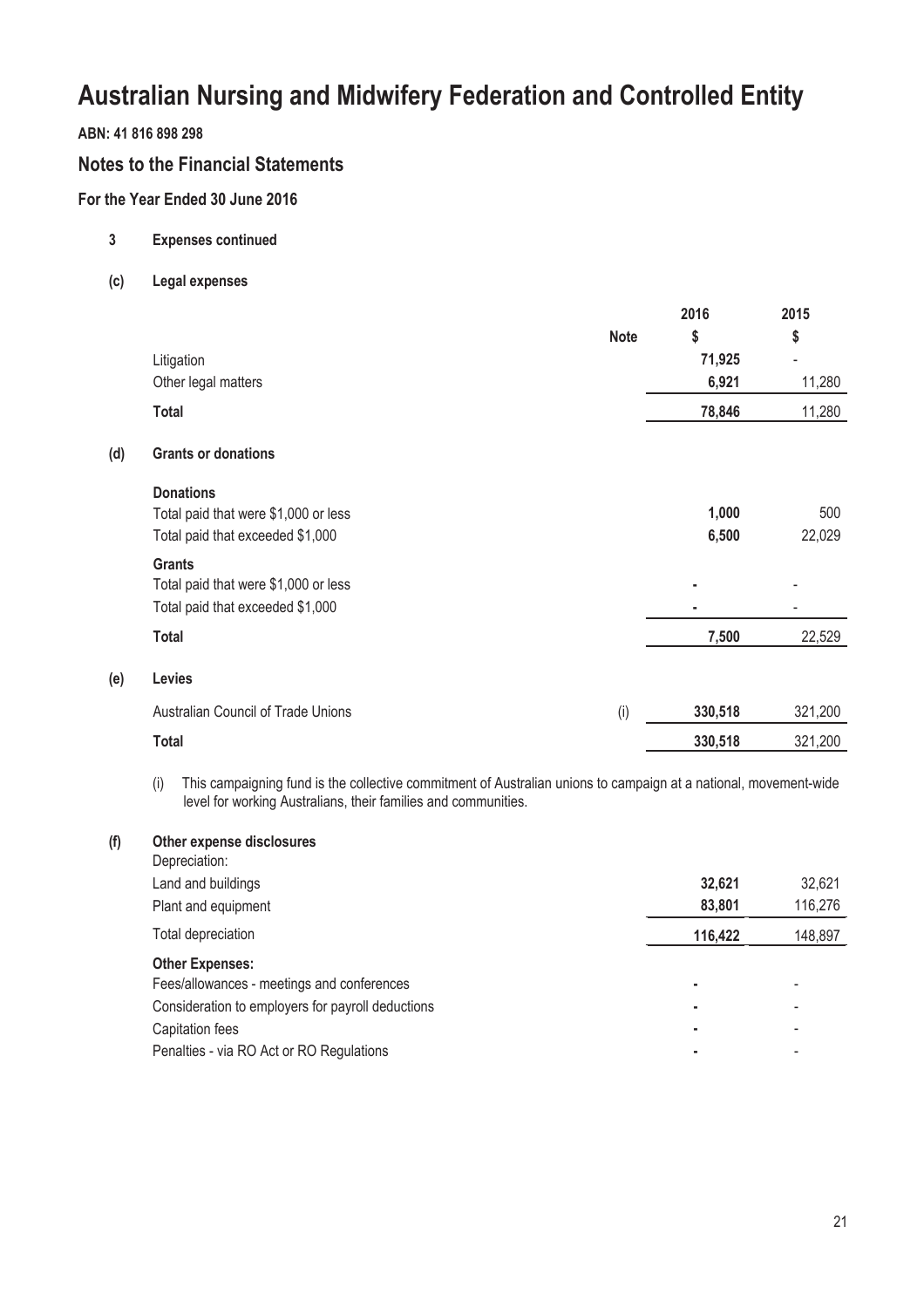# **ABN: 41 816 898 298**

# **Notes to the Financial Statements**

# **For the Year Ended 30 June 2016**

**4 Cash and Cash Equivalents**

|   |                                    |             | 2016     | 2015      |
|---|------------------------------------|-------------|----------|-----------|
|   |                                    | <b>Note</b> | \$       | \$        |
|   | Cash on hand                       |             | 580      | 580       |
|   | Cash at bank                       |             | 842,843  | 1,225,129 |
|   |                                    |             | 843,423  | 1,225,709 |
| 5 | <b>Trade and Other Receivables</b> |             |          |           |
|   | <b>CURRENT</b>                     |             |          |           |
|   | Trade receivables                  | (a)         | 289,878  | 632,613   |
|   | Provision for impairment           | (b)         | (10,000) | (10,000)  |
|   | Net trade receivables              |             | 279,878  | 622,613   |
|   | Other receivables                  |             | 5        | 55        |
|   |                                    |             | 279,883  | 622,668   |

## **(a) Trade receivables from Branches**

Included in the trade receivables balance are receivables from ANMF Branches. As per the requirements of Fair Work Act (Registered Organisations) Act 2009, trade receivables from ANMF Branches (reporting units) consist of:

| Receivables from other reporting units                        |         |         |
|---------------------------------------------------------------|---------|---------|
| <b>ANMF Australian Capital Territory Branch</b>               | 9,657   | 8,546   |
| <b>ANMF New South Wales Branch</b>                            | 70      | 108,801 |
| <b>ANMF Northern Territory Branch</b>                         | 60      | 120     |
| <b>ANMF South Australian Branch</b>                           | 29,551  | 60,885  |
| ANMF Tasmanian Branch                                         | 23,044  | 23,254  |
| <b>ANMF Victorian Branch</b>                                  | 152,983 | 308,906 |
| Total receivable from other reporting units                   | 215,365 | 510,512 |
| Less provision for doubtful debt:<br>Other reporting units    |         |         |
| Total provision for doubtful debts from other reporting units |         |         |
| Receivable from other reporting units (net)                   | 215,365 | 510,512 |
|                                                               |         |         |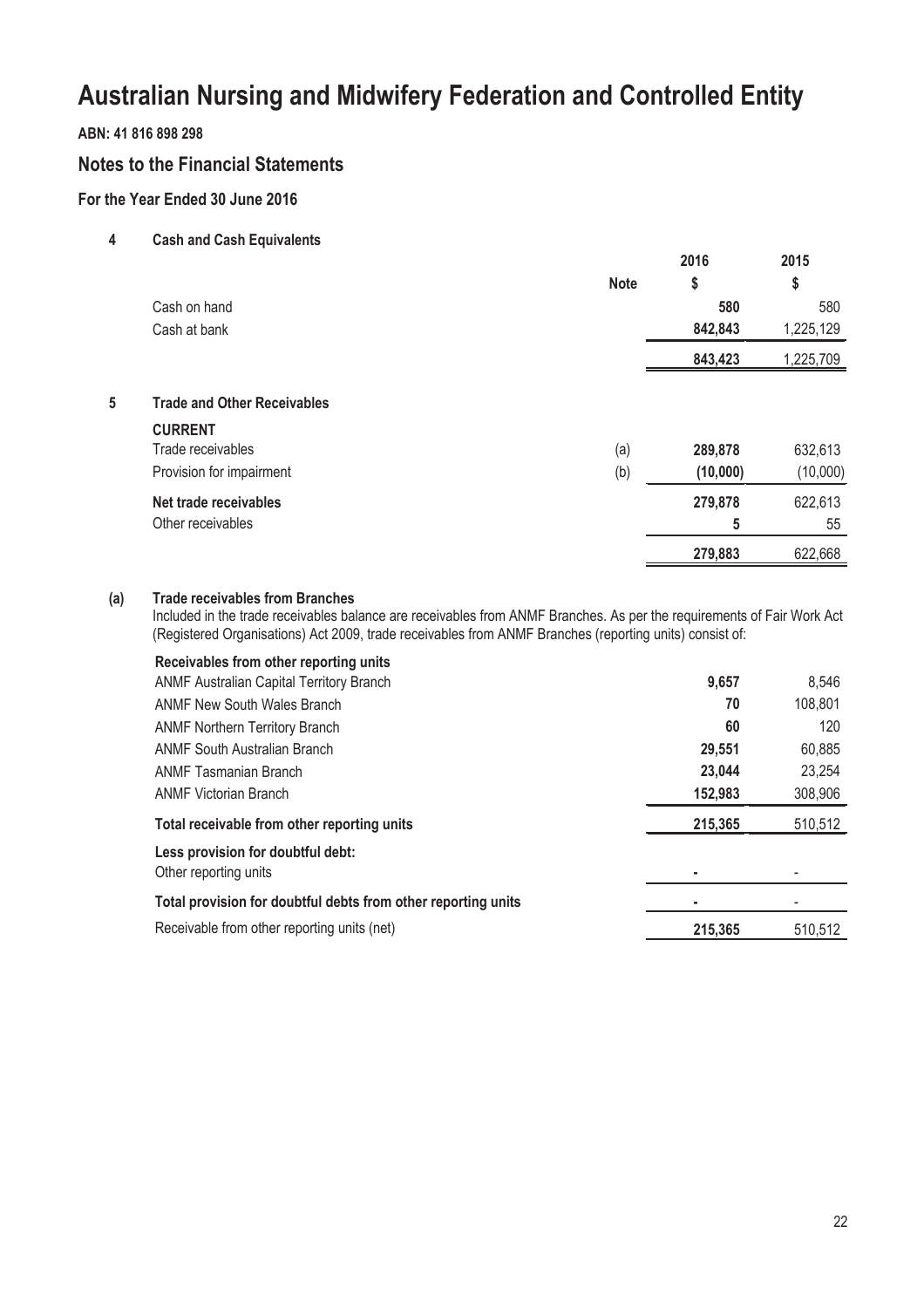# **ABN: 41 816 898 298**

# **Notes to the Financial Statements**

# **For the Year Ended 30 June 2016**

# **5 Trade and Other Receivables continued**

# **(b) Provision for impairment of receivables**

Movement in provision for impairment of receivables is as follows:

|   |                                                                   |             | 2016   | 2015     |
|---|-------------------------------------------------------------------|-------------|--------|----------|
|   |                                                                   | <b>Note</b> | \$     | \$       |
|   | Balance at beginning of the year                                  |             | 10,000 | 80,000   |
|   | Reversal of impairment                                            |             | ٠      | (70,000) |
|   | Balance at end of the year                                        |             | 10,000 | 10,000   |
| 6 | <b>Other financial assets</b>                                     |             |        |          |
|   | Held-to-maturity investments comprise:<br>Term deposits - current |             | 31,796 | 31,044   |
| 7 | <b>Other Assets</b>                                               |             |        |          |
|   | <b>CURRENT</b>                                                    |             |        |          |
|   | Prepayments                                                       |             | 89,662 | 84,232   |
|   | Security on leased premises                                       |             | 2,520  | 2,520    |
|   |                                                                   |             | 92,182 | 86,752   |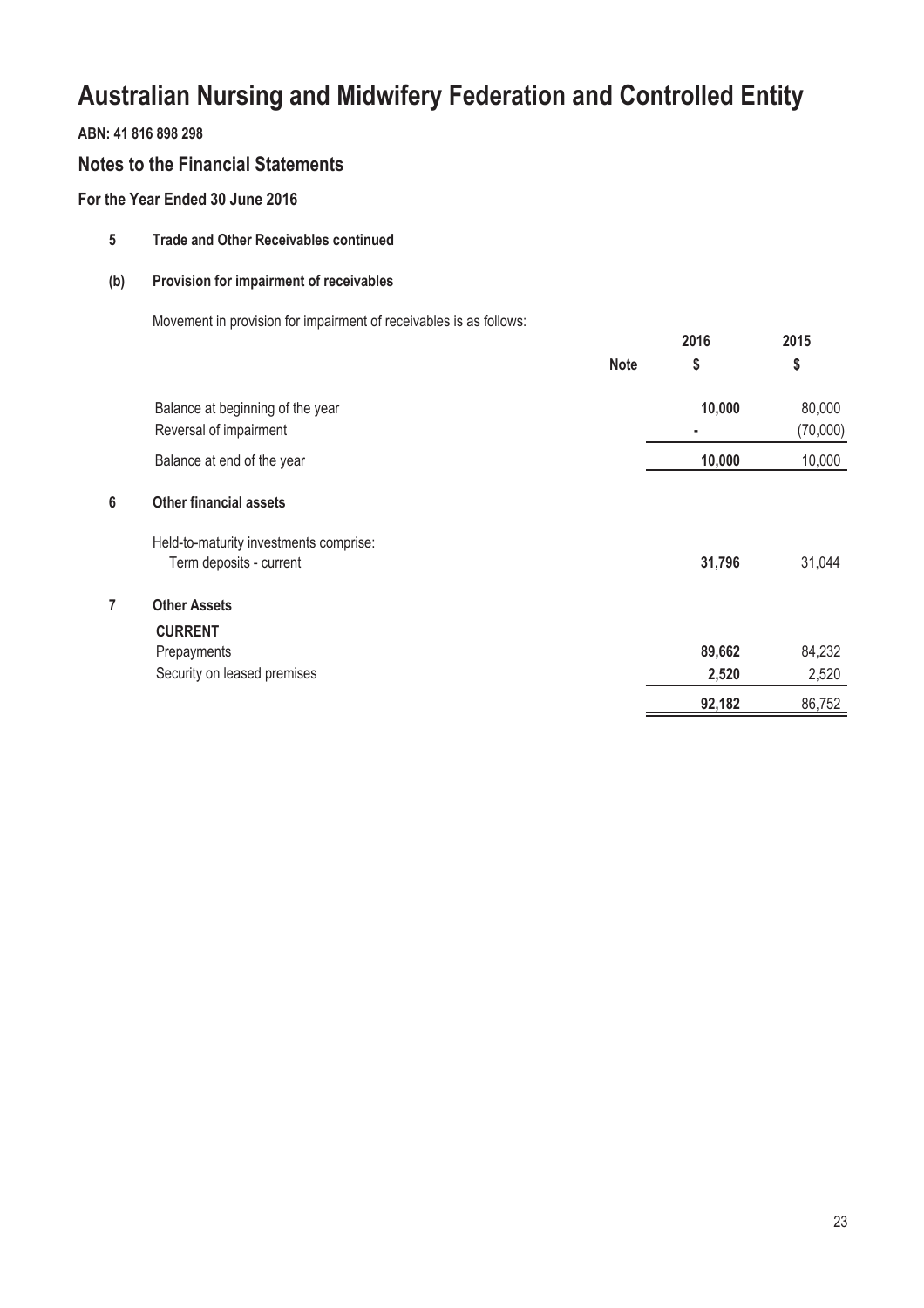# **ABN: 41 816 898 298**

# **Notes to the Financial Statements**

**For the Year Ended 30 June 2016**

**8 Property, Plant and Equipment 2016 \$ 2015 \$ LAND AND BUILDINGS Land and buildings** At independent valuation **3,130,000** -At cost **-** 1,761,101 Accumulated depreciation **and a set of the contract of the contract of the contract of the contract of the contract of the contract of the contract of the contract of the contract of the contract of the contract of the con Total land and buildings 3,130,000** 1,408,771 **PLANT AND EQUIPMENT Plant and equipment** At cost **506,768** 692,516 Accumulated depreciation **(441,212)** (631,108) Total plant and equipment **65,556** 61,408 **Motor vehicles** At cost **61,729** 61,729 Accumulated depreciation **(18,995)** (6,649) Total motor vehicles **42,734** 55,080 **Fitouts** At cost **444,100** 418,910 Accumulated depreciation **(363,299)** (327,060) Total fitouts **80,801** 91,850 **Total plant and equipment 189,091** 208,338 **Total property, plant and equipment 3,319,091** 1,617,109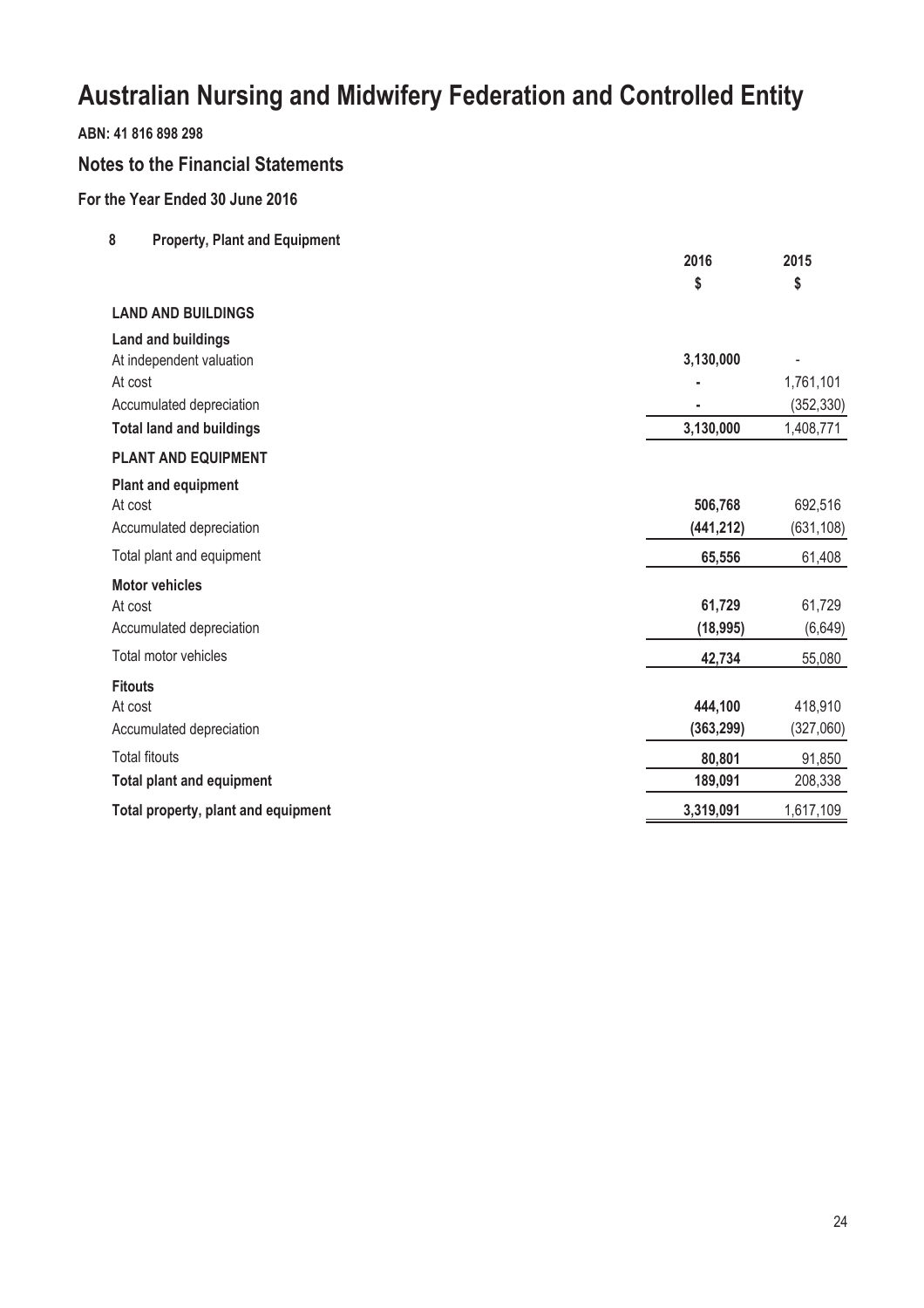Australian Nursing and Midwifery Federation and Controlled Entity **Australian Nursing and Midwifery Federation and Controlled Entity**

Notes to the Financial Statements **Notes to the Financial Statements**

For the Year Ended 30 June 2016 **For the Year Ended 30 June 2016**

- Property, Plant and Equipment continued **8 Property, Plant and Equipment continued**  $\infty$
- Movements in carrying amounts of property, plant and equipment **(a) Movements in carrying amounts of property, plant and equipment**  $\widehat{a}$

|                                           | Land and<br><b>Buildings</b> | Equipment<br>Plant and | Motor Vehicles | <b>Fitouts</b> | <b>Total</b> |
|-------------------------------------------|------------------------------|------------------------|----------------|----------------|--------------|
| 2016                                      |                              |                        |                |                |              |
| Year ended 30 June 2016                   |                              |                        |                |                |              |
| Balance at the beginning of year          | 1,408,771                    | 61,408                 | 55,080         | 91,850         | 1,617,109    |
| <b>Additions</b>                          |                              | 39,363                 |                | 25,191         | 64,554       |
| Depreciation expense                      | (32, 621)                    | (35,215)               | (12, 346)      | (36, 240)      | (116, 422)   |
| Revaluation increase recognised in equity | 1,753,850                    |                        |                |                | 1,753,850    |
| Balance at the end of the year            | 3,130,000                    | 65,556                 | 42,734         | 80,801         | 3,319,091    |
|                                           | Land and<br><b>Buildings</b> | Equipment<br>Plant and | Motor Vehicles | <b>Fitouts</b> | Total        |
| 2015                                      |                              |                        |                |                |              |
| Year ended 30 June 2015                   |                              |                        |                |                |              |
| Balance at the beginning of year          | 1,441,392                    | 99,870                 | 15,697         | 127,545        | 1,684,504    |
| <b>Additions</b>                          |                              | 30,296                 | 61,729         |                | 92,025       |
| Disposals - written down value            |                              |                        | (10, 462)      |                | (10, 462)    |
| Depreciation expense                      | (32, 621)                    | (68, 758)              | (11, 884)      | (35,695)       | (148, 958)   |
| Balance at the end of the year            | 1,408,771                    | 61,408                 | 55,080         | 91,850         | 1,617,109    |

25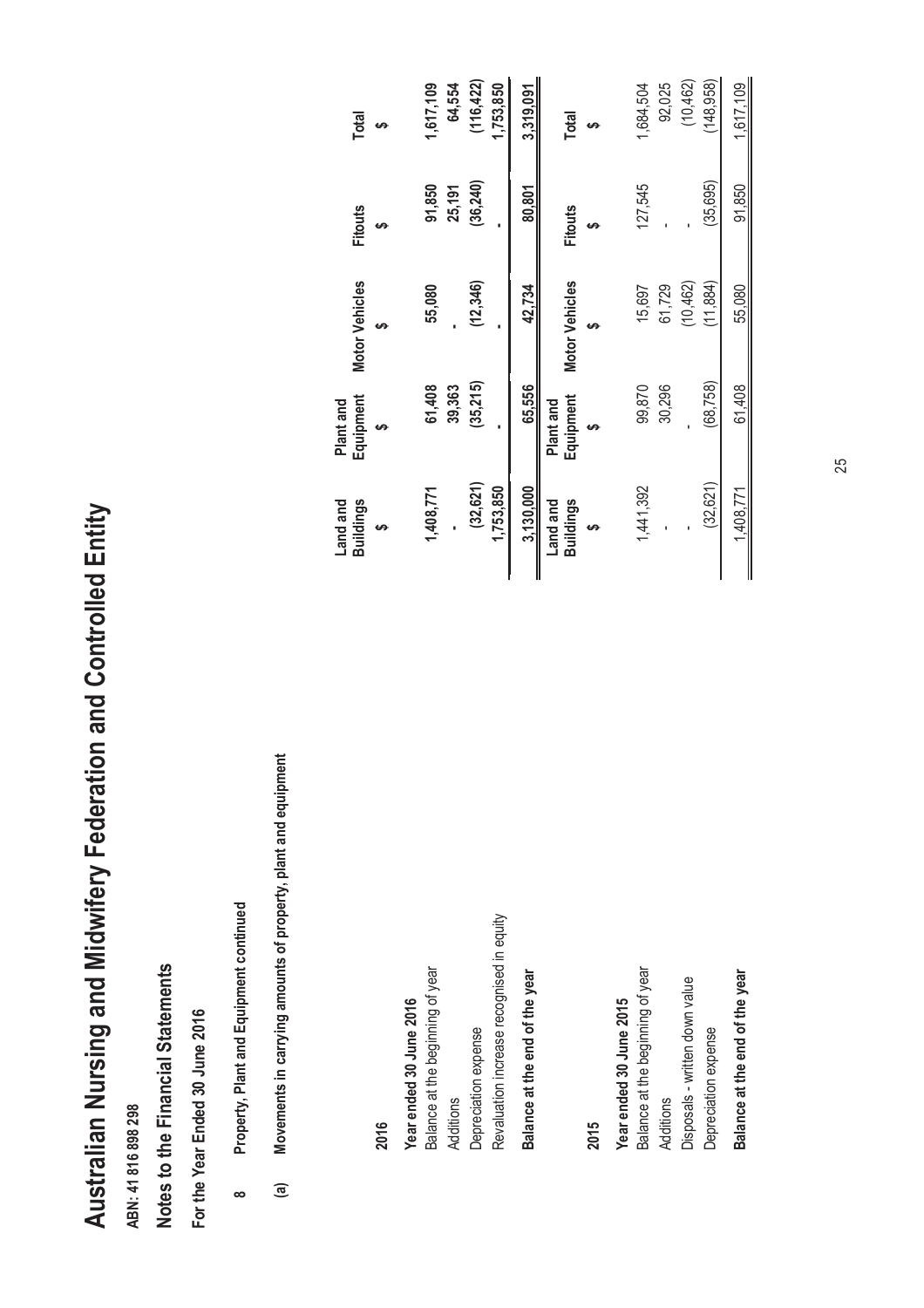# **ABN: 41 816 898 298**

# **Notes to the Financial Statements**

# **For the Year Ended 30 June 2016**

**9 Trade and Other Payables**

|     |                                                                                                             |             | 2016       | 2015     |
|-----|-------------------------------------------------------------------------------------------------------------|-------------|------------|----------|
|     |                                                                                                             | <b>Note</b> | \$         | \$       |
|     | <b>CURRENT</b>                                                                                              |             |            |          |
|     | <b>Unsecured liabilities:</b>                                                                               |             |            |          |
|     | Trade payables                                                                                              | 9(a)        | 216,480    | 286,516  |
|     | Accrued expense                                                                                             |             | 17,350     | 55,200   |
|     | Sundry payables                                                                                             |             | 97,337     | 133,506  |
|     | <b>GST</b> payables                                                                                         |             | 70,333     | 98,098   |
|     | Consideration to employers for payroll deductions                                                           |             |            |          |
|     |                                                                                                             |             | 401,500    | 573,320  |
| (a) | Payables include:                                                                                           |             |            |          |
|     | Payables to other reporting units:                                                                          |             |            |          |
|     | ANMF Australian Capital Territory Branch                                                                    |             | 579        |          |
|     | <b>ANMF Tasmanian Branch</b><br><b>ANMF New South Wales Branch</b>                                          |             | 815<br>600 |          |
|     |                                                                                                             |             |            |          |
|     | Total payables to other reporting units                                                                     |             | 1,994      |          |
|     | Payables for legal cost                                                                                     |             |            |          |
|     | Litigation<br>Other legal matters                                                                           |             |            |          |
|     |                                                                                                             |             |            |          |
|     | Total payables to legal cost                                                                                |             |            |          |
| (b) | Financial liabilities at amortised cost classified as trade and other payables<br>Trade and other payables: |             |            |          |
|     | - total current                                                                                             |             | 401,500    | 573,320  |
|     | Less:                                                                                                       |             |            |          |
|     | GST payables                                                                                                |             | (70, 333)  | (98,098) |
|     | Financial liabilities as trade and other payables                                                           | 15          | 331,167    | 475,222  |
| 10  | <b>Borrowings</b>                                                                                           |             |            |          |
|     | <b>NON-CURRENT</b>                                                                                          |             |            |          |
|     | <b>Secured liabilities:</b>                                                                                 |             |            |          |
|     | <b>Bank loans</b>                                                                                           | 10(a)       | 10,041     | 200,796  |
|     |                                                                                                             |             | 10,041     | 200,796  |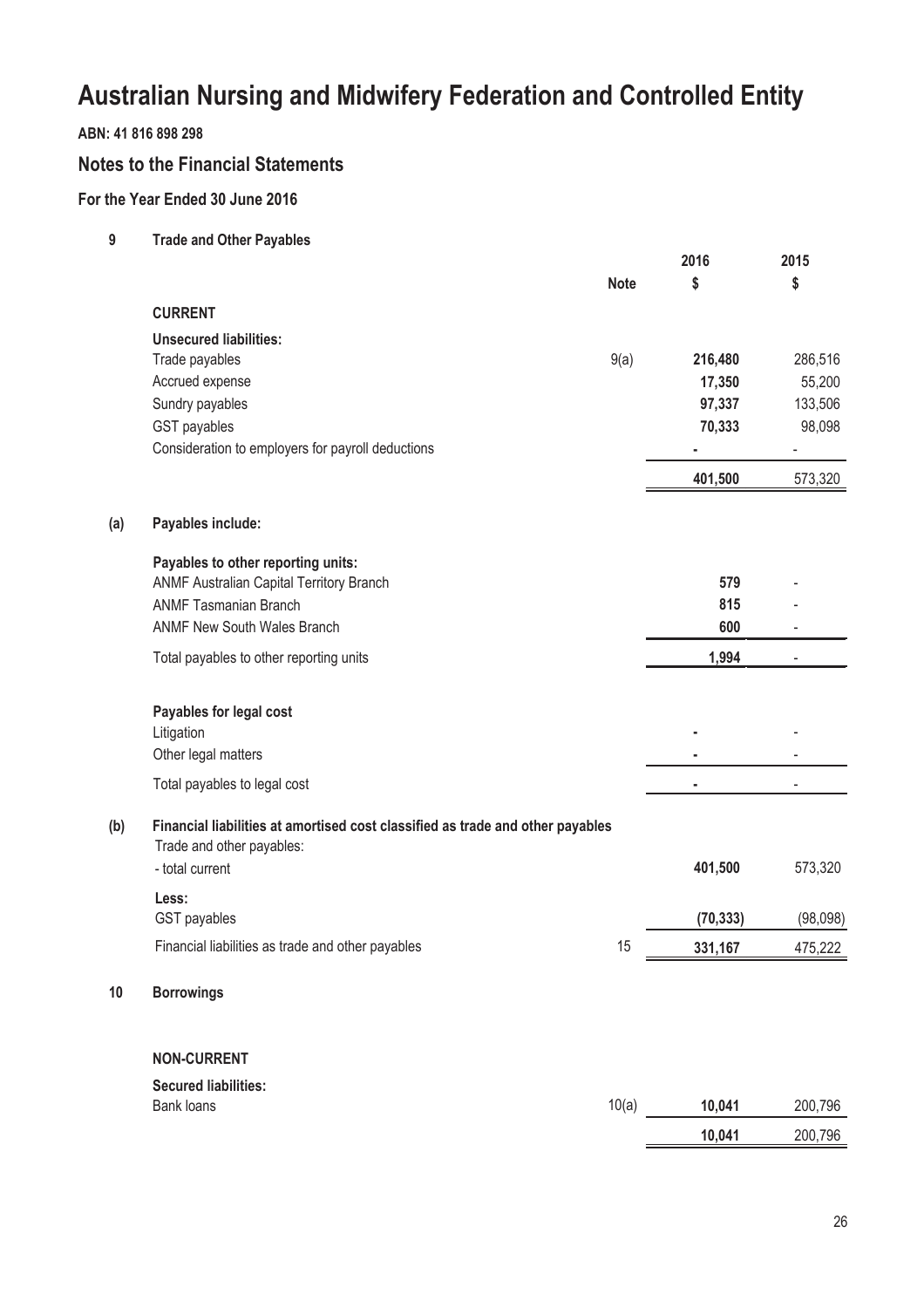# **ABN: 41 816 898 298**

# **Notes to the Financial Statements**

# **For the Year Ended 30 June 2016**

- **10 Borrowings continued**
- **(a) Bank loans**

The bank overdraft and loan are secured by a registered first mortgage over the freehold properties of the Group by the Members Equity Bank. The facility is for a 20 year period maturing on 28 June 2032. The repayments for the first five years are interest only and the remainder of the loan period are principal and interest with flexibility of early repayment of principle. The carrying amounts of non-current assets pledged as security are freehold land and buildings with a value of \$3,130,000.

#### **11 Provisions**

#### **Employee Provisions**

|                                                                  | 2016              | 2015    |
|------------------------------------------------------------------|-------------------|---------|
|                                                                  | <b>Note</b><br>\$ | \$      |
| <b>Office Holders:</b>                                           |                   |         |
| Annual leave                                                     | 76,948            | 74,185  |
| Long service leave                                               | 103,567           | 87,340  |
| Separations and redundancies                                     |                   |         |
| Other                                                            | 16,178            | 23,632  |
| Subtotal employee provisions office holders                      | 196,693           | 185,157 |
| <b>Employees other than office holders:</b>                      |                   |         |
| Annual leave                                                     | 292,244           | 287,311 |
| Long service leave                                               | 428,982           | 377,970 |
| Separations and redundancies                                     |                   |         |
| Other                                                            | 31,319            | 38,869  |
| Subtotal employee provisions employees other than office holders | 752,545           | 704,150 |
| <b>Total employee provisions</b>                                 | 949,238           | 889,307 |
| Analysis of total provisions                                     |                   |         |
| Current                                                          | 903,844           | 843,851 |
| Non-current                                                      | 45,394            | 45,456  |
|                                                                  | 949,238           | 889,307 |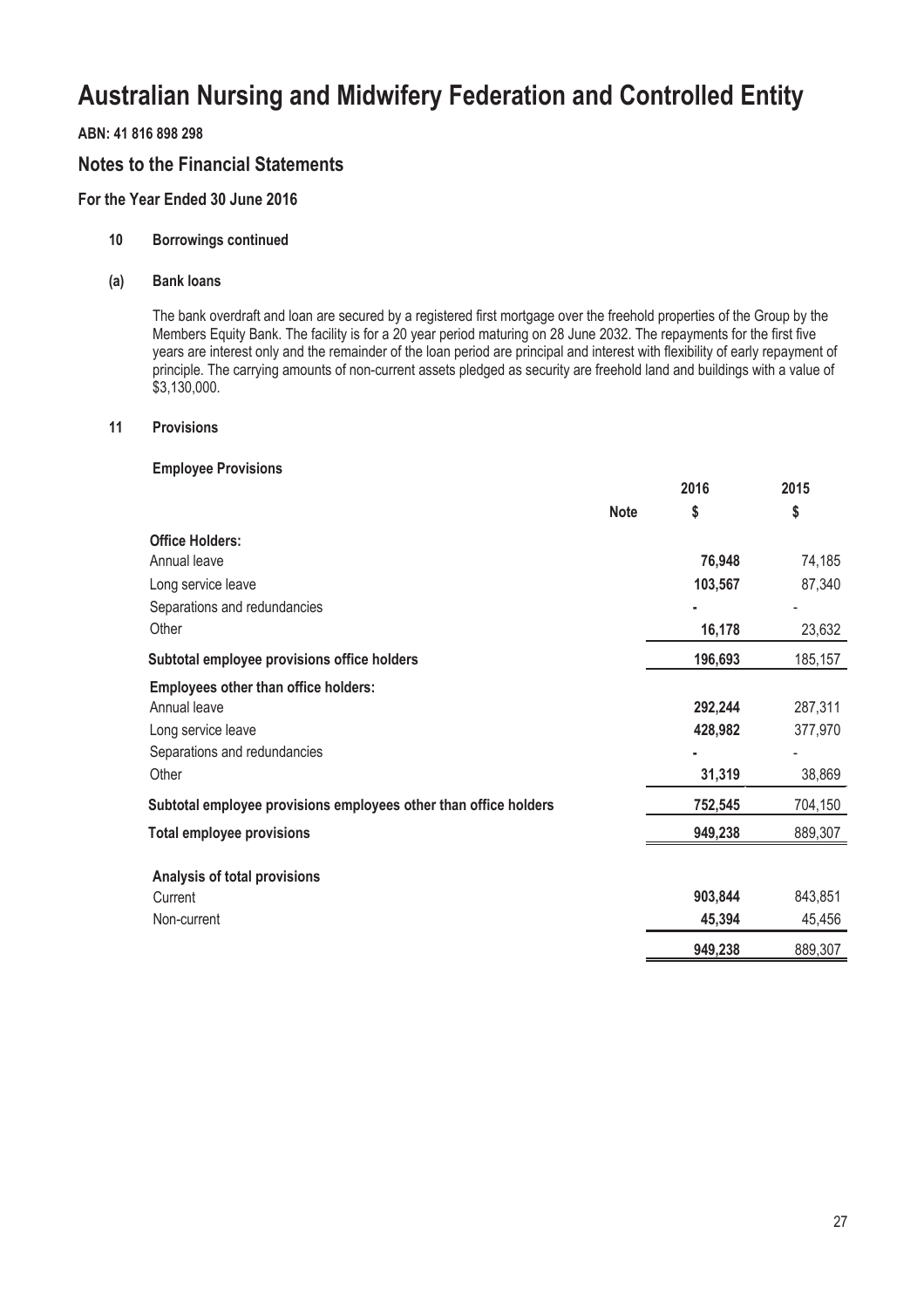# **ABN: 41 816 898 298**

# **Notes to the Financial Statements**

## **For the Year Ended 30 June 2016**

#### **11 Provisions continued**

## **Provision for Employee Benefits**

Provision for employee benefits represents amounts accrued for annual leave, additional day off (ADO) and long service leave.

The current portion for this provision includes the total amount accrued for annual leave entitlements, ADO and the amounts accrued for long service leave entitlements that have vested due to employees having completed the required period of service. Based on past experience, the Group does not expect the full amount of annual leave or long service leave balances classified as current liabilities to be settled within the next 12 months. However, these amounts must be classified as current liabilities since the Group does not have an unconditional right to defer the settlement of these amounts in the event employees wish to use their leave entitlement.

The non-current portion for this provision includes amounts accrued for long service leave entitlements that have not yet vested in relation to those employees who have not yet completed the required period of service.

## **12 Other Liabilities**

|                       | 2016   | 2015    |
|-----------------------|--------|---------|
|                       | S      | \$      |
| <b>CURRENT</b>        |        |         |
| Unearned grant income | ٠      | 52,669  |
| Unearned subscription | 13,776 | 118,679 |
| Other deferred income | 20,441 | -       |
|                       | 34,217 | 171,348 |

#### **13 Equity**

#### **(a) Other Specific disclosures - Funds**

Compulsory levy/voluntary contribution fund - if invested in assets **-** - Other funds required by rules **-** -

**-** -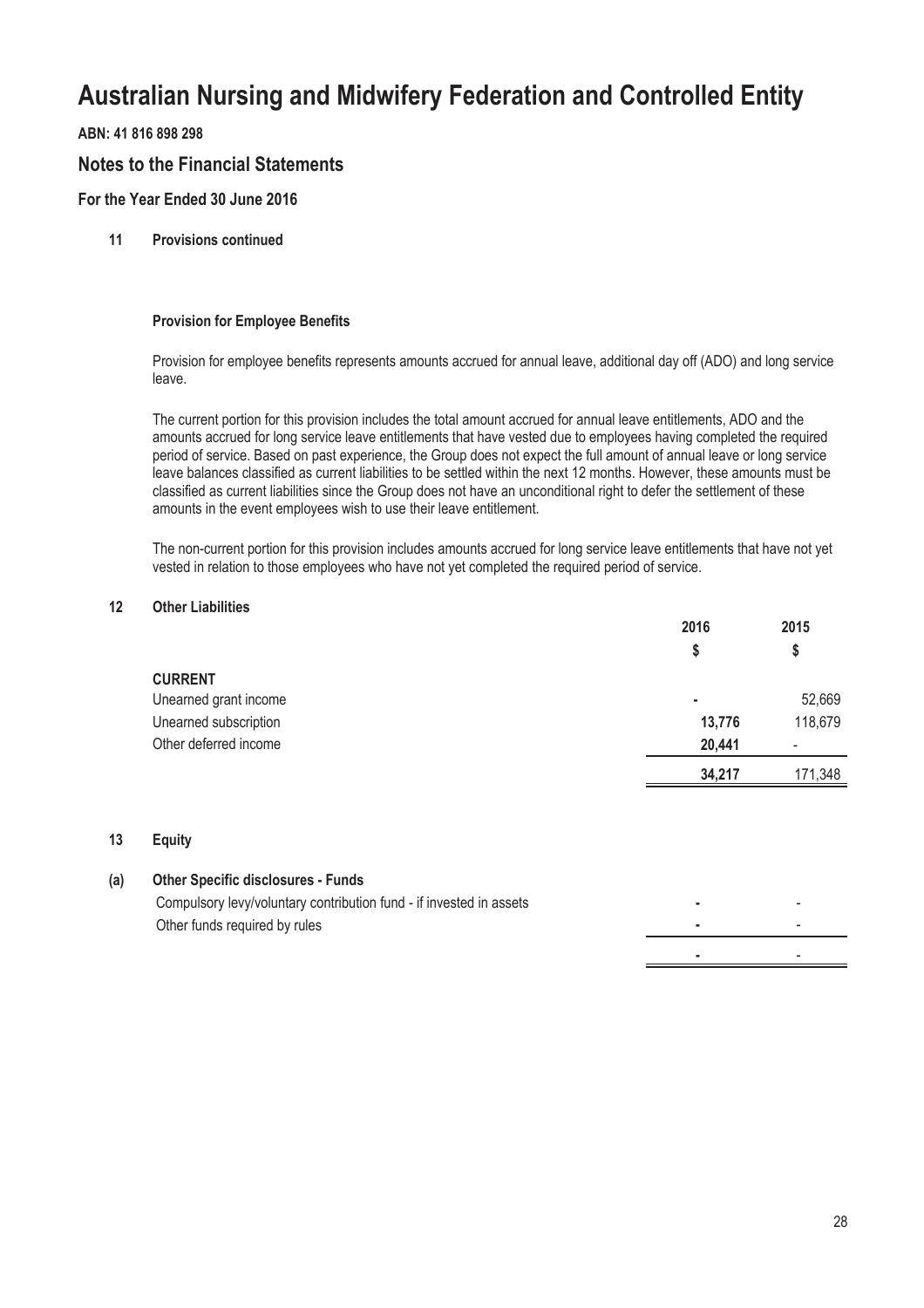# **ABN: 41 816 898 298**

# **Notes to the Financial Statements**

**For the Year Ended 30 June 2016**

**14 Cash Flow Information**

| (a) | Reconciliation of cash from operations with surplus for the year |            |            |
|-----|------------------------------------------------------------------|------------|------------|
|     |                                                                  | 2016       | 2015       |
|     |                                                                  | \$         | \$         |
|     | Net surplus/(deficit) for the year                               | (330, 982) | 279,766    |
|     | Non-cash flows in surplus                                        |            |            |
|     | Depreciation                                                     | 116,422    | 148,958    |
|     | Loss/(profit) on disposal of non-current assets                  |            | (9,539)    |
|     | Provision for doubtful debts                                     |            | (70,000)   |
|     | <b>Changes in assets and liabilities</b>                         |            |            |
|     | (Increase)/decrease in trade and term receivables                | 342,785    | (287, 436) |
|     | (Increase)/decrease in other assets                              | (5, 430)   | (27, 386)  |
|     | Increase/(decrease) in trade payables and accruals               | (171, 820) | (185, 758) |
|     | Increase/(decrease) in other current liabilities                 | (137, 131) | (124, 071) |
|     | Increase/(decrease) in provisions                                | 59,931     | 192,898    |
|     |                                                                  | (126, 225) | (82, 568)  |
| (b) | Cash flow with reporting units                                   |            |            |
|     | <b>Cash Inflows:</b>                                             |            |            |
|     | ANMF Australian Capital Territory Branch                         | 163,610    | 142,860    |
|     | <b>ANMF New South Wales Branch</b>                               | 1,593,796  | 1,216,269  |
|     | <b>ANMF Northern Territory Branch</b>                            | 112,232    | 110,155    |
|     | <b>ANMF South Australian Branch</b>                              | 805,790    | 709,102    |
|     | <b>ANMF QNU Branch</b>                                           | 1,207,142  | 1,058,266  |
|     | <b>ANMF Tasmanian Branch</b>                                     | 287,026    | 258,792    |
|     | <b>ANMF Victorian Branch</b>                                     | 3,677,533  | 3,241,864  |
|     | <b>ANMF Western Australian Branch</b>                            | 662,966    | 600,637    |
|     | <b>Total cash inflows</b>                                        | 8,510,095  | 7,337,945  |
|     | <b>Cash outflows:</b>                                            |            |            |
|     | ANMF Australian Capital Territory Branch                         | (4, 488)   | (5, 527)   |
|     | <b>ANMF New South Wales Branch</b>                               | (52, 873)  | (6, 897)   |
|     | <b>ANMF Northern Territory Branch</b>                            | (7,646)    | (10, 307)  |
|     | <b>ANMF South Australian Branch</b>                              | (261, 183) | (1,348)    |
|     | <b>ANMF QNU Branch</b>                                           | (17, 892)  | (10, 012)  |
|     | <b>ANMF Tasmanian Branch</b>                                     | (2, 526)   | (2, 258)   |
|     | <b>ANMF Victorian Branch</b>                                     | (91, 026)  | (65, 014)  |
|     | <b>ANMF Western Australian Branch</b>                            | (20, 419)  |            |
|     | <b>Total cash outflows</b>                                       | (458, 053) | (101, 363) |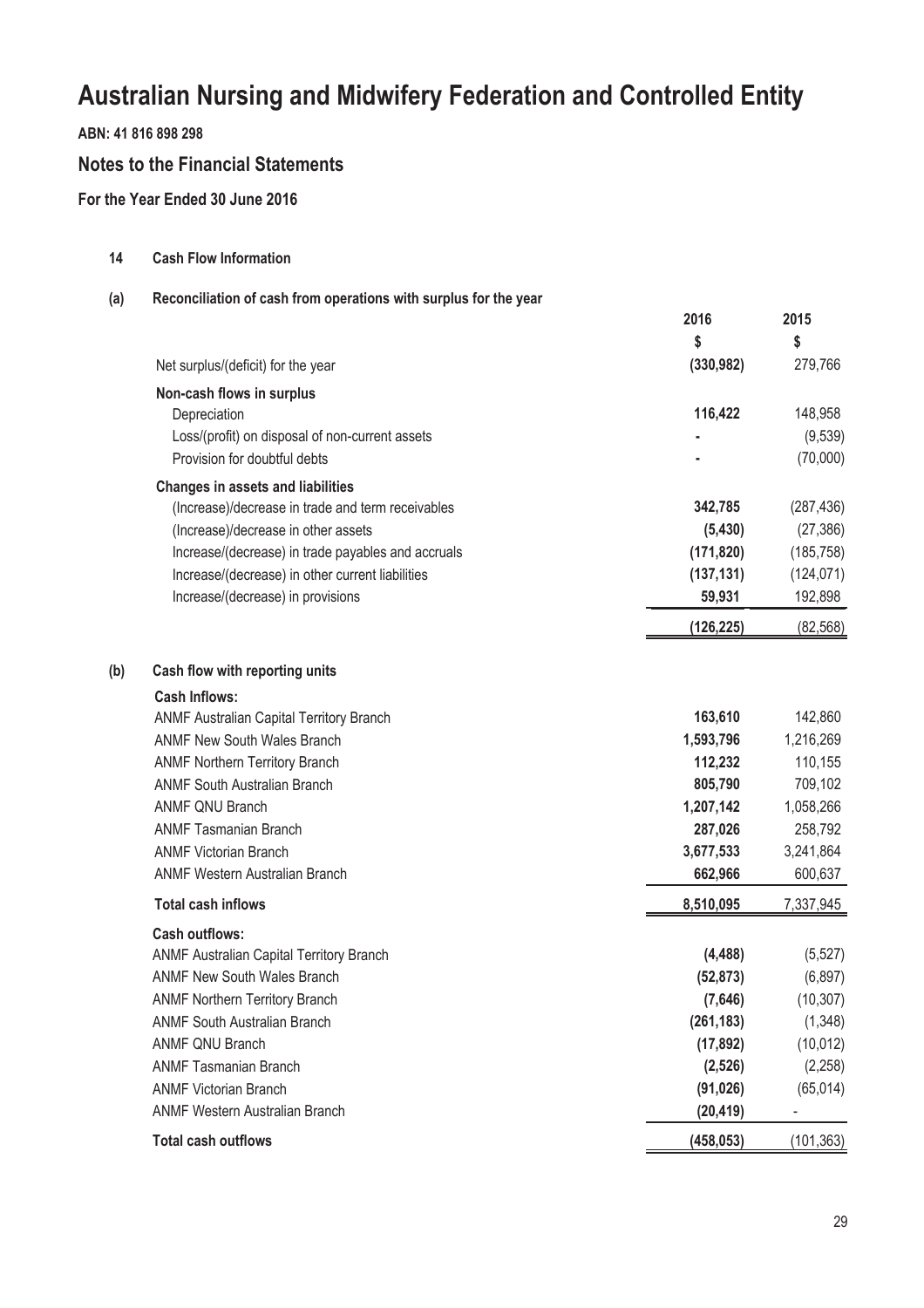**ABN: 41 816 898 298**

# **Notes to the Financial Statements**

## **For the Year Ended 30 June 2016**

## **15 Financial Risk Management**

The Group's financial instruments consist mainly of deposits with banks, accounts receivable, accounts payable and bank loans.

The carrying value for each category of financial instruments, measured in accordance with AASB 139 as detailed in the accounting policies to these financial statements, are as follows:

|                                    |             | 2016      | 2015      |
|------------------------------------|-------------|-----------|-----------|
|                                    | <b>Note</b> | \$        | \$        |
| <b>Financial Assets</b>            |             |           |           |
| Cash and cash equivalents          | 4           | 843,423   | 1,225,709 |
| Trade and other receivables        | 5           | 279,883   | 622,668   |
| Held to maturity (amortised cost)  | 6           | 31,796    | 31,044    |
| <b>Total financial assets</b>      |             | 1,155,102 | 1,879,421 |
| <b>Financial Liabilities</b>       |             |           |           |
| Trade and other payables           | 9           | 331,167   | 475,222   |
| <b>Borrowings</b>                  | 10          | 10,041    | 200,796   |
| <b>Total financial liabilities</b> |             | 341,208   | 676,018   |
|                                    |             |           |           |

## **Net Fair Values**

The fair values disclosed in the above table have been determined based on the following methodology:

Cash and cash equivalents, trade and other receivables, trade and other payables are short term instruments in nature whose carrying value is equivalent to fair value. Long term borrowings relate to a commercial loan whose carrying value is equivalent to fair value. Trade and other payables excludes amounts provided for relating to annual and long service leave which is not considered a financial instrument.

#### **Financial risk management policies**

The Federal Council have overall responsibility for the establishment of the Group's financial risk management framework. This includes the development of policies covering specific areas.

Risk management policies and systems are reviewed regularly to reflect changes in market conditions and the Group's activities. The overall risk management policies seek to assist the Group in meeting its financial targets, while minimising potential adverse effects on financial performance.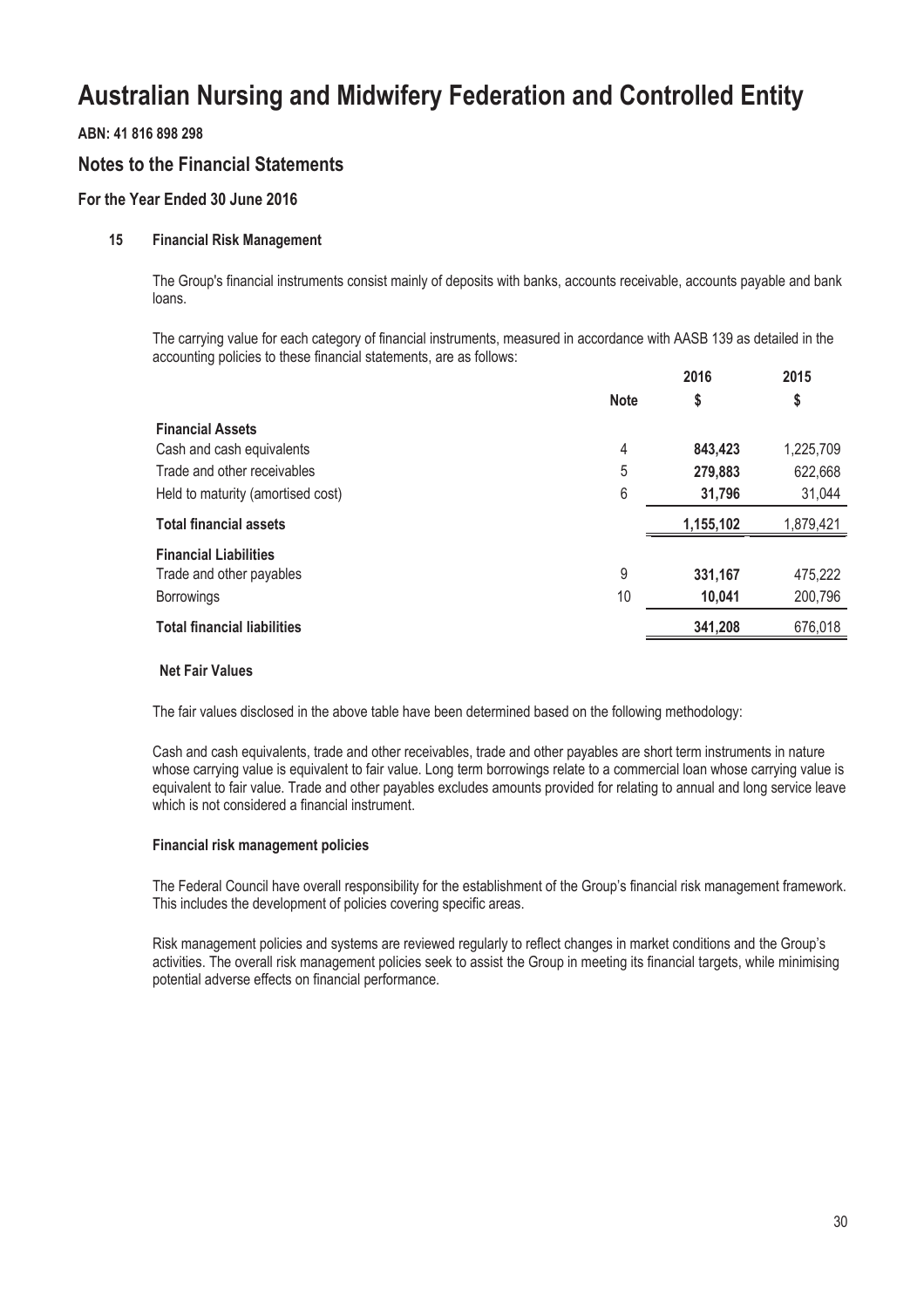# **ABN: 41 816 898 298**

# **Notes to the Financial Statements**

## **For the Year Ended 30 June 2016**

#### **15 Financial Risk Management continued**

#### **Financial risk management policies continued**

Mitigation strategies for specific risks faced are described below:

#### **(a) Credit risk**

Exposure to credit risk relating to financial assets arises from the potential non-performance by counterparties of contract obligations that could lead to a financial loss to the Group and arises principally from the Group's receivables.

#### Credit risk exposure

The maximum exposure to credit risk by class of recognised financial assets at the end of the reporting period is equivalent to the carrying amount and classification of those financial assets (net of any provisions) as presented in the statement of financial position.

The Group has no significant concentrations of credit risk exposure to any single counterparty or group of counterparties.

#### **(b) Liquidity risk**

Liquidity risk arises from the possibility that the Group might encounter difficulty in settling its debts or otherwise meeting its obligations related to financial liabilities. The entity manages this risk through the following mechanisms:

- preparing forward-looking cash flow analysis in relation to its operational, investing and financial activities which are monitored on a monthly basis;
- . monitoring undrawn credit facilities;
- maintaining a reputable credit profile;
- managing credit risk related to financial assets;
- only investing surplus cash with major financial institutions; and
- comparing the maturity profile of financial liabilities with the realisation profile of financial assets.

The table below reflects an undiscounted contractual maturity analysis for financial liabilities.

The timing of cash flows presented in the table to settle financial liabilities reflects the earliest contractual settlement dates and does not reflect management's expectations that banking facilities will be rolled forward.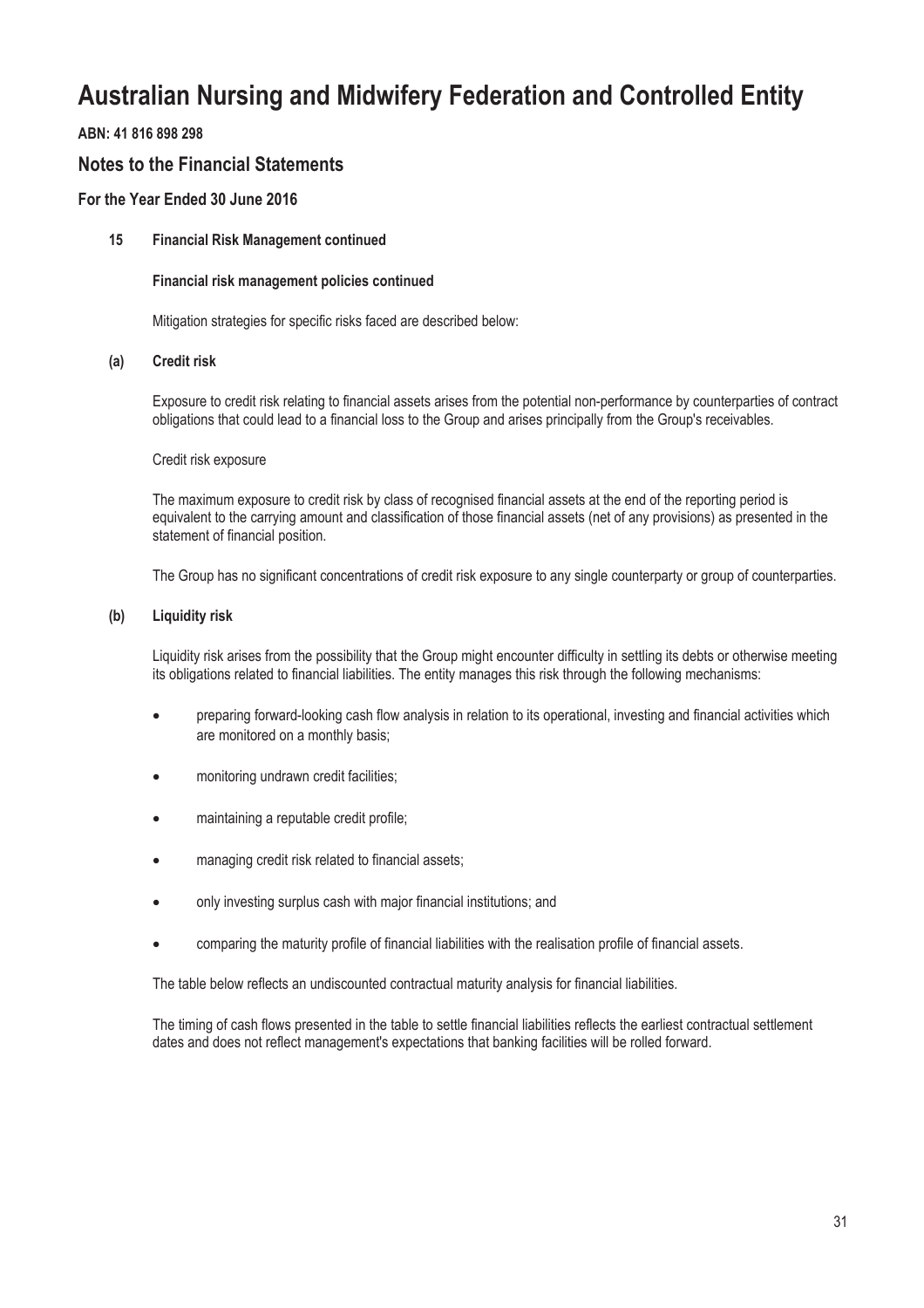Australian Nursing and Midwifery Federation and Controlled Entity **Australian Nursing and Midwifery Federation and Controlled Entity**

# Notes to the Financial Statements **Notes to the Financial Statements**

# For the Year Ended 30 June 2016 **For the Year Ended 30 June 2016**

Financial Risk Management continued **15 Financial Risk Management continued**  $15$ 

| Financial liability maturity analysis | Within  | Year         | 1 to 5 Years |          | Over 5 Years |         | Total   |         |
|---------------------------------------|---------|--------------|--------------|----------|--------------|---------|---------|---------|
|                                       | 2016    |              | 2016         | 2015     | 2016         | 2015    | 2016    | 2015    |
|                                       |         | $2015$<br>\$ | R            | <b>S</b> |              | မာ      |         | Ø       |
| Financial liabilities due for         |         |              |              |          |              |         |         |         |
| payment                               |         |              |              |          |              |         |         |         |
| Trade and other payables              |         |              |              |          |              |         |         |         |
| excluding estimated annual<br>leave)  | 331,167 | 475,222      |              |          |              |         | 331,167 | 475,222 |
| Borrowings (excluding finance         |         |              |              |          |              |         |         |         |
| lease)                                |         | ı            |              | ı        | 10,041       | 200,796 | 10,041  | 200,796 |
| Total contractual outflows            | 331,167 | 475,222      |              | I        | 10,041       | 200,796 | 341,208 | 676,018 |

The timing of expected outflows is not expected to be materially different from contracted cash flows. The timing of expected outflows is not expected to be materially different from contracted cash flows. 32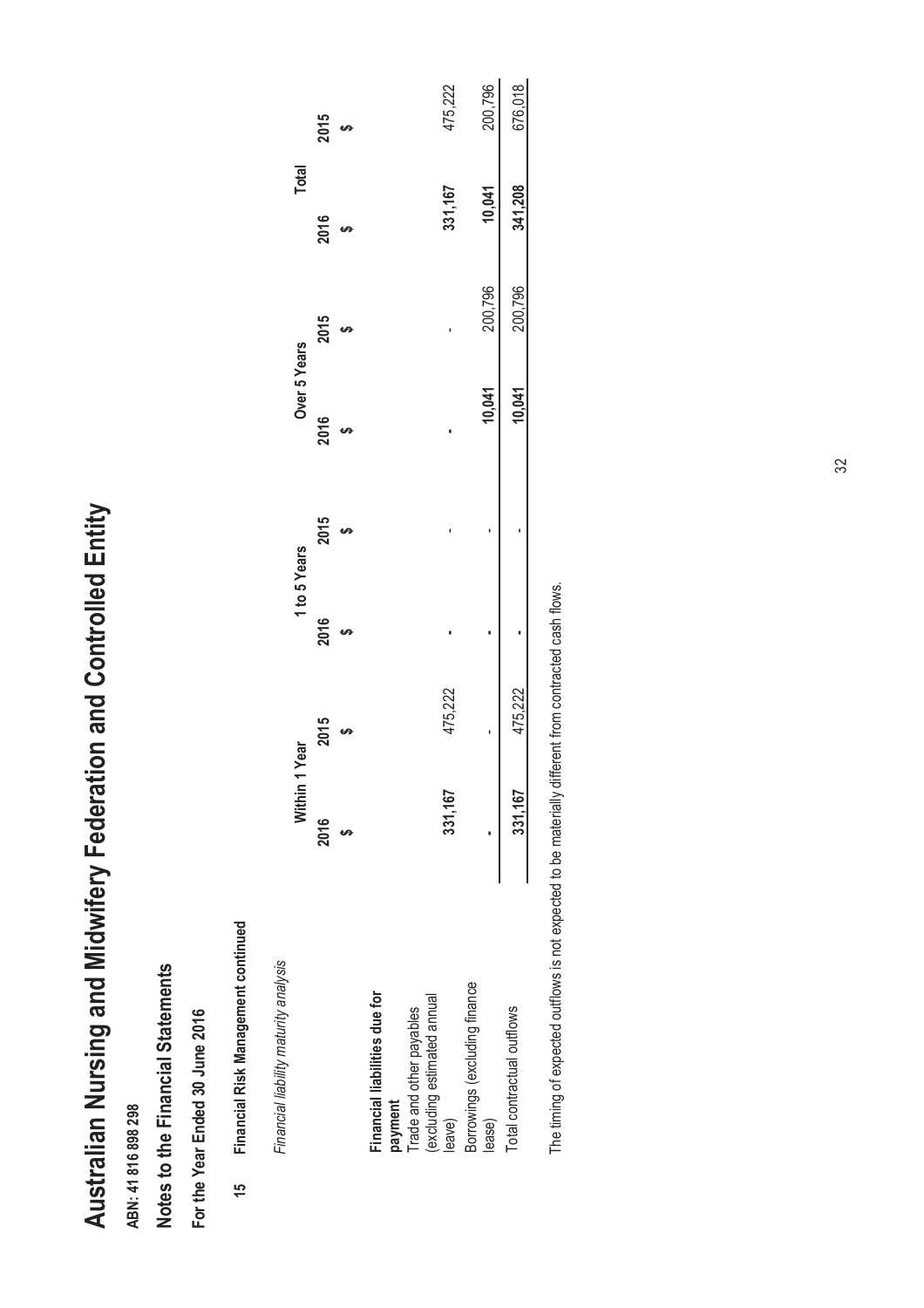# **ABN: 41 816 898 298**

# **Notes to the Financial Statements**

## **For the Year Ended 30 June 2016**

- **15 Financial Risk Management continued**
- **(c) Market risk**

Market risk is the risk that the fair value or future cash flows of a financial instrument will fluctuate because of changes in market prices.

#### **(d) Price risk**

The Group is not exposed to any material commodity price risk.

#### **(e) Interest Rate Risk**

Exposure to interest rate risk arises on financial assets and financial liabilities recognised at the end of the reporting period, whereby a future change in interest rates will affect future cash flows or the fair value of fixed rate financial instruments. The Group is also exposed to earnings volatility on floating rate instruments.

The financial instruments that expose the Group to interest rate risk are limited to bank loans, held-to-maturity financial assets and cash on hand.

#### **Interest rate risk sensitivity analysis**

At 30 June 2016, the effect on profit and equity as a result of changes in the interest rate, with all other variables remaining constant would be as follows: **2016 2015**

|                                                        | 2016<br>S | 2015<br>S |
|--------------------------------------------------------|-----------|-----------|
| Change in profit<br>- Increase in interest rate +/- 2% | 17,292    | 21,108    |
| Change in equity<br>- Increase in interest rate +/- 2% | 17,292    | 21,108    |

#### **16 Remuneration of Auditors**

Remuneration of the auditor for:

|  | - Financial statement audit services |  |
|--|--------------------------------------|--|

| - Financial statement audit services              | 19.950 | 21,850 |
|---------------------------------------------------|--------|--------|
| - Preparation of general purpose financial report | 5.400  | 5.150  |
|                                                   | 25,350 | 27,000 |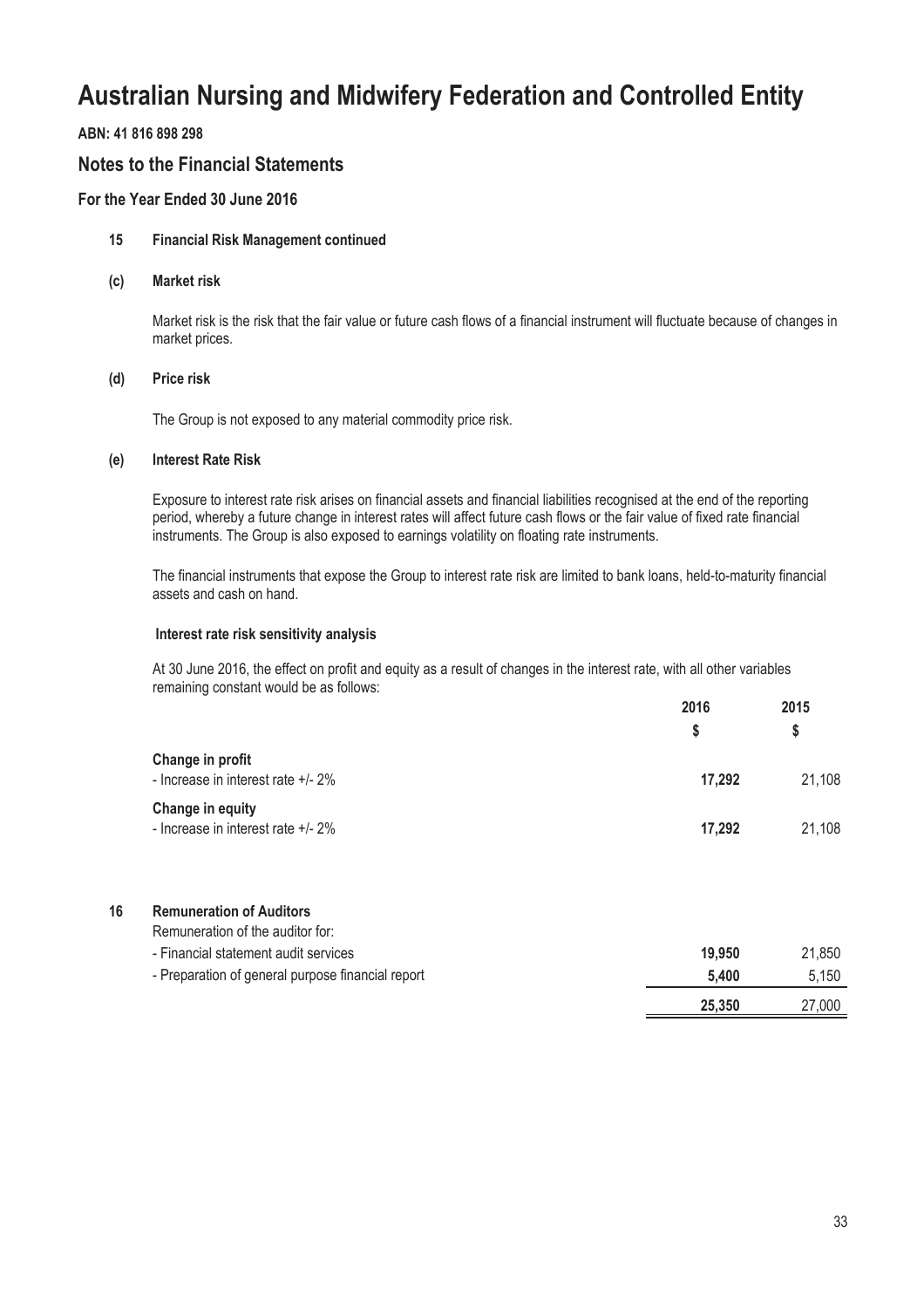# **ABN: 41 816 898 298**

# **Notes to the Financial Statements**

# **For the Year Ended 30 June 2016**

## **17 Fair Value Measurement**

The group measures and recognises freehold land and buildings at fair value on a recurring basis after initial recognition.

The group does not subsequently measure any liabilities at fair value on a recurring, or any assets or liabilities at fair value on a non-recurring basis.

## **Fair value hierarchy**

AASB 13 *Fair Value Measurement* requires all assets and liabilities measured at fair value to be assigned to a level in the fair value hierarchy as follows:

| Level 1 | Unadjusted quoted prices in active markets for identical assets or liabilities<br>that the entity can access at the measurement date.     |
|---------|-------------------------------------------------------------------------------------------------------------------------------------------|
| Level 2 | Inputs other than quoted prices included within Level 1 that are observable<br>for the asset or liability, either directly or indirectly. |
| Level 3 | Unobservable inputs for the asset or liability.                                                                                           |

The table below shows the assigned level for each asset and liability held at fair value by the Group:

|                             | Level 1    | Level 2   | Level 3                 | Total     |
|-----------------------------|------------|-----------|-------------------------|-----------|
| 30 June 2016                |            |           |                         |           |
| <b>Non-financial assets</b> |            |           |                         |           |
| Land and buildings          | $\sim 100$ | 3.130.000 | $\sim 100$ km s $^{-1}$ | 3,130,000 |

#### (a) **Valuation techniques**

The group selects a valuation technique that is appropriate in the circumstances and for which sufficient data is available to measure fair value. The availability of sufficient and relevant data primarily depends on the specific characteristics of the asset or liability being measured. The valuation techniques selected by the group are consistent with one or more of the following valuation approaches:

- Market approach: valuation techniques that use prices and other relevant information generated by market transactions for identical or similar assets or liabilities.
- Income approach: valuation techniques that convert estimated future cash flows or income and expenses into a single discounted present value.
- Cost approach: valuation techniques that reflect the current replacement cost of an asset at its current service capacity.

Each valuation technique requires inputs that reflect the assumptions that buyers and sellers would use when pricing the asset or liability, including assumptions about risks. When selecting a valuation technique, the group gives priority to those techniques that maximise the use of observable inputs and minimise the use of unobservable inputs. Inputs that are developed using market data (such as publicly available information on actual transactions) and reflect the assumptions that buyers and sellers would generally use when pricing the asset or liability are considered observable, whereas inputs for which market data is not available and therefore are developed using the best information available about such assumptions are considered unobservable.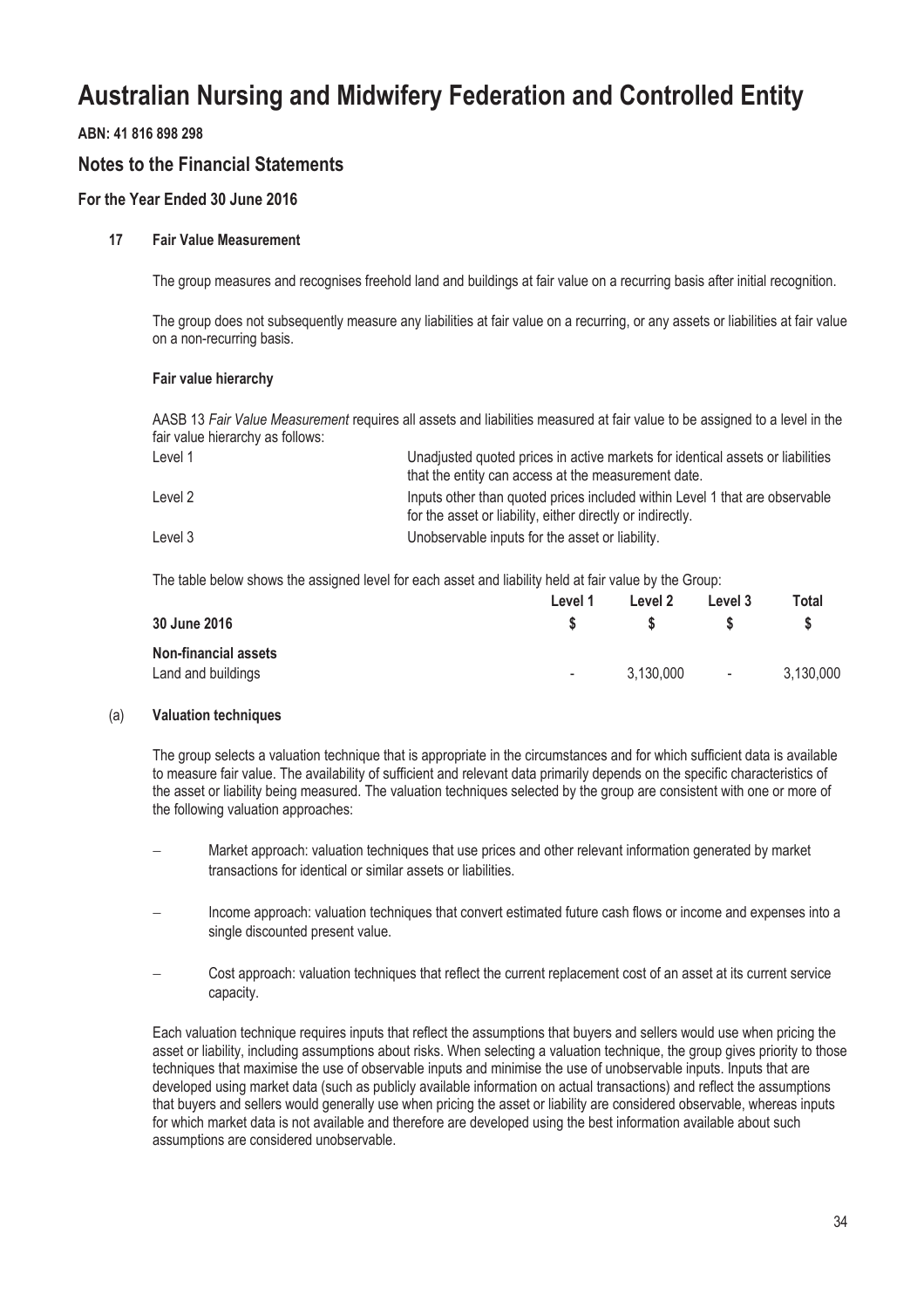# **ABN: 41 816 898 298**

# **Notes to the Financial Statements**

# **For the Year Ended 30 June 2016**

- **17 Fair Value Measurement continued**
- (b) **Valuation Techniques and Inputs Used to Measure Level 2 Fair Values**

| <b>Description</b>   | <b>Fair Value at</b><br>30 June 2016 |                                                                                                                                                   |                                                     |
|----------------------|--------------------------------------|---------------------------------------------------------------------------------------------------------------------------------------------------|-----------------------------------------------------|
|                      | \$                                   | <b>Valuation technique</b>                                                                                                                        | Input used                                          |
| Non-financial assets |                                      |                                                                                                                                                   |                                                     |
| Land and buildings   | 3,130,000                            | Market approach using<br>recent observable market<br>data for similar properties;<br>income approach using<br>discounted cash flow<br>methodology | Price per square<br>metre; market<br>borrowing rate |

The fair value of freehold land and buildings is determined at least every three years based on valuations by an independent valuer. At the end of each intervening period, the directors review the independent valuation and, when appropriate, update the fair value measurement to reflect current market conditions using a range of valuation techniques, including recent observable market data and discounted cash flow methodologies.

## (c) **Disclosed Fair Value Measurements**

The following assets and liabilities are not measured at fair value in the statement of financial position, but their fair values are disclosed in the notes:

- accounts receivable and other debtors
- fixed interest securities: held-to-maturity investments
- accounts payable and other payables; and
- bank loans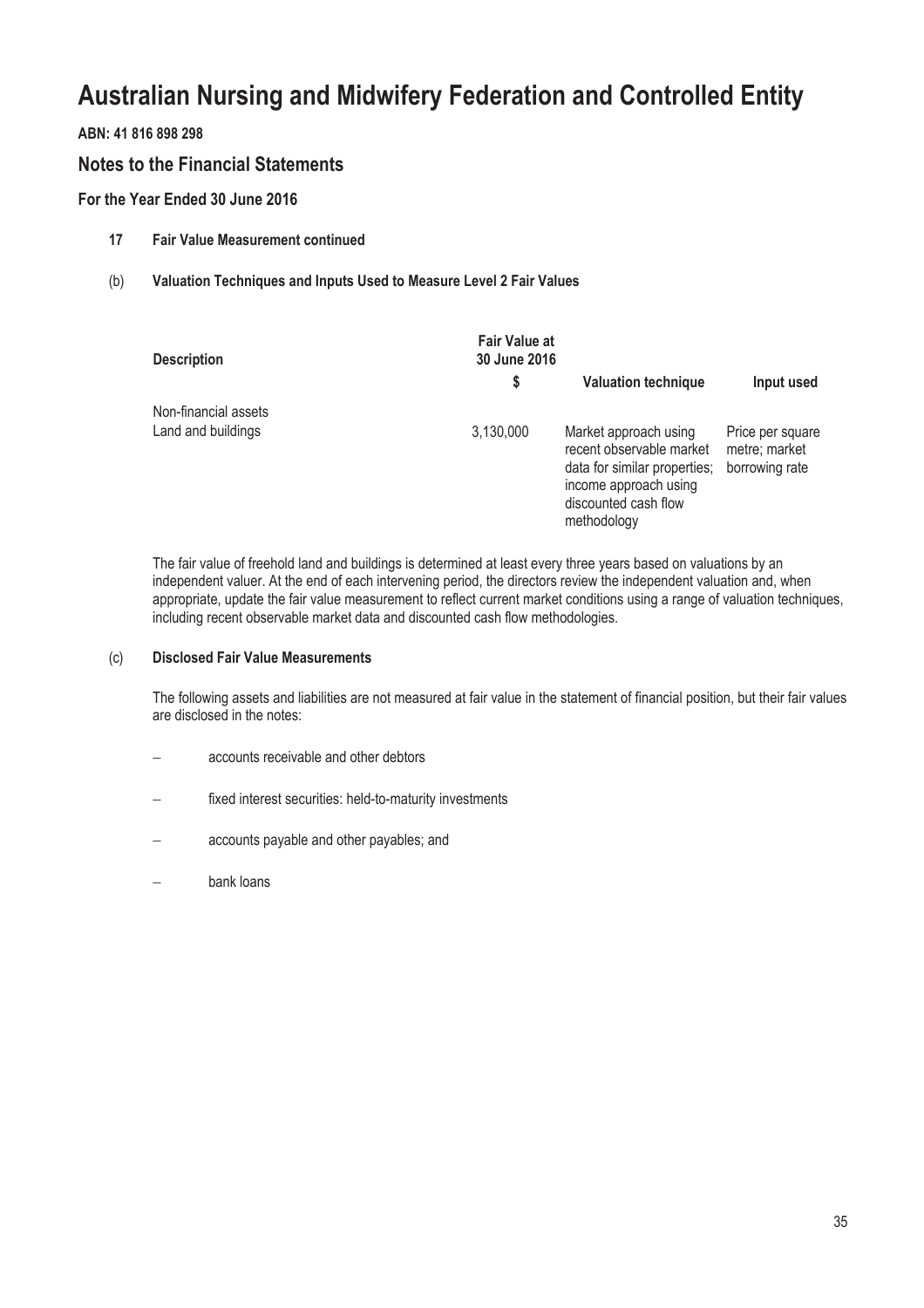# **ABN: 41 816 898 298**

# **Notes to the Financial Statements**

# **For the Year Ended 30 June 2016**

## **17 Fair Value Measurement continued**

## (c) Disclosed Fair Value Measurements continued

The following table provides the level of the fair value hierarchy within which the disclosed fair value measurements are categorised in their entirety and a description of the valuation technique(s) and inputs used **Fair Value**

|                                                       |             | <b>rair</b> value<br><b>Hierarchy</b> | <b>Valuation</b>                                                |                                                                                                          |
|-------------------------------------------------------|-------------|---------------------------------------|-----------------------------------------------------------------|----------------------------------------------------------------------------------------------------------|
| <b>Description</b>                                    | <b>Note</b> | Level                                 | <b>Technique</b>                                                | Input used                                                                                               |
| Assets                                                |             |                                       |                                                                 |                                                                                                          |
| Accounts receivable and<br>other debtors              | 5           | 3                                     | Income approach<br>using discounted<br>cash flow<br>methodology | Market interest rates<br>for similar assets                                                              |
| <b>Fixed interest securities</b>                      | 6           | $\overline{2}$                        | Income approach<br>using discounted<br>cash flow<br>methodology | Yield curved based<br>on market interest<br>rates for remaining<br>maturity period for<br>similar assets |
|                                                       |             |                                       |                                                                 |                                                                                                          |
| Liabilities<br>Accounts payable and other<br>payables | 9           | 3                                     | Income approach<br>using discounted<br>cash flow<br>methodology | Market interest rates<br>for similar liabilities                                                         |
| Bank loan                                             | 10          | 2                                     | Income approach<br>using discounted<br>cash flow<br>methodology | Current commercial<br>borrowing rates for<br>similar instruments                                         |
|                                                       |             |                                       |                                                                 |                                                                                                          |

There has been no change in the valuation technique(s) used to calculate the fair values disclosed in the financial statements.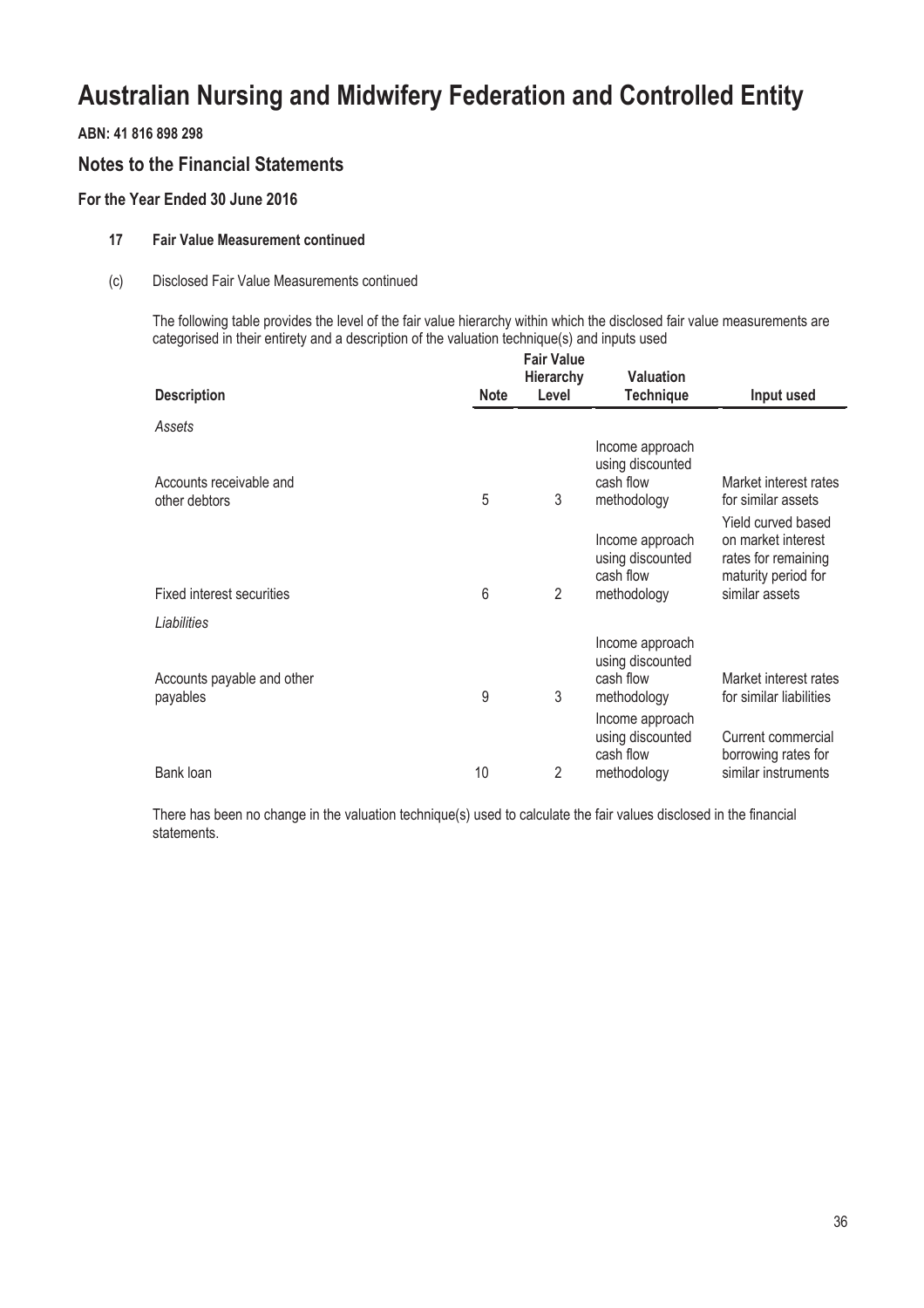# **ABN: 41 816 898 298**

# **Notes to the Financial Statements**

# **For the Year Ended 30 June 2016**

## **18 Capital and Leasing Commitments**

## **(a) Operating lease commitments**

Non-cancellable operating leases contracted for but not recognised in the financial statements.

|                                    | 2016   | 2015   |
|------------------------------------|--------|--------|
|                                    | S      |        |
| Payable - minimum lease payments   |        |        |
| - not later than 12 months         | 16,068 | 12,324 |
| - between 12 months and five years | 34,606 | 36,972 |
|                                    | 50.674 | 49,296 |

The operating lease commitments consist of two photocopy lease. The photocopy leases are a 48 months lease which commenced in 1 April 2015 and a 60 months lease which commenced 16 October 2015.

## **19 Related Parties**

The Group's main related parties are as follows:

#### **(a) Controlled entity**

Australian Nursing and Midwifery Federation is the parent entity, which exercises control over the National Enrolled Nurse Association (NENA).

NENA is a Special Interest Group that was set up to promote the value of Enrolled Nurses and raise the awareness of the Enrolled Nurse role within the community whilst providing a forum for all Enrolled Nurses to participate at a National level.

Balances and transactions between Australian Nursing and Midwifery Federation and NENA have been eliminated on consolidation.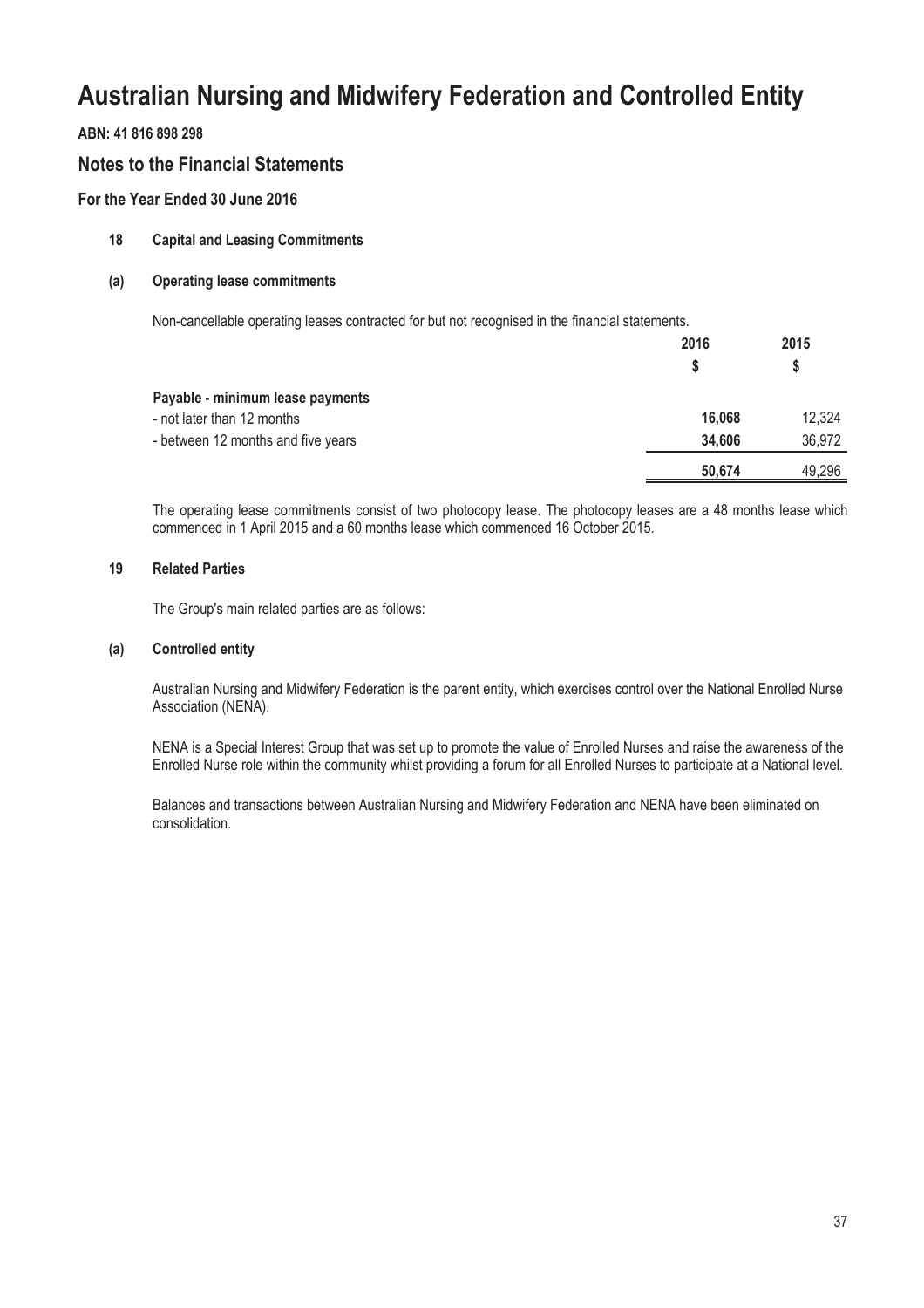**ABN: 41 816 898 298**

# **Notes to the Financial Statements**

# **For the Year Ended 30 June 2016**

## **(b) Other related parties**

The Group undertook related party transactions with the State Branches which are disclosed in note 2 and note 5 which were on normal commercial terms. Other related party transactions that were not disclosed in note 2 and note 5 as follow:

#### **Contribution received from reporting units for shared database cost:**

|                                                                | 20 I O | ZUIJ   |
|----------------------------------------------------------------|--------|--------|
|                                                                | \$     | \$     |
| <b>ANMF Australian Capital Territory Branch</b>                | 809    | 604    |
| <b>ANMF New South Wales Branch</b>                             | 20,716 | 16,358 |
| <b>ANMF Northern Territory Branch</b>                          | 121    | 80     |
| <b>ANMF South Australian Branch</b>                            | 6,034  | 4,649  |
| <b>ANMF ONU Branch</b>                                         | 16,158 | 12,589 |
| <b>ANMF Tasmanian Branch</b>                                   | 2,274  | 1,760  |
| <b>ANMF Victorian Branch</b>                                   | 22,777 | 17,692 |
| <b>ANMF Western Australian Branch</b>                          | 1,241  | 809    |
|                                                                | 70,130 | 54,541 |
| Contribution received from reporting units for McKell project: |        |        |
| ANMF Australian Capital Territory Branch                       | 309    |        |
| <b>ANMF New South Wales Branch</b>                             | 7,919  |        |
| <b>ANMF Northern Territory Branch</b>                          | 330    |        |
| <b>ANMF South Australian Branch</b>                            | 2,306  |        |
| <b>ANMF ONU Branch</b>                                         | 6,176  |        |
| <b>ANMF Tasmanian Branch</b>                                   | 869    |        |
| <b>ANMF Victorian Branch</b>                                   | 8,706  |        |
| ANMF Western Australian Branch                                 | 3,384  |        |
|                                                                | 29,999 |        |
|                                                                |        |        |

# **Expenses paid to ANMF (SA Branch) includes the following:**

Consultancy fee for Aged Care Skills Mix Project **228,000** -

| 220,000 |  |
|---------|--|
| 228,000 |  |

**2016**

**2015**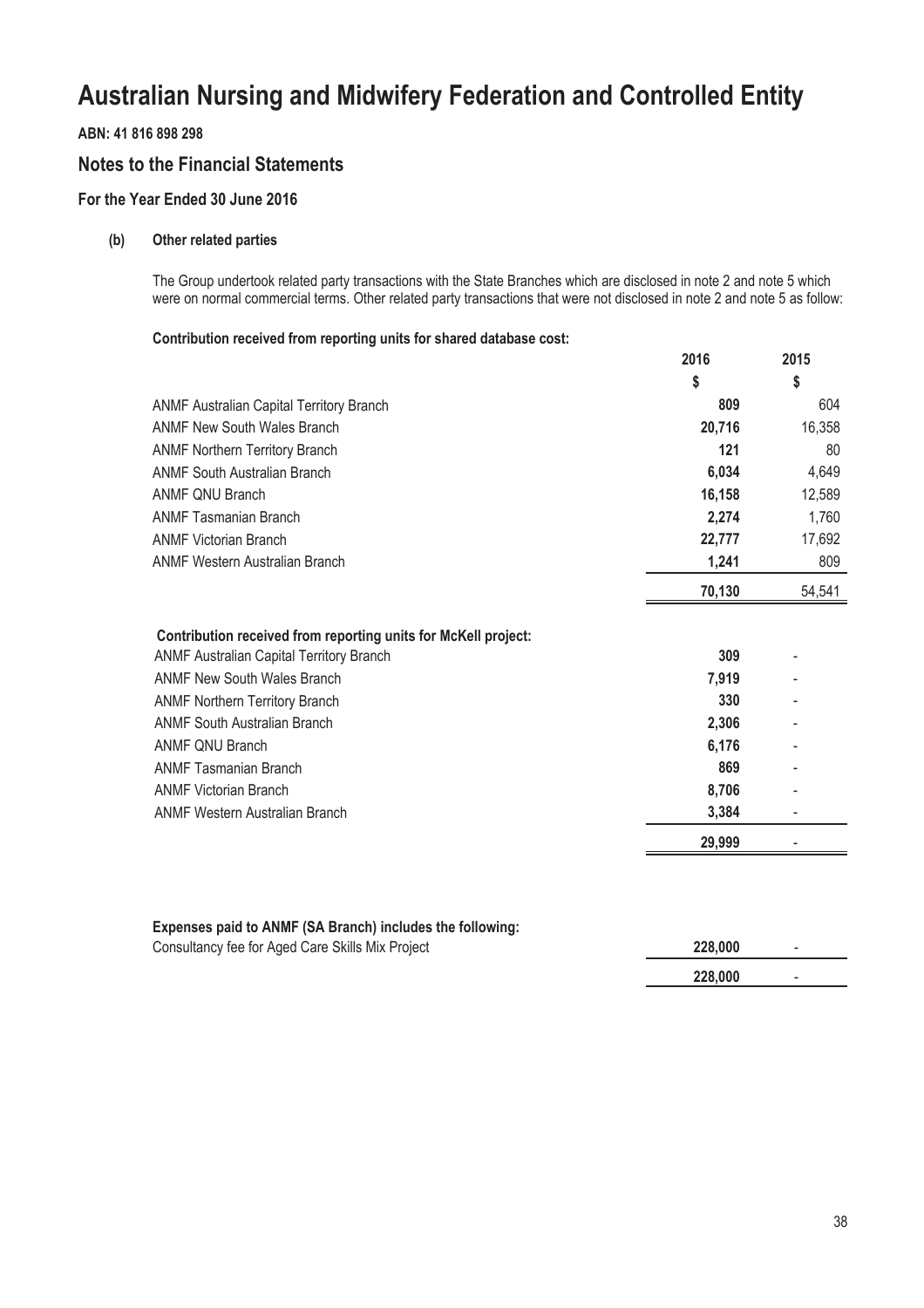# **ABN: 41 816 898 298**

# **Notes to the Financial Statements**

## **For the Year Ended 30 June 2016**

The sales to and purchases from related parties are made on terms equivalent to those that prevail in arm's length transactions. Outstanding balances for sales and purchases at the year-end are unsecured and interest free and settlement occurs in cash. There have been no guarantees provided or received for any related party receivables or payables.

Included in note 13(b) are cash flows for reimbursements to and from reporting units which are not regarded as related party transactions. These reimbursements consist of:

- Payroll tax received from and paid on behalf of ANMF Victorian Branch and ANMF Australian Capital Territory Branch; and
- ! Travelling cost for state representatives to attend the Federal meetings and conference.

## **20 Key Management Personnel Disclosures**

Key management personnel remuneration included within employee expenses for the year is shown below:

The Group paid an honorarium fee of \$3,500 and \$2,000 to the Federal President and Vice Federal President respectively for the year ended 30 June 2016. The other Executive Committee Members and the Federation's Councillors are not remunerated in their capacity as councillors.

|                                        | 2016<br>\$ | 2015<br>\$ |
|----------------------------------------|------------|------------|
|                                        |            |            |
| Key management personnel compensation: |            |            |
| - short-term employee benefits         | 381,278    | 379,609    |
| - post-employment benefits             | 56,078     | 52,794     |
| - other long-term benefits             | 16,228     | 16,832     |
| - termination benefits                 | ٠          | ٠          |
|                                        | 453,584    | 449,235    |

#### **21 Events after the end of the Reporting Period**

There were no events that occurred after 30 June 2016, and/or prior to the signing of the financial statements, that would affect the ongoing structure and financial activities of the Group.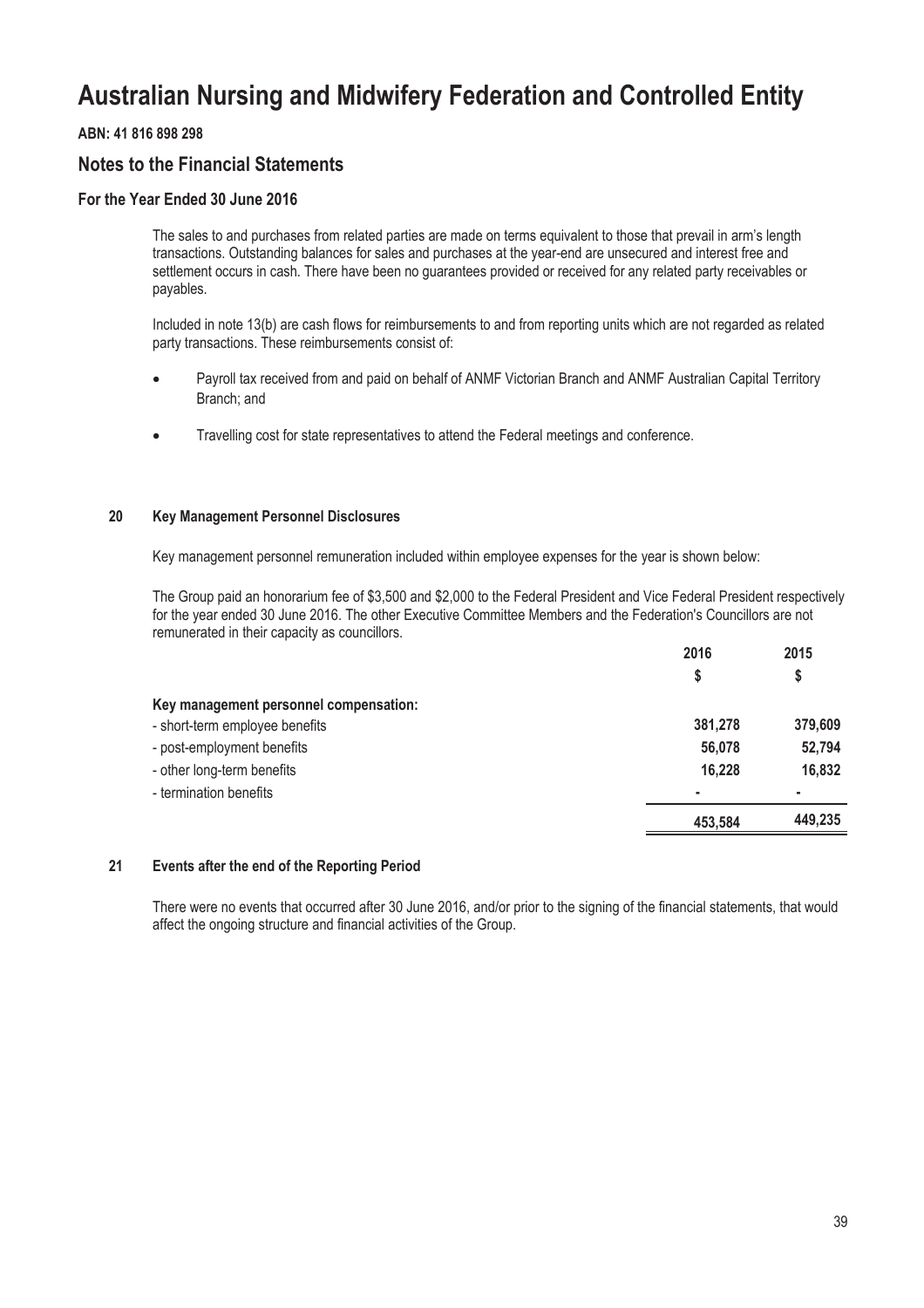# **ABN: 41 816 898 298**

# **Notes to the Financial Statements**

## **For the Year Ended 30 June 2016**

## **22 Contingent Liabilities and Contingent Assets**

Australian Nursing and Midwifery Federation Victorian Branch RTO Prepaid Course Monies Trust rights of indemnity

The establishment of RTO Prepaid Monies Trust is for the purpose of protecting the prepaid monies that students or intending students pay to the Australian Nursing and Midwifery Federation Victorian Branch, who are the provider of the courses, in respect of the future provision of education services to those students. The RTO Prepaid Monies Trust was established during 2012/2013 financial year. The Federal Office is the trustee of the Prepaid Course Monies Trust.

Rights of indemnity for liabilities incurred by the Federation on behalf of the Australian Nursing and Midwifery Federation Victorian Branch RTO Prepaid Course Monies Trust not recognised in the financial statements of the Group amounts to nil (2015: \$300,701).

The assets of the trust, which lie behind the right of indemnity, are not directly available to meet any liabilities of the Federal Office acting in its own right. The assets of the trust were sufficient to discharge all liabilities of the trust at 30 June 2016.

## **Business card facility**

The Group has a business card facility of \$30,000 with the Commonwealth Bank of Australia, which is guaranteed by the Group's term deposit.

## **23 Acquisition of Assets and Liabilities**

There we no acquisition of any asset or liability during the financial year as a result of:

- (a) an amalgamation under Part 2 of Chapter 3, of the RO Act in which the organisation (of which the reporting unit form part) was the amalgamated organisation; or
- (b) a restructure of the Branches of the organisation; or
- (c) a determination by the General Manager under subsection 245(1) of the RO Act of an alternative reporting structure for the organisation; or
- (d) a revocation by the General Manager under subsection 249(1) of the RO Act of a certificate issued to an organisation under subsection 245(1),

#### **24 Economic Dependence and Going Concern**

The Group is economically dependent on capitation fees received from each ANMF Branches. In the 2016 year this formed 61% of the total revenue used to operate the Group. The capitation fee received from each ANMF Branch is disclosed in Note 2(a). At the date of this report the Federal Council has no reason to believe the state Branches will not continue to support the Group.

The Group does not receive or provide any other forms of financial support from or to its state Branches.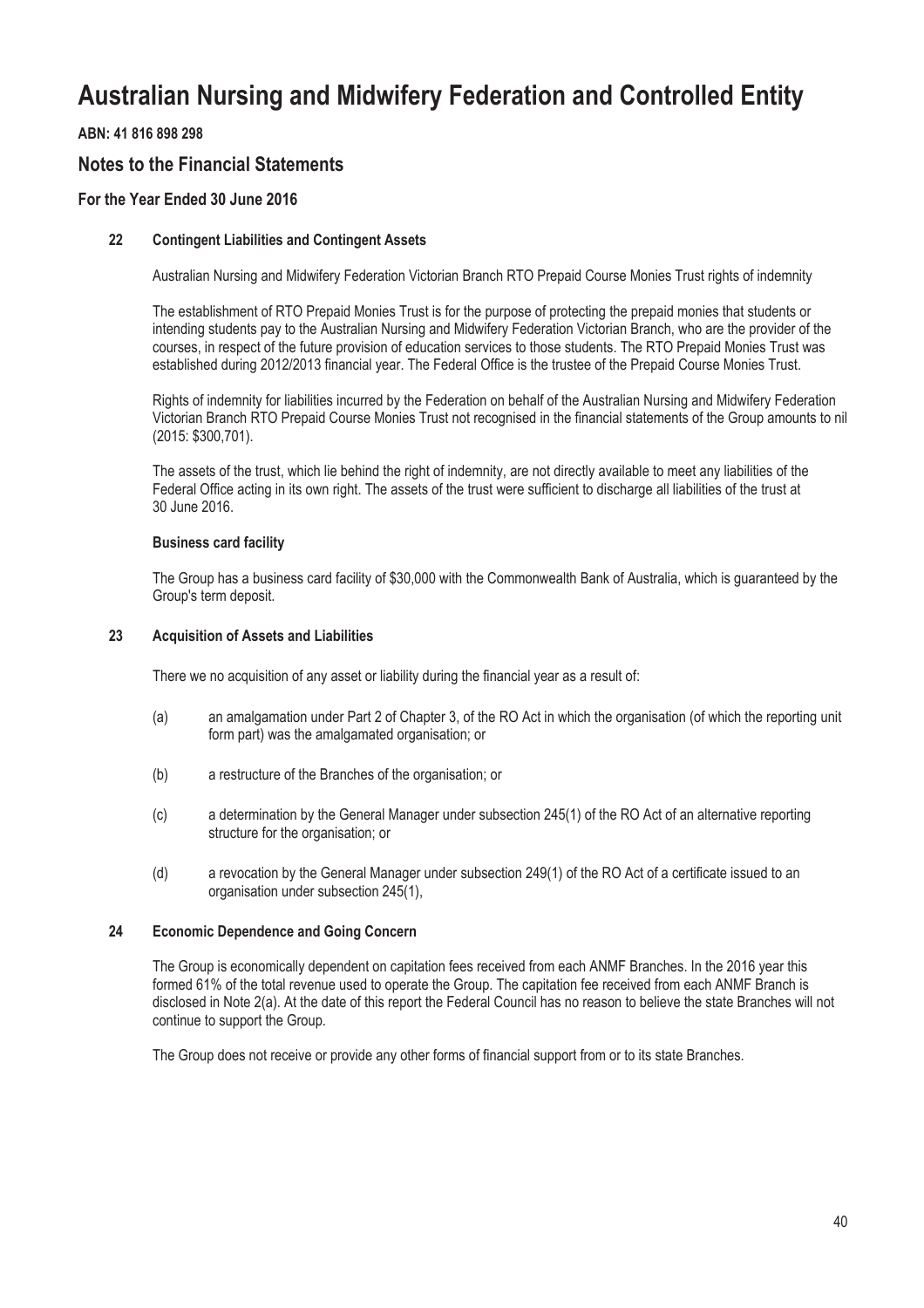**ABN: 41 816 898 298**

# **Notes to the Financial Statements**

**For the Year Ended 30 June 2016**

## **25 Parent entity**

Information relating to the parent entity, Australian Nursing and Midwifery Federation are as follows:

|                                                                   | 2016       | 2015      |
|-------------------------------------------------------------------|------------|-----------|
|                                                                   | \$         | \$        |
| <b>Statement of Financial Position</b><br>Assets                  |            |           |
| <b>Current assets</b>                                             | 1,255,117  | 1,959,099 |
| Non-current assets                                                | 3,319,091  | 1,617,109 |
| <b>Total Assets</b>                                               | 4,574,208  | 3,576,208 |
| Liabilities                                                       |            |           |
| <b>Current liabilities</b>                                        | 1,339,560  | 1,588,519 |
| Non-current liabilities                                           | 55,435     | 246,252   |
| <b>Total Liabilities</b>                                          | 1,394,995  | 1,834,771 |
| Equity                                                            |            |           |
| Retained earnings                                                 | 1,425,362  | 1,741,438 |
| Asset revaluation reserve                                         | 1,753,850  |           |
| <b>Total Equity</b>                                               | 3,179,212  | 1,741,438 |
| <b>Statement of Profit or Loss and Other Comprehensive Income</b> |            |           |
| Surplus/(deficit) for the year                                    | (316, 077) | 271,354   |
| Other comprehensive income                                        | 1,753,850  |           |
| <b>Total comprehensive income</b>                                 | 1,437,773  | 271,354   |
|                                                                   |            |           |

Refer to Note 21 for further details on contingent liabilities at year end.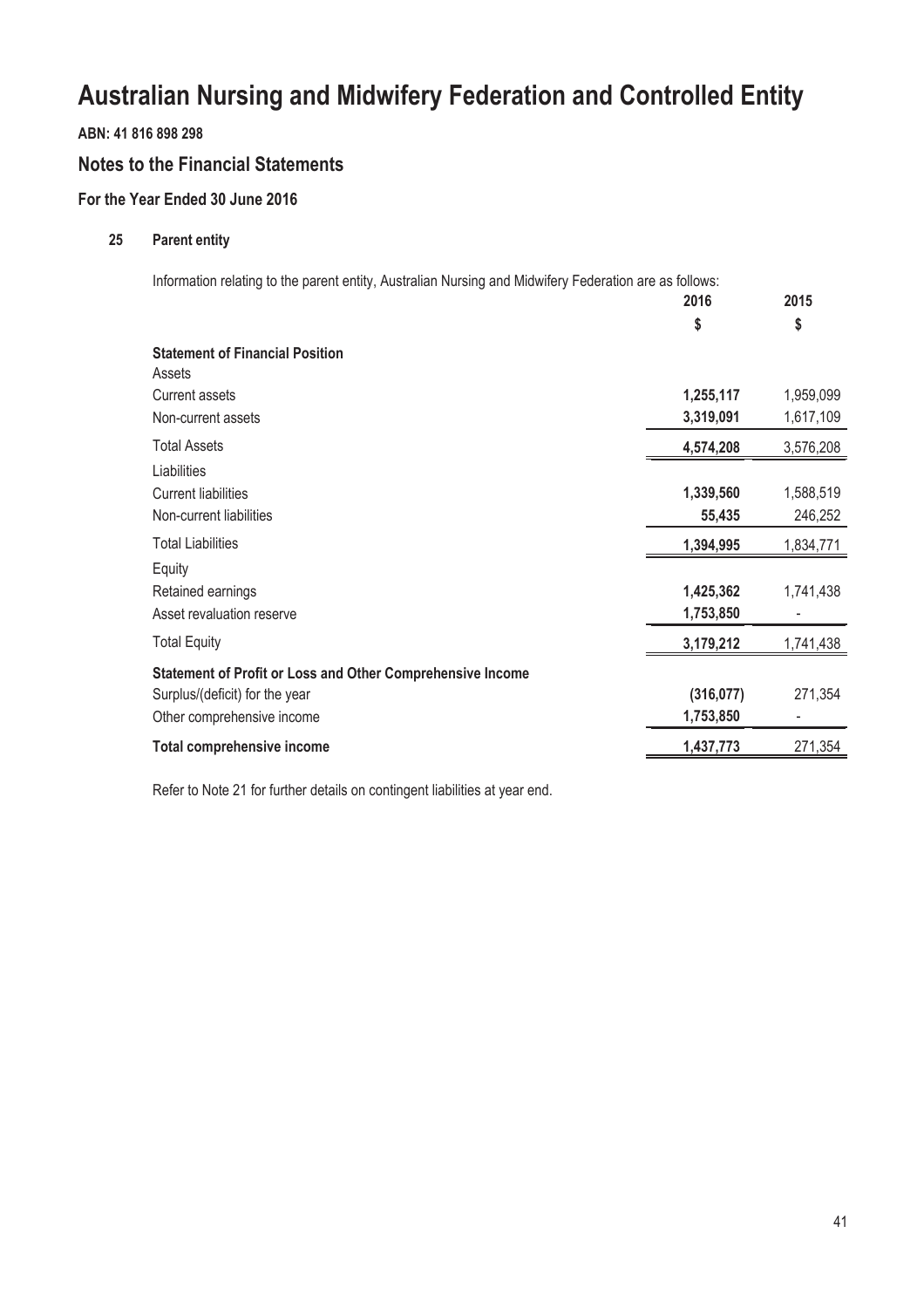# **ABN: 41 816 898 298**

# **Notes to the Financial Statements**

## **For the Year Ended 30 June 2016**

## **26 Federal Office Details**

The registered office of the Federal Office is:

Unit 3, 28 Eyre Street Kingston, ACT 2604

The principal places of business are: Unit 3, 28 Eyre Street, Kingston ACT 2604 and Level 1, 365 Queen Street, Melbourne VIC 3000

#### **27 Information to be supplied to Members or General Manager**

In accordance with the requirements of the Fair work (Registered Organisations) Act 2009, the attention of members is drawn to the provisions of subsections (1) to (3) of section 272, which reads as follows:

Information must be provided to members or the General Manager:

- 1. A member of the reporting unit, or the General Manager, may apply to the reporting unit for specific prescribed information in relation to the reporting unit to be made available to the person making the application.
- 2. The application must be in writing and must specify the period within which and the manner in which, the information is to be made available. The period must be not less than 14 days after the application has been given to the reporting unit.
- 3. A reporting unit must comply with an application made under subsection (1).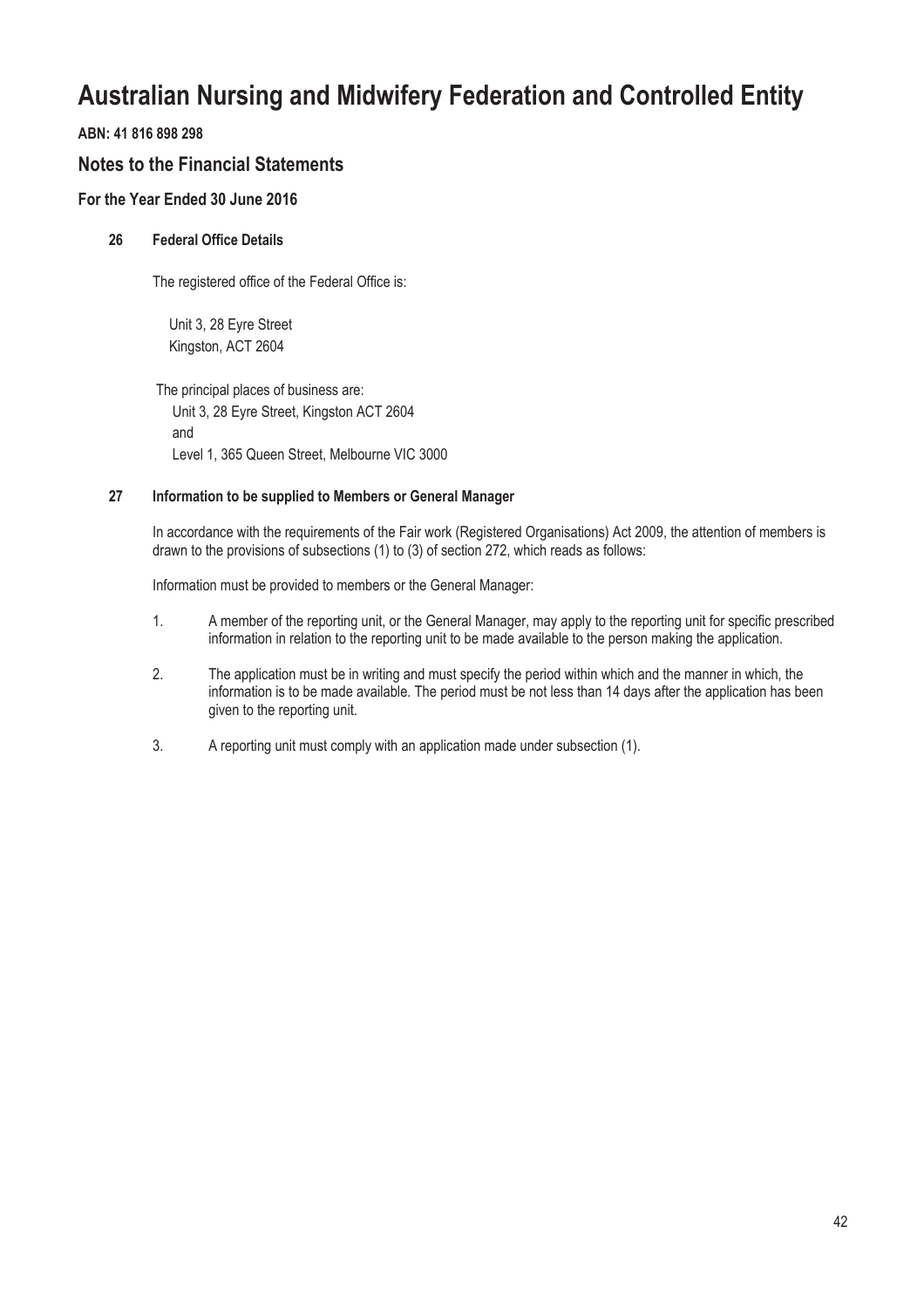## ABN: 41 816 898 298

# **Statement by the Federal Council**

On the  $29 \cdot 9 \cdot 2016$  the Federal Council of the Australian Nursing and Midwifery Federation passed the following resolution in relation to the general purpose financial report (GPFR) for the year ended 30 June 2016:

The Federal Council declares that in its opinion:

- the financial statements and notes comply with the Australian Accounting Standards;  $(a)$
- $(b)$ the financial statements and notes comply with the reporting quidelines of the General Manager:
- the financial statements and notes give a true and fair view of the financial performance, financial position and cash flows of  $(c)$ the reporting unit for the financial year to which they relate:
- there are reasonable grounds to believe that the reporting unit will be able to pay its debts as and when they become due and  $(d)$ payable; and
- $(e)$ during the financial year to which the GPFR relates and since the end of that year:
	- j. meetings of the Councillors were held in accordance with the rules of the Federation including the rules of a Branch concerned;
	- ii. the financial affairs of the Group have been managed in accordance with the rules of the Federation including the rules of a Branch concerned:
	- iii. the financial records of the Group have been kept and maintained in accordance with the Fair Work (Registered Organisations) Act 2009;
	- the financial records of the Branches considered as reporting units under the Federation have been kept, as far as iv. practicable, in a consistent manner to each of the other reporting units of the Federation.
	- where information has been sought in any request by a member of the Federation or the General Manager of the v. Fair Work Commission duly made under section 272 of the Fair Work (Registered Organisations) Act 2009 has been provided to the member or General Manager;
	- there has been compliance where an order for any inspection of financial records has been made by Fair Work vi. Commission under section 273 of the Fair Work (Registered Organisations) Act 2009;
- $(f)$ no revenue has been derived from undertaking recovery of wages activity during the reporting period

This declaration is made in accordance with a resolution of the Federal Council:

Chouses Federal Secretary ... 

Lee Thomas

 $29/9/2016$ Dated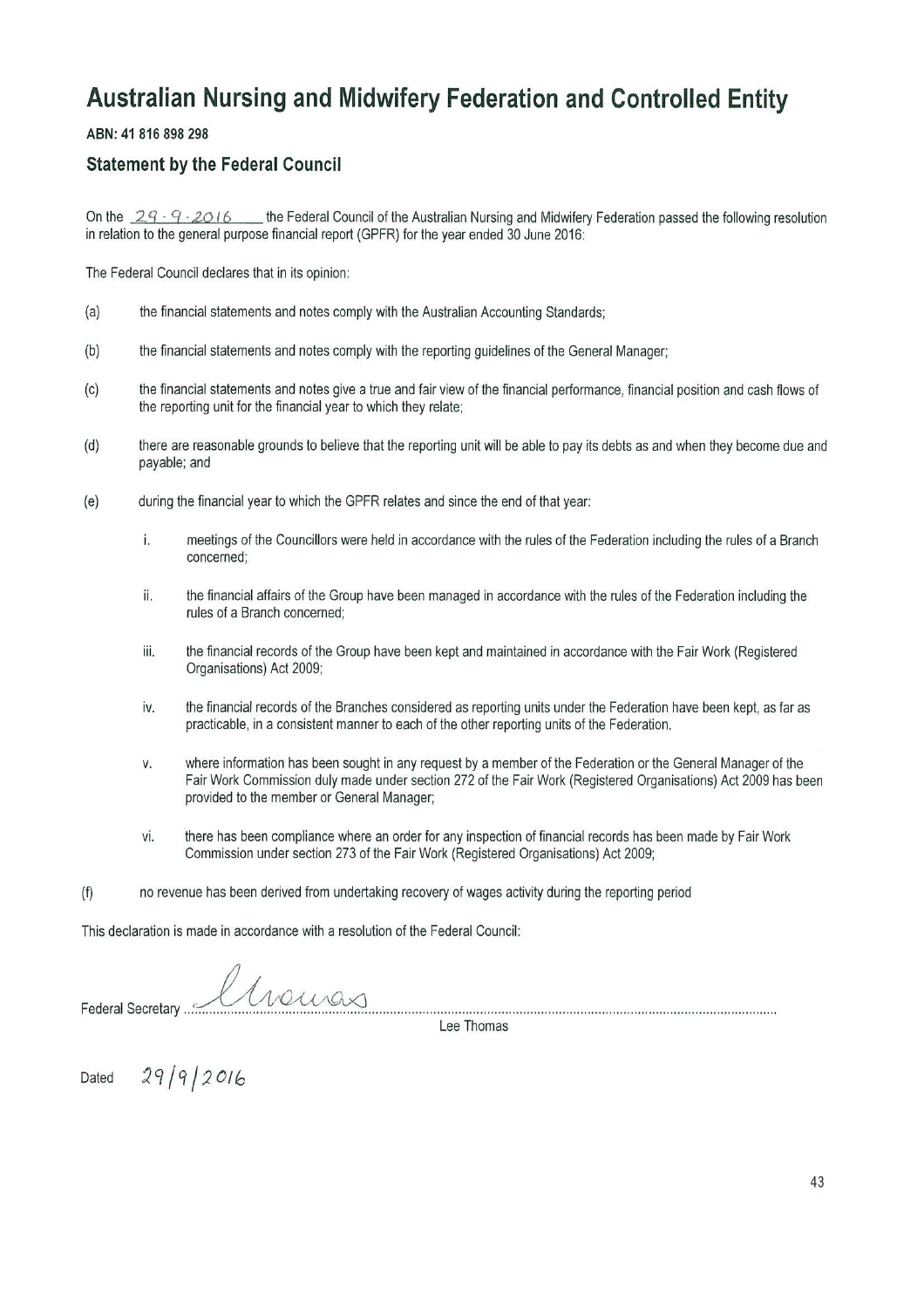

## **ABN: 41 816 898 298**

# **Independent Audit Report to the members of Australian Nursing and Midwifery Federation and Controlled Entity**

## **Report on the Financial Report**

We have audited the accompanying financial report of Australian Nursing and Midwifery Federation and Controlled Entity, which comprises the consolidated statement of financial position as at 30 June 2016, the consolidated statement of profit or loss and other comprehensive income, consolidated statement of changes in equity and consolidated statement of cash flows for the year then ended, notes comprising a summary of significant accounting policies and other explanatory information, and statement by the federal council of the consolidated entity comprising the Federation and the entities it controlled at the year's end or from time to time during the financial year.

#### Councillor*'s Responsibility for the Financial Report*

The Councillors are responsible for the preparation and fair presentation of the financial report in accordance with Australian Accounting Standards (including Australian Accounting Interpretations) and the Fair Work (Registered Organisations) Act 2009, and for such internal control as councillors determine is necessary to enable the preparation and fair presentation of the financial report that is free from material misstatement, whether due to fraud or error.

## *Auditor's Responsibility*

Our responsibility is to express an opinion on the financial report based on our audit. We conducted our audit in accordance with Australian Auditing Standards. Those standards require that we comply with relevant ethical requirements relating to audit engagements and plan and perform the audit to obtain reasonable assurance about whether the financial report is free from material misstatement.

An audit involves performing procedures to obtain audit evidence about the amounts and disclosures in the financial report. The procedures selected depend on the auditor's judgement, including the assessment of the risks of material misstatement of the financial report, whether due to fraud or error. In making those risk assessments, the auditor considers internal control relevant to the entity's preparation and fair presentation of the financial report in order to design audit procedures that are appropriate in the circumstances, but not for the purpose of expressing an opinion on the effectiveness of the entity's internal control. An audit also includes evaluating the appropriateness of accounting policies used and the reasonableness of accounting estimates made by management, as well as evaluating the overall presentation of the financial report.

We believe that the audit evidence we have obtained is sufficient and appropriate to provide a basis for our audit opinion.

#### *Independence*

In conducting our audit, we have complied with the independence requirements of Australian professional ethical pronouncements.

20 Albert Street / PO Box 256 **PRINCIPALS:** Bruce Saward FCA Peter Shields FCA Tim Flowers CA Blackburn Victoria 3130 **Blackburn Victoria 3130** Joshua Morse CA Jeff Tulk CA **T:** +61 3 9894 2500 **Directors:** Cathy Braun CA Jeff Davey FCA **F:** +61 3 9894 1622 Marie Ickeringill SSA Matthew Stokes CA contact@sawarddawson.com.au Murray Nicholls CPA Vicki Adams FCA Liability limited by a scheme approved under Professional Standards Legislation